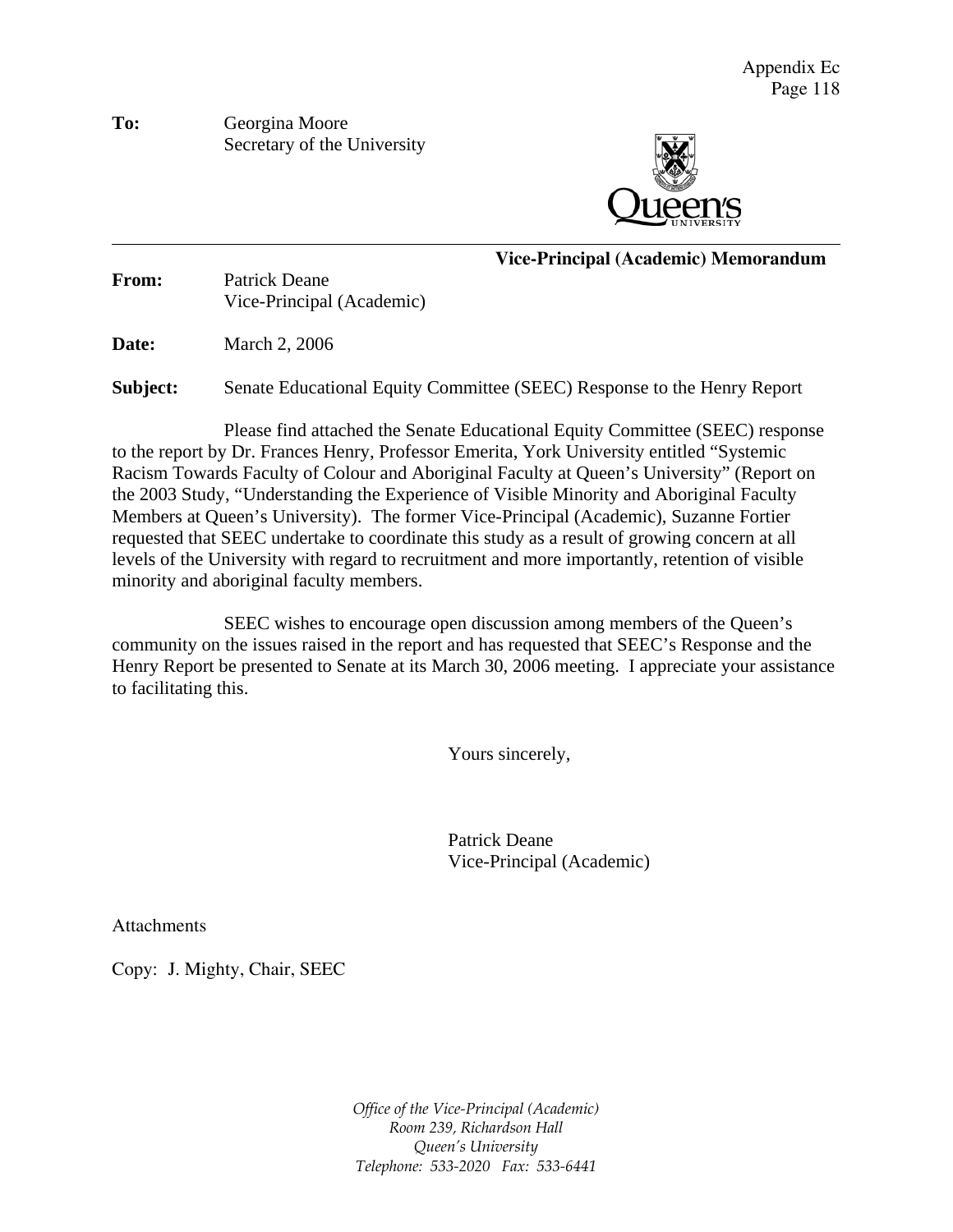Appendix Ec Page 119

February 13, 2006

Dr. Patrick Deane Vice-Principal (Academic) Queen's University

Dear Dr. Deane:

On behalf of the Senate Educational Equity Committee (SEEC) I am pleased to attach SEEC's Response to the report by Dr. Frances Henry, Professor Emerita, York University, entitled *"Systemic Racism Towards Faculty of Colour and Aboriginal Faculty at Queen's University" Report on the 2003 Study,* "*Understanding the Experiences of Visible Minority and Aboriginal Faculty Members at Queen's University"* (The Henry Report).

In keeping with SEEC's strategy of inviting input from a wide range of stakeholders, I request that the attached Response and the Henry Report be presented at the March 30, 2006 Senate meeting. SEEC also requests that adequate time be allotted at Senate to discuss this complex issue.

I am available to discuss the contents of SEEC's Response at any time and thank you for the opportunity to participate in this very important exercise.

Sincerely,

Joy Mighty, Chair Senate Education Equity Committee

Attachments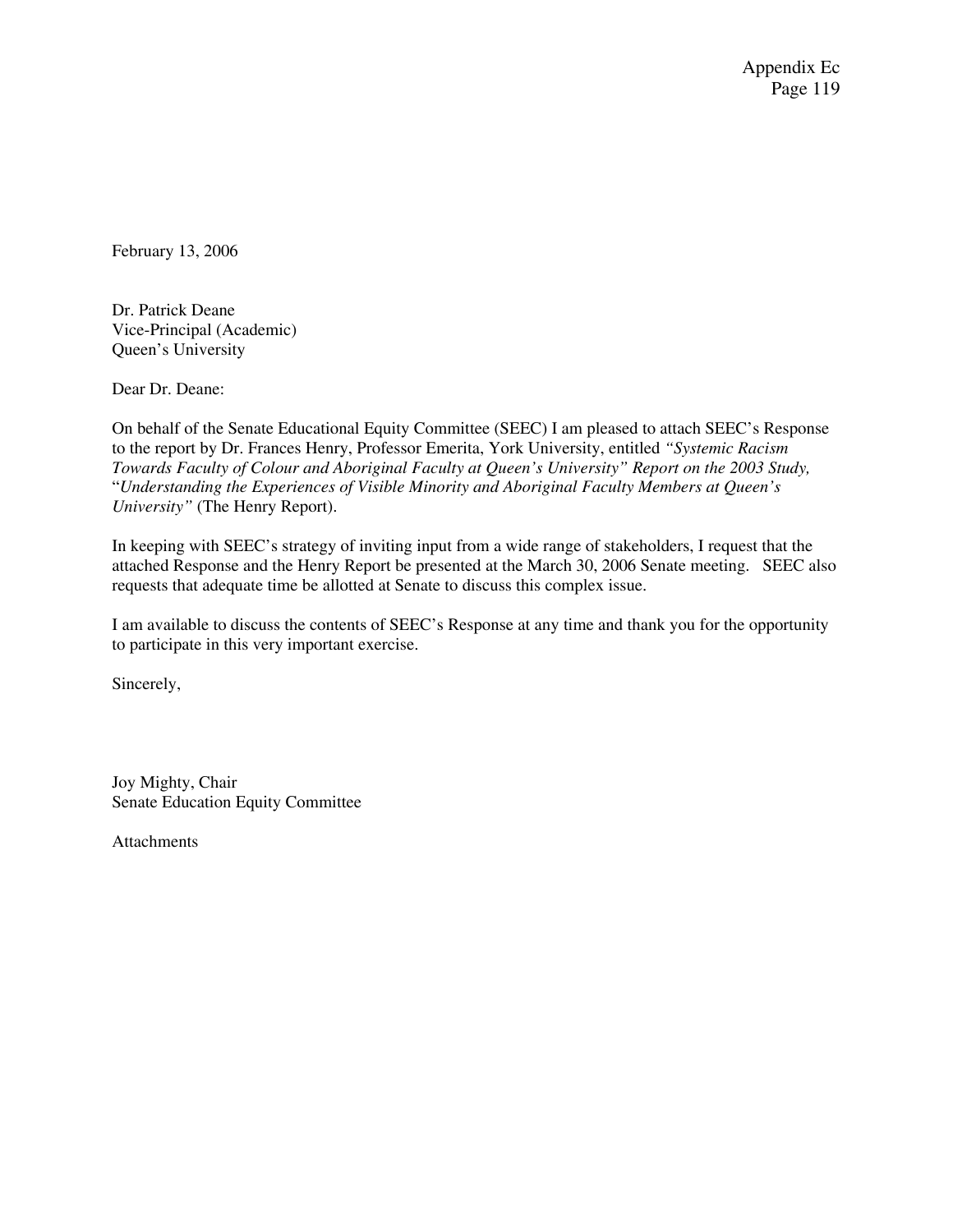Appendix Ec Page 120



# **Senate Educational Equity Committee**

# **Response to the Report on**

# *"Understanding the Experiences of Visible*

# *Minority and Aboriginal Faculty Members at*

# *Queen's University"*

# **By Dr. Frances Henry, Professor Emerita,**

# **York University**

# **Submitted to: Dr. Patrick Deane, Vice-Principal (Academic) February 13, 2006**

# **2005-2006 Membership**

Irène Bujara, Human Rights Office & Office of the University Advisor on Equity (Ex Officio) Andy Curtis, School of English John Freeman, Education Erinn Fitzpatrick, LLB '07 Marlys Koschinsky, Biochemistry Magda Lewis, Education Shiva Mayer, AMS Representative Joy Mighty, Centre for Teaching and Learning (Chair) Karilene Montgomery, Office of the VP (Academic) (Ex Officio) Ekta Singh, SGPS Representative Sofia Tokar, MA '07 (English)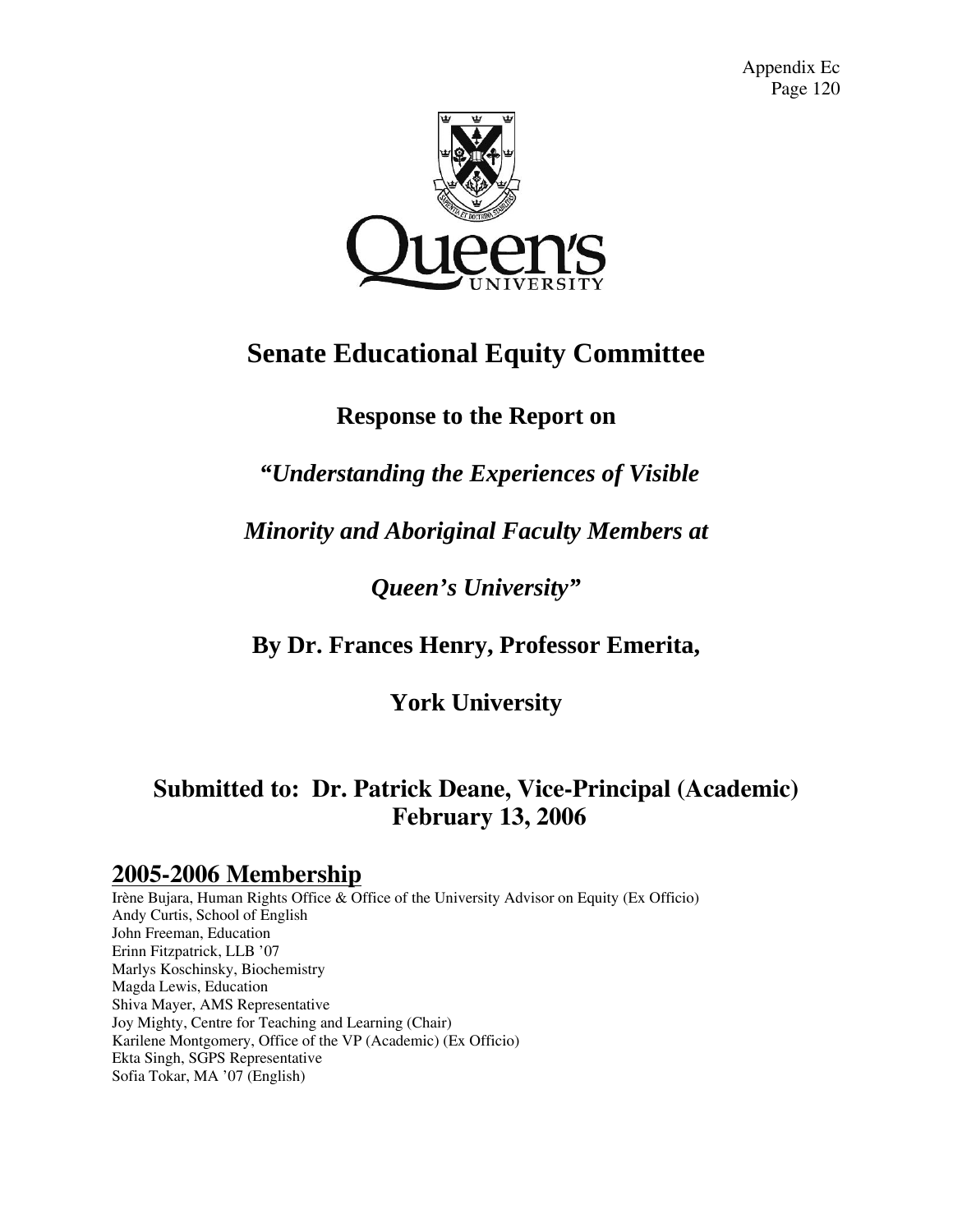# **TABLE OF CONTENTS**

| $\bullet$                              |  |
|----------------------------------------|--|
| • Strengthening Institutional Culture4 |  |
|                                        |  |
|                                        |  |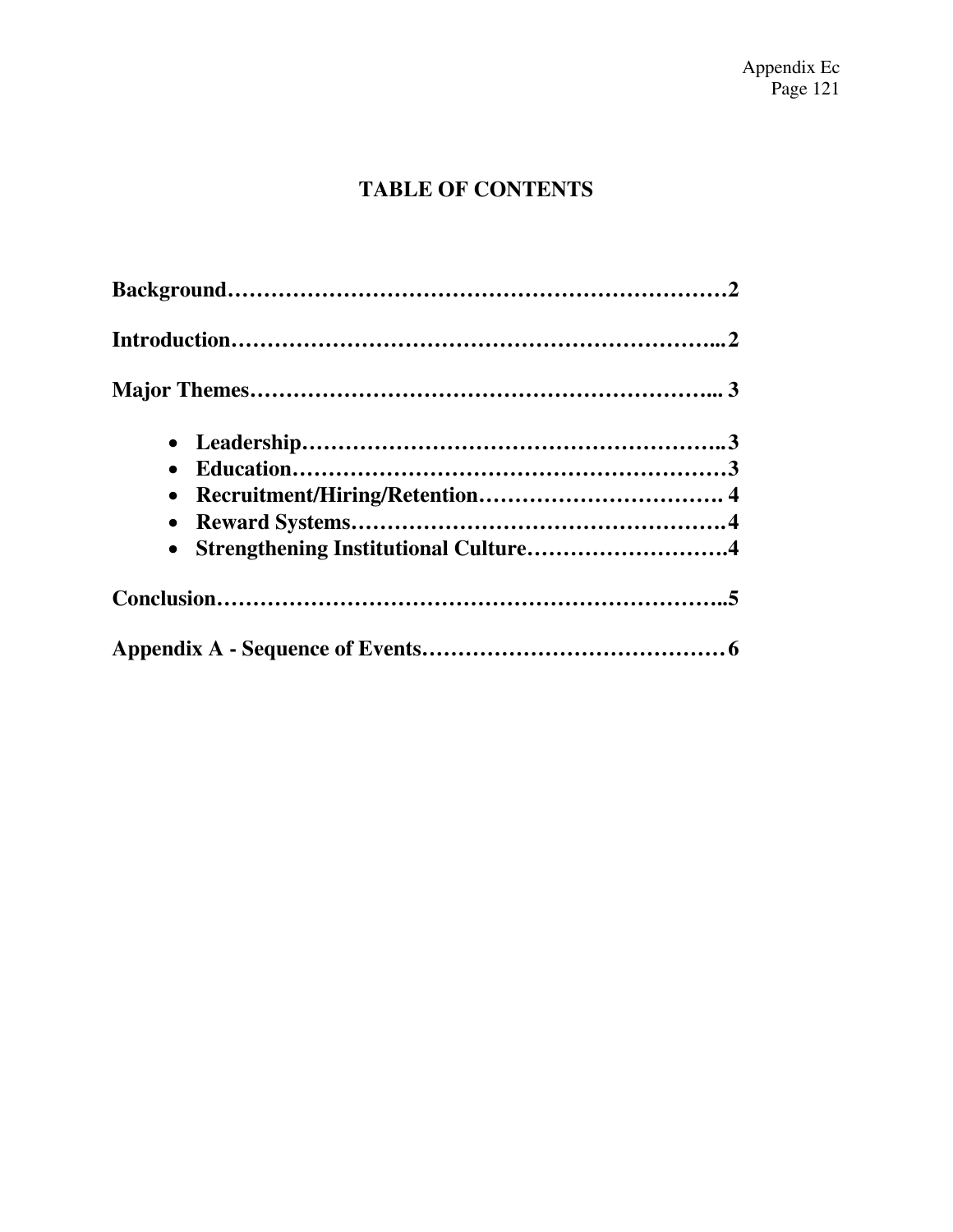# **BACKGROUND**

On March 5, 2001, Suzanne Fortier, Vice-Principal (Academic) requested that the Senate Educational Equity Committee (SEEC) conduct a survey of all faculty to gather information regarding the experiences of visible minority and aboriginal faculty members at Queen's. The impetus for the study was a concern about poor retention of visible minority and aboriginal faculty members at Queen's.

SEEC formed the Faculty Survey Sub-Committee and developed a web survey that was sent to all members of the Queen's University Faculty Association. Focus groups and individual interviews were then conducted with those aboriginal and visible minority faculty members who self-identified and opted to take part in this exercise.

An expert on anti-racism, Dr. Frances Henry, professor emerita at York University, compiled and analyzed the data and the results of the focus group discussions. The final report, *Systemic Racism Towards Faculty of Colour and Aboriginal Faculty at Queen's University: Report on the 2003 Study, "Understanding the Experiences of Visible Minority and Aboriginal Faculty Members at Queen's University* ("The Henry Report"), was made available to SEEC in April 2004. The Henry Report (attached) provides a summary of the survey results and an assessment of the climate for visible minority and aboriginal faculty members at Queen's. Appendix A provides a history of SEEC's involvement in the study and the process followed in preparing a response to the Henry Report.

# **INTRODUCTION**

 $\overline{a}$ 

In keeping with SEEC's mandate and in order to assist the University in implementing real change, the committee has prepared this response to the Henry Report. SEEC acknowledges that there are limitations to the Henry Report, for example, the size of the focus groups. However, in light of previous work done in the area of racism on campus, the Committee strongly believes that the Henry Report represents the realities of the current climate at Queen's. These issues are not unique to Queen's. Extensive literature on the experience of minority faculty supports the findings of the Henry Report (e.g. Aguirre  $2000$ )<sup>[1](#page-4-0)</sup>.

A significant local contribution to the previous work in this area is the 1991 *"Final Report by the Principal's Advisory Committee on Race Relations"* ("PAC Report"). Because of its comprehensiveness and relevance to the current climate, SEEC chose to examine the PAC Report (attached) in detail to help overcome the limitations of the Henry Report. Although there was an initial thrust to implement some of the recommendations contained in the PAC Report (e.g. employment equity processes for the hiring of academic appointments and promotions,

<span id="page-4-0"></span><sup>1</sup> Adalberto Aguirre, Jr. *Women and Minority Faculty in the Academic Workplace: Recruitment, Retention, and Academic Culture*, ASHE-ERIC Higher Education Report Volume 27, Number 6, Adrianna J. Kezar,ed., Jossey-Bass, a Wiley Company, San Francisco 2000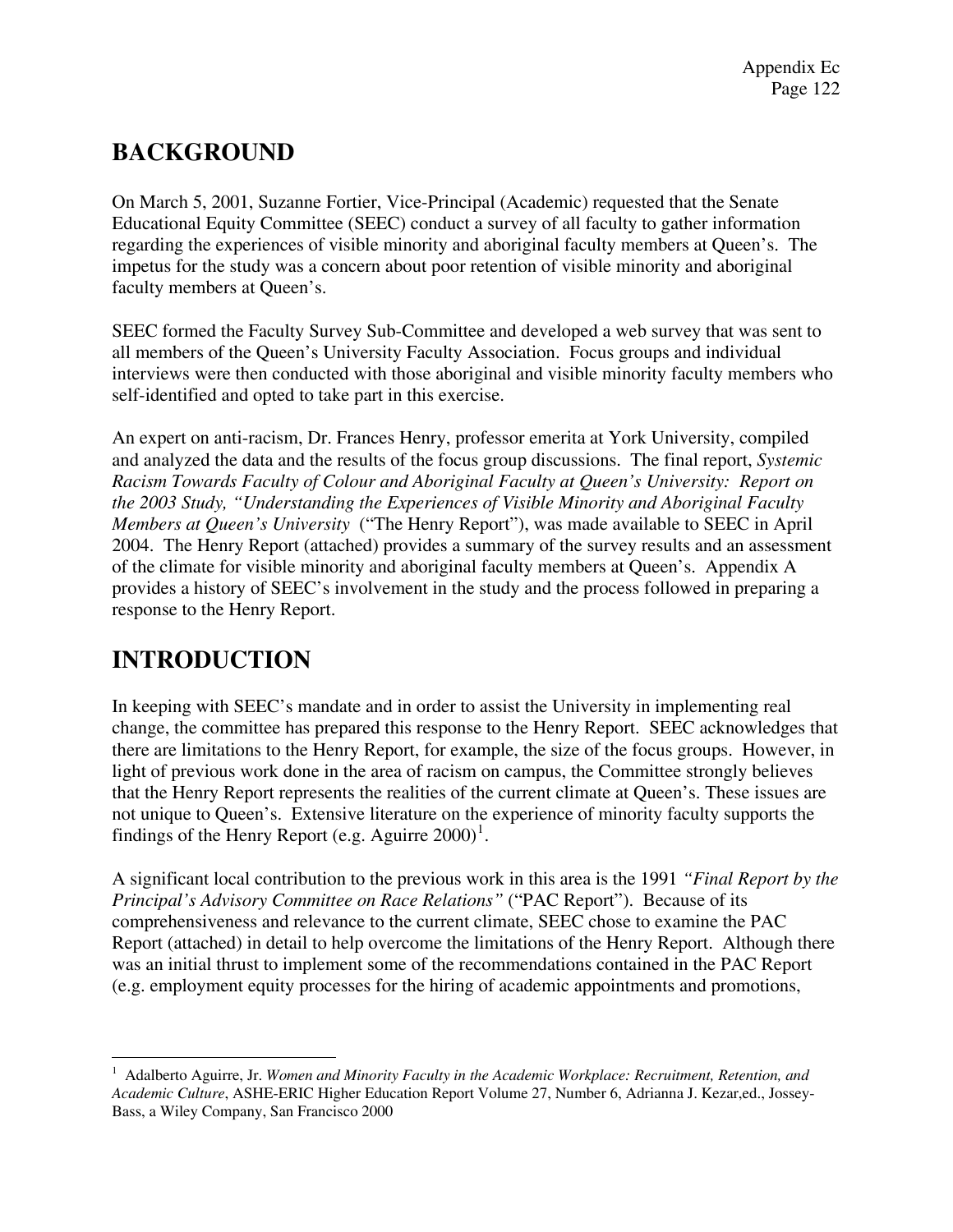establishment of Human Rights Office, collection of equity and diversity data, etc.) there has been little progress in addressing issues of climate over the past 15 years.

The following recommendations are based on SEEC's analysis of both the Henry and the PAC Reports. They are categorized into the major themes that were emphasized in both reports: Leadership, Education, Recruitment/Hiring/Retention, Reward Systems and Strengthening Institutional Culture.

# **MAJOR THEMES**

## **Leadership**

The Senior Administration, including the Principal, Vice-Principals and Deans, has a key leadership role to play. They must show an unfailing commitment to the realization of an inclusive and diverse University.

- Include a clear statement that defines the University's commitment to equity and diversity in the Mission of Queen's.
- Develop a comprehensive plan with specific benchmarks in the area of anti-racism and equity to make people accountable for their actions. The plan should be a priority and must be reviewed on a regular basis.
- Establish a new portfolio at the Vice-Principal level that will be accountable for all academic and non-academic issues related to equity and diversity.
- Consistently incorporate equity and diversity values and objectives in internal and external decisions and actions. Particular responsibility for achieving this objective lies with every Senior Administrator.

## **Education**

Every member of the Queen's Community has a vital role to play in achieving equity. It is important to provide the tools that will allow them to do so through University-wide educational programs.

- Rethink and redesign current equity and diversity awareness and training programs to ensure that they are inclusive and comprehensive.
	- o This should be a collaborative process that involves all units and groups that have special responsibility in this area, for example, the AMS, Centre for Teaching and Learning, Equity Office, Human Resources, Human Rights Offices, Residence, and the SGPS.
	- o Ensure that awareness and training programs recognize the need to value differences in the academic and broader learning and working environments.
	- o Ensure that all members of the Queen's Community benefit from these programs, including the Governing Bodies, Administrators, Students, Staff and Faculty.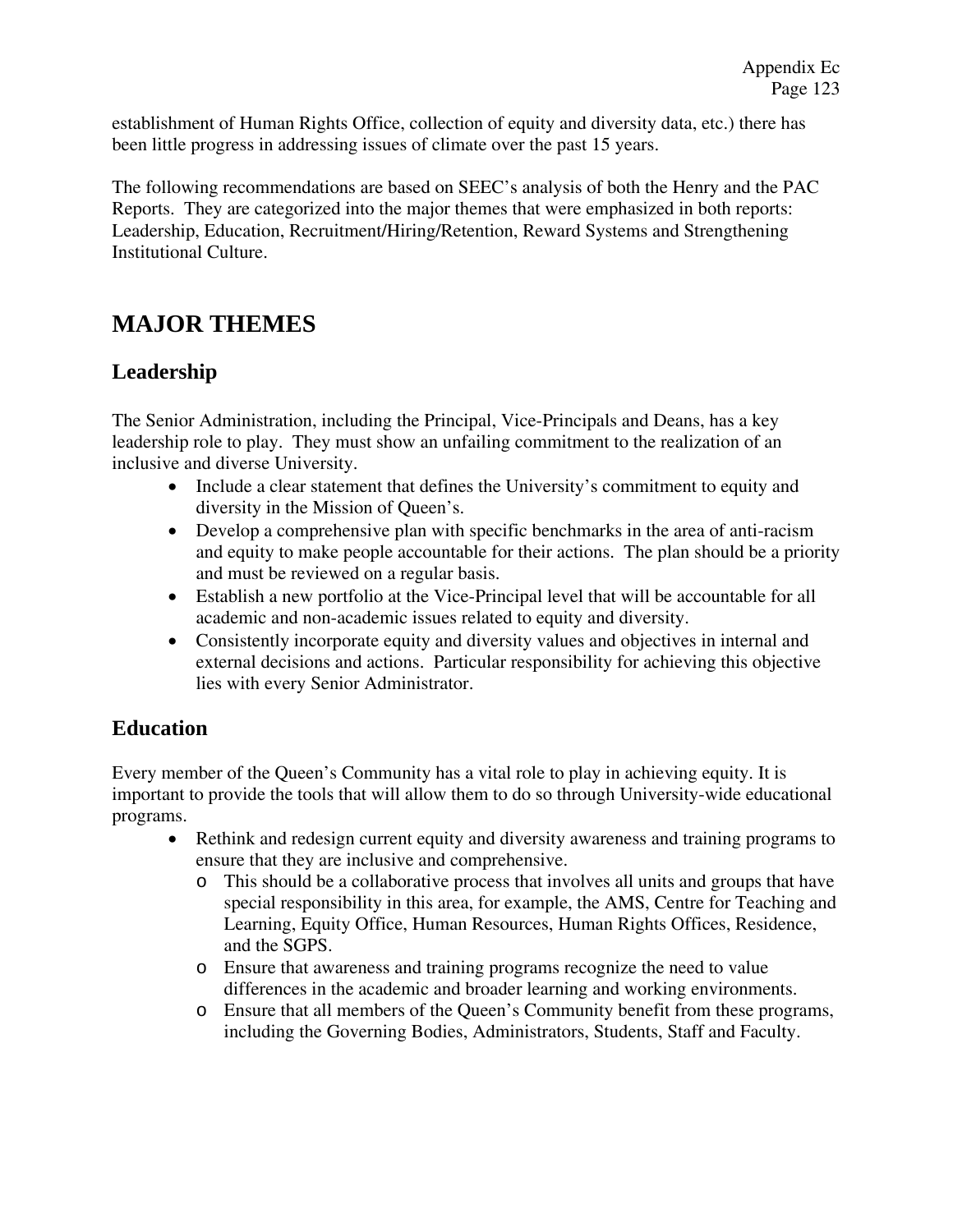## **Recruitment/Hiring/Retention**

The University should strive to ensure that the composition of the student body and the faculty complement consistently reflect the proportion of racialized groups in the Canadian population. Therefore SEEC recommends the following:

- Create scholarships/bursaries that target students of designated groups in order to encourage them to come to Queen's. Engage in rigorous recruitment strategies in culturally diverse communities.
- Faculty members and students from racialized/Aboriginal groups need more support once they arrive at Queen's. The University needs to have structures in place that support a welcoming and inclusive workplace environment that takes into account individual differences and fosters smooth integration into the University Community. [See section on Strengthening Institutional Culture for specific responsibilities]
- Continue collection of data that provide a snapshot of the recruitment/hiring /retention of racialized/Aboriginal Faculty and develop efficient methods of tracking their career progression.
- Continue collection of data that provide a snapshot of the recruitment/admission/graduation of students from racialized/Aborginal groups and develop efficient methods of tracking students' academic progression.

## **Reward Systems**

Strike a balance between enforcing requirements and motivating change by providing incentives and resources, specifically:

- Appoint to leadership/administrative positions (deans, directors, heads etc.) only candidates who clearly address how they would implement the University's equity and diversity goals and objectives.
- Reward leaders/administrators who achieve equity and diversity goals and objectives.
- Require Deans, Department Heads, and Directors to include in their annual reports progress made toward achieving the benchmarks set by the University (refer to the second bullet in the Leadership section)

## **Strengthening Institutional Culture**

For Queen's to become a world leader, every member of the community needs to be a full participant in the life of the University. In order to achieve this, the current climate must be changed. Cultural change must be inclusive and recognize the interrelatedness of Faculty, Students, Staff, Alumni and the Governing Bodies.

• Provide a vehicle to foster interactions and networking amongst racialized/ Aboriginal groups across campus (for example: the development of an academic journal on equity/diversity issues that focuses on race; a defined physical space that provides people with the opportunity to interact in a supportive environment).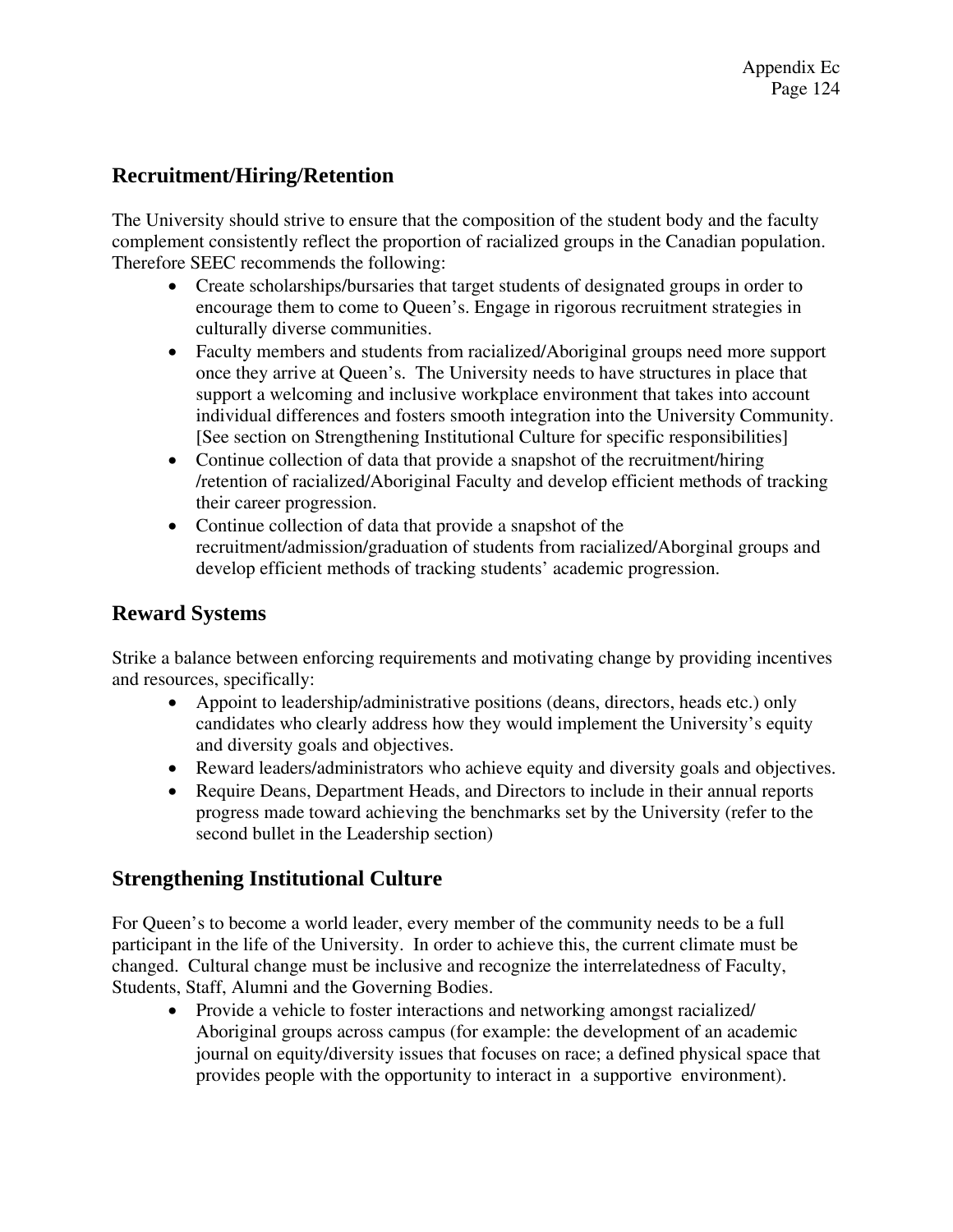- Identify units that are successful in recruiting and retaining members of racialized/Aboriginal groups to promote best practices.
- Because pedagogical choices affect the culture of the University, more emphasis must be placed on diversifying the curriculum.
- Seek to become a leader in advancing a multicentric approach to scholarship. In order to achieve this, it is critical to value diversity of perspectives within the four types of scholarship: discovery, integration, application and teaching and learning.

## **CONCLUSION**

It has been 15 years since the PAC report was tabled. If Queen's is to achieve the goal of changing the current climate and culture, described in both the Henry and the PAC Reports, the Administration must act quickly on these recommendations. Creating an inclusive environment will benefit everyone.

In order to encourage discussion and involvement in the climate change, SEEC recommends that this and all other reports on racism and equity issues be readily available and widely circulated.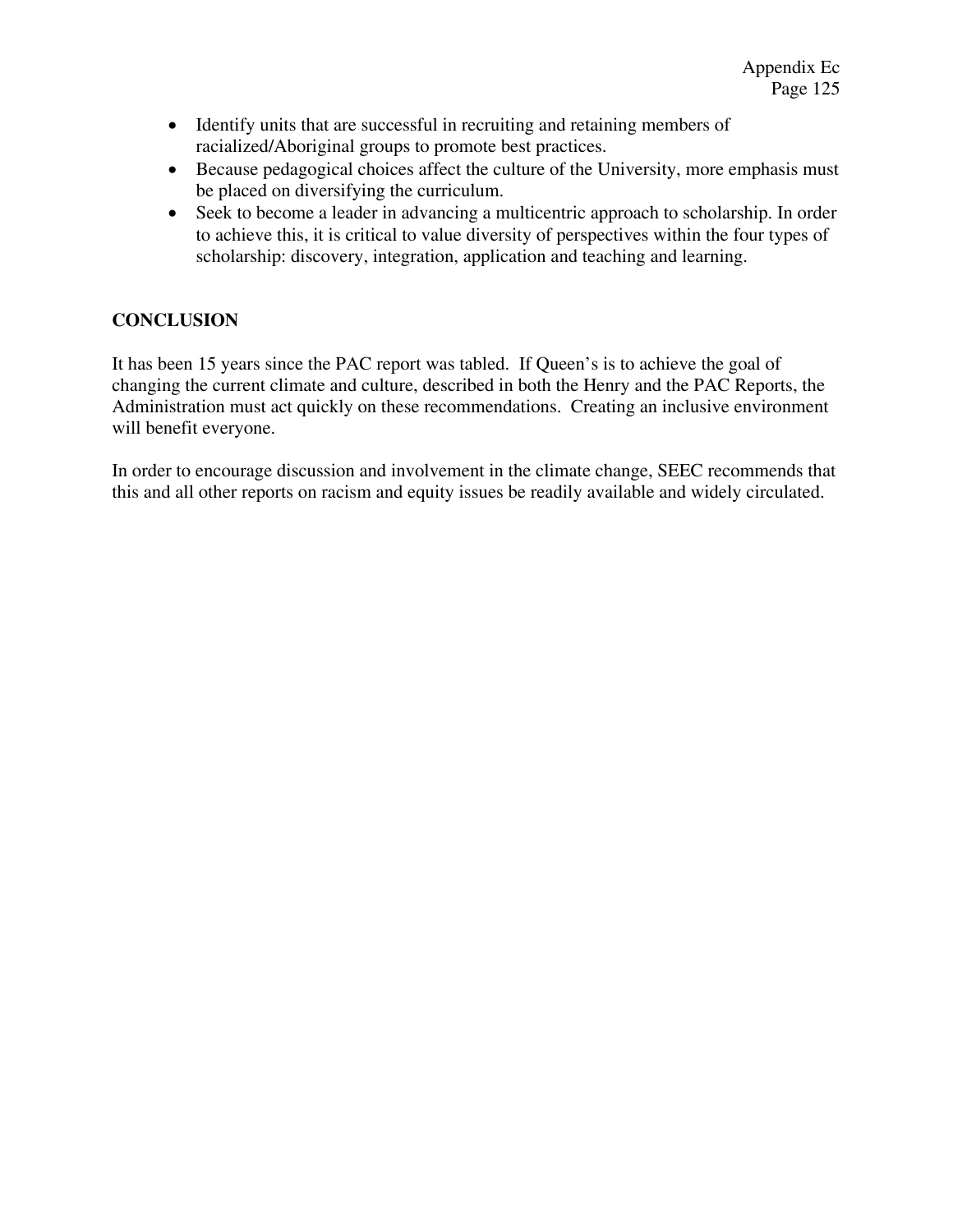# **APPENDIX A**

The following sequence of Events outlines SEEC's involvement in the survey and response to the Henry Report:

| <b>Sequence of Events</b> |                                                                                                                                             |  |  |  |
|---------------------------|---------------------------------------------------------------------------------------------------------------------------------------------|--|--|--|
| March 5, 2001             | Suzanne Fortier, Vice-Principal (Academic) writes to SEEC asking them<br>to coordinate the design, administration and analysis of a survey. |  |  |  |
| April 18, 2001            | Cynthia Fekken shares with SEEC her expertise on design and<br>implementation of surveys.                                                   |  |  |  |
| October 22, 2001          | Suzanne Fortier speaks to SEEC about her formal request that SEEC<br>undertake the coordination of the survey.                              |  |  |  |
| December 10, 2001         | SEEC agrees to strike a Subcommittee to draft and administer the survey<br>(the subcommittee meets frequently over a 2-year period).        |  |  |  |
| December 18, 2002         | SEEC reviews draft survey questions.                                                                                                        |  |  |  |
| February 5, 2003          | Survey submitted to the General Research Ethics Board (GREB).                                                                               |  |  |  |
| March 5, 2003             | Survey is approved by GREB.                                                                                                                 |  |  |  |
| March 17, 2003            | SEEC is informed that the survey has been approved by the GREB and VP<br>(Academic).                                                        |  |  |  |
| <b>June 2003</b>          | Dr. Henry meets with the Subcommittee.                                                                                                      |  |  |  |
| September 2003            | Distribution of Survey "Understanding the Experiences of Visible<br>Minority and Aboriginal Faculty Members".                               |  |  |  |
| Sept 24 & 26, 2003        | Focus Groups meet.                                                                                                                          |  |  |  |
| Fall 2003                 | Individual Interviews conducted.                                                                                                            |  |  |  |
|                           | Dr. Frances Henry begins analysis of results of the survey, focus groups<br>and individual interviews.                                      |  |  |  |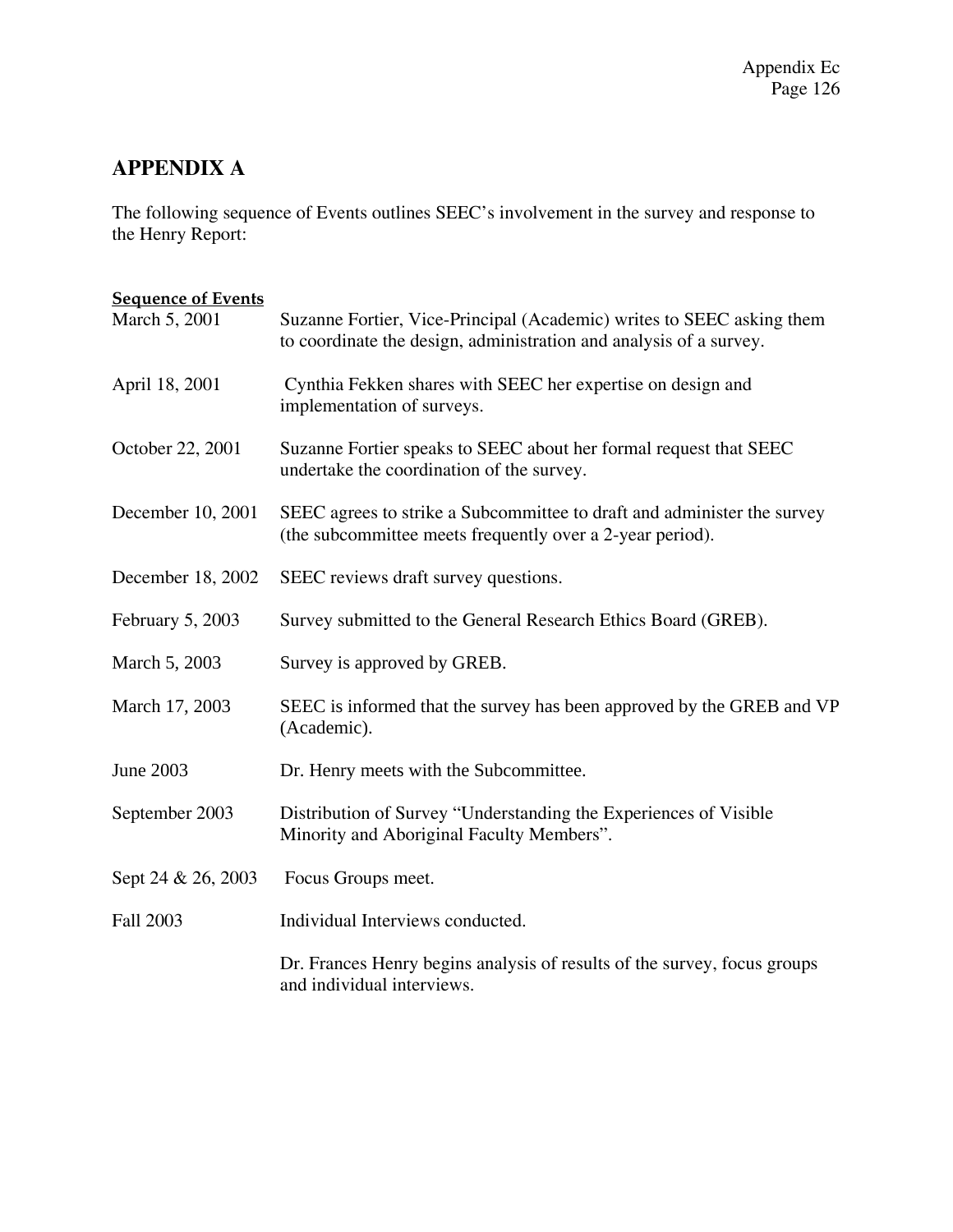| April, 2004 | Subcommittee receives copies of the Henry Report – "Systemic Racism"    |
|-------------|-------------------------------------------------------------------------|
|             | Towards Faculty of Colour and Aboriginal Faculty at Queen's University" |
|             | Report on the 2003 Study, "Understanding the Experiences of Visible"    |
|             | Minority and Aboriginal Faculty Members".                               |

- May 10, 2004 SEEC receives copies of the Henry Report.
- May 27, 2004 Focus Groups meet with Dr. Henry.
- Dec 15-16, 2004 Dr. Francis Henry meets: SEEC; Suzanne Fortier, VP (Academic); Staff of VP (Academic); Irene Bujara, (Director, Human Rights Office); Mary Margaret Dauphinee, (University Advisor on Equity); Karen Hitchcock, Principal and Vice-Chancellor; Robert Hudson (Chair, Council on Employment Equity); Georgina Riel (Manager, Four Directions Aboriginal Student Centre).
- October 14, 2005 Update Memorandum sent to stakeholders outlining SEEC's progress and strategy for action.
- November 11, 2005 SEEC meets with Patrick Deane, Vice-Principal (Academic).
- December 2, 2005 SEEC meets with Rod Morrison, Vice-Principal (Human Resources).
- February 13, 2006 Submission of SEEC's Response to the Henry Report to Patrick Deane, Vice-Principal (Academic).

*SEEC meetings where the Henry report was discussed:* 

## 2004

May 10, September 23, October 21, November 25, December 9, December 16

## 2005

January 12, January 26, February 16, April 13, September 27, October 7, October 28, November 11, December 2, December 9, December 16.

2006 January 18, February 8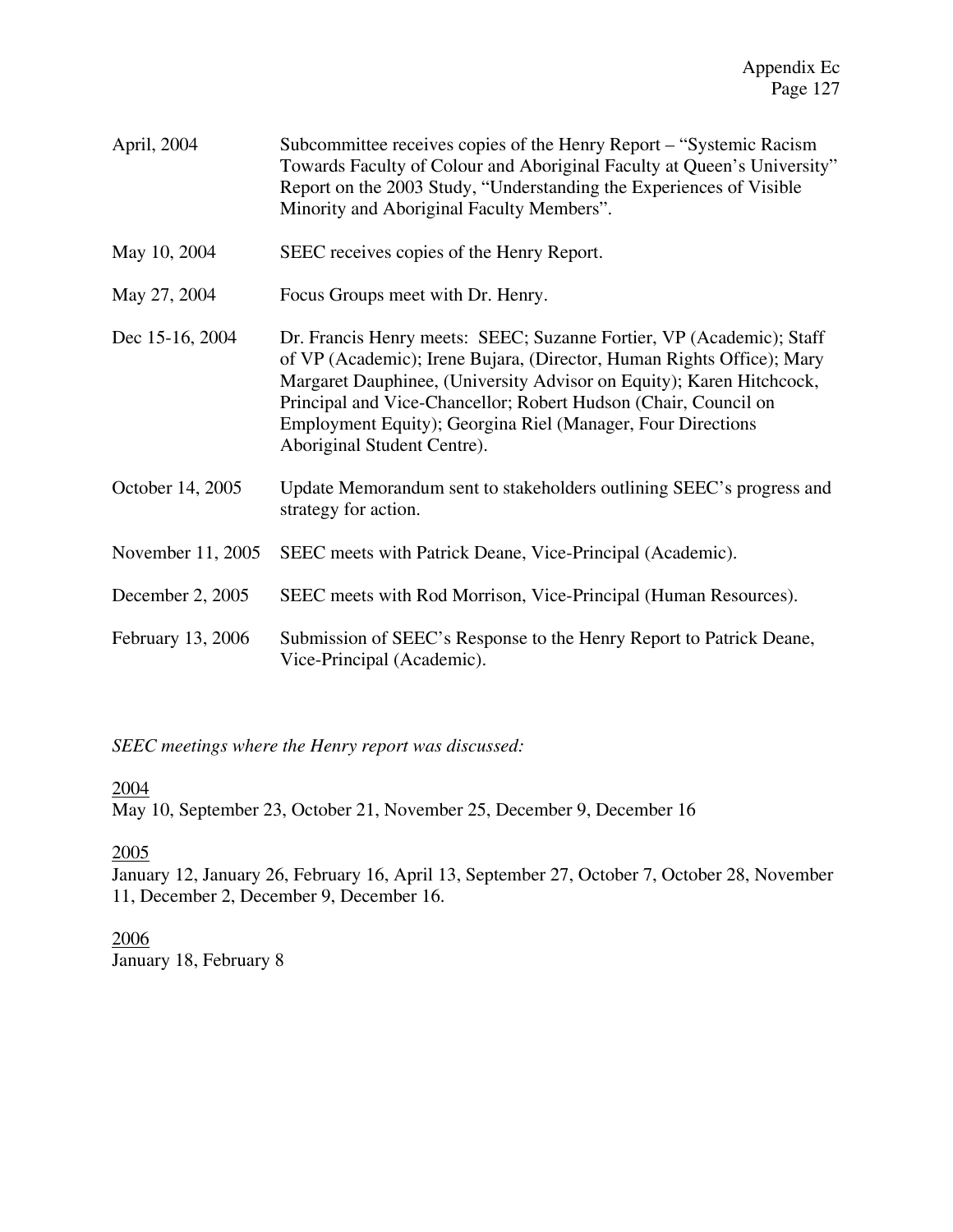Systemic Racism Towards Faculty of Colour and Aboriginal Faculty at Queen's University

Report on the 2003 study,

Understanding the Experiences of Visible Minority and Aboriginal Faculty Members at Queen's University

For the Queen's Senate Educational Equity Committee and Suzanne Fortier, Vice Principal Academic

By Dr. Frances Henry, Professor Emerita, York University

April 2004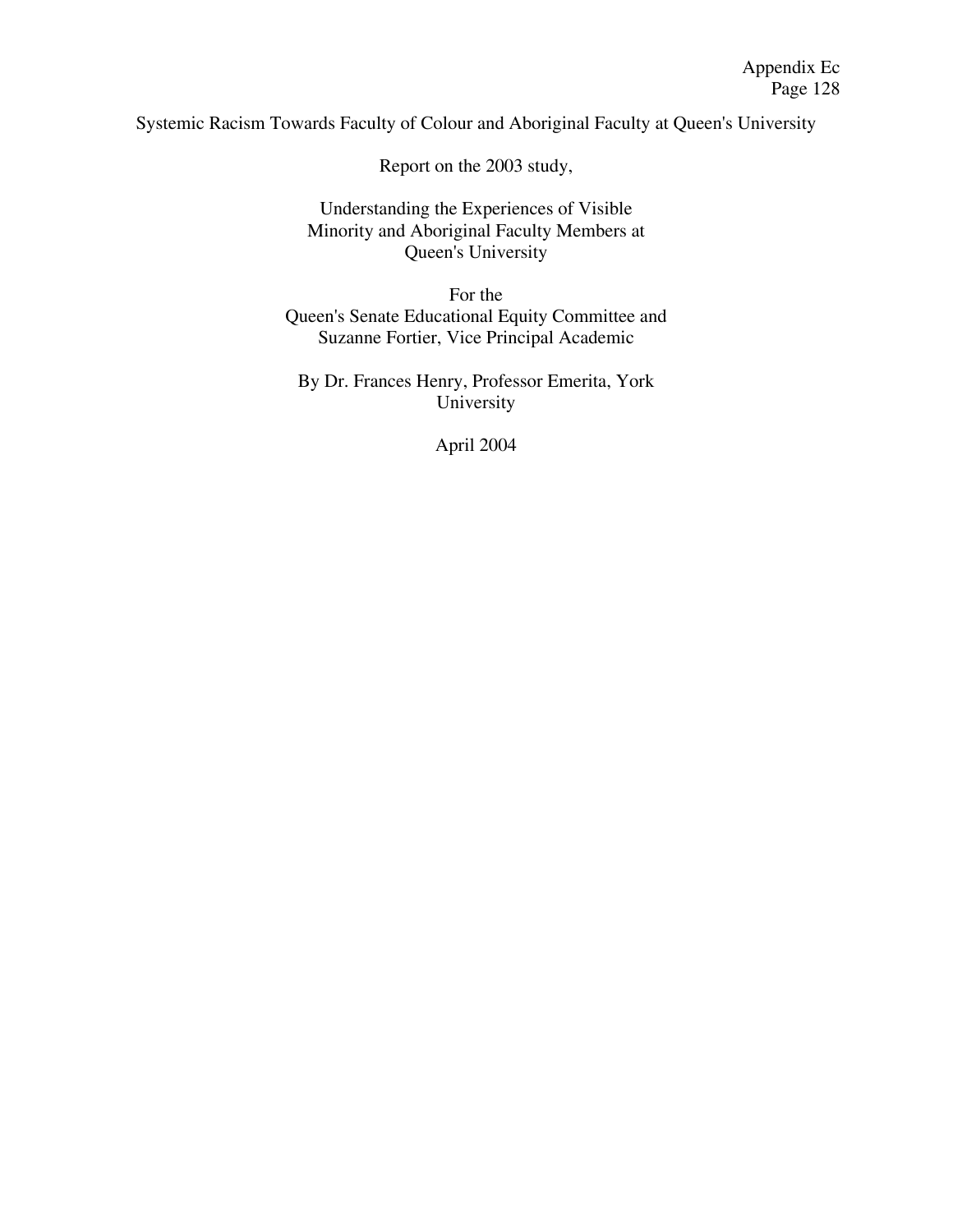## TABLE OF CONTENTS

| Major Themes<br>The Interrelationship Between Ethno-Racial Status and<br>$\bullet$ |  |
|------------------------------------------------------------------------------------|--|
|                                                                                    |  |
|                                                                                    |  |
|                                                                                    |  |
| Appendices                                                                         |  |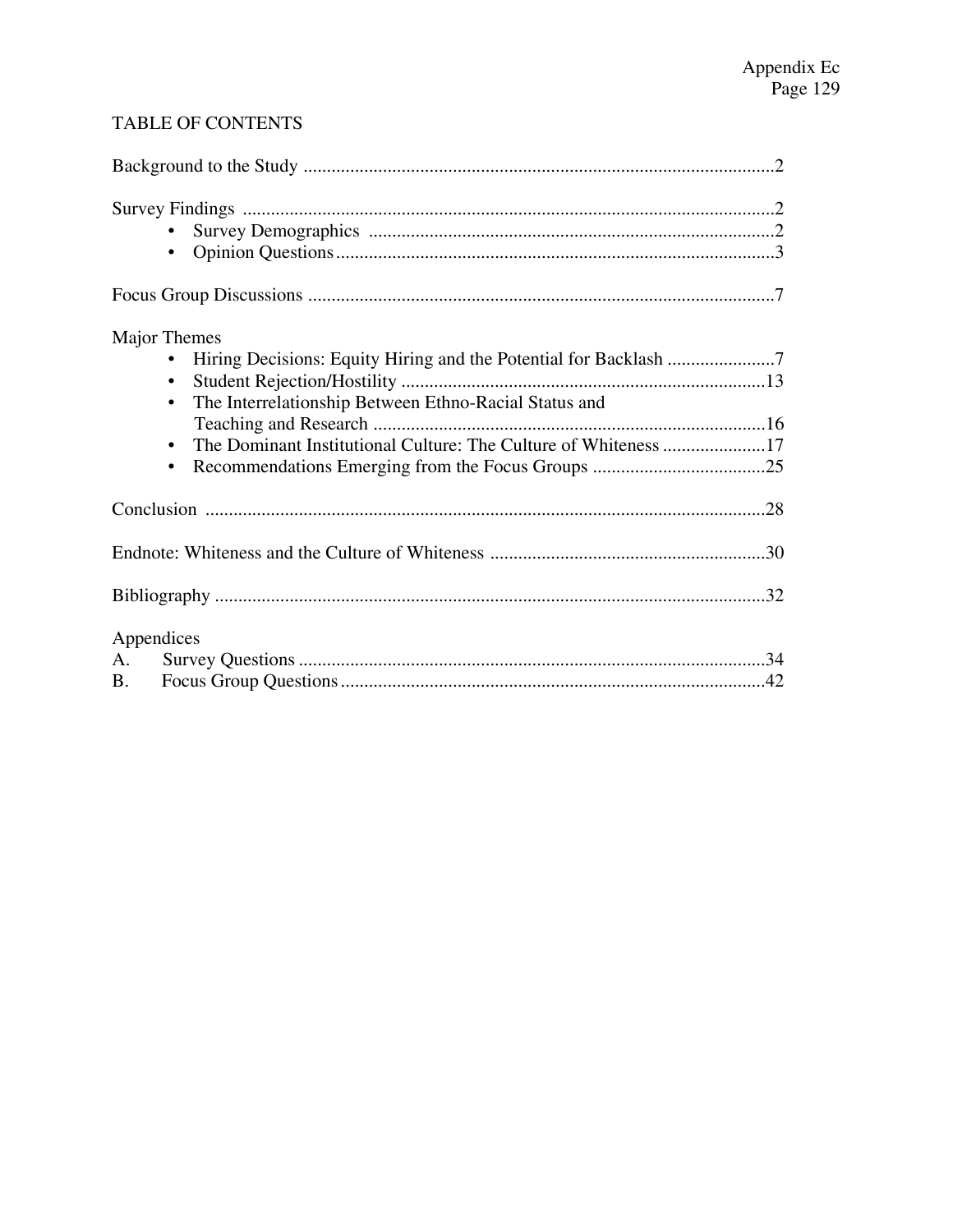## **Background to the Study:**

A few years ago, a faculty woman of colour left Queen's University alleging that she had experienced racism. Several others followed, bringing the total to six. The Senate Educational Equity Committee (SEEC) was therefore asked by the Vice-Principal Academic, Suzanne Fortier, to form a sub-committee to examine the issues and to assist the University to "get a better sense of the experiences of visible minorities and First Nations persons at Queen's by preparing a survey... to gather their views." Accordingly, a questionnaire survey was prepared by the sub-committee and sent to  $1748$  persons.<sup>1</sup> The survey elicited a response rate of  $270$ , or 15.4% faculty. Of this number, however, 53 individuals identified themselves as belonging to a visible minority or as Aboriginal. In addition to the questionnaire survey, two focus groups of three persons each and seven individual interviews were conducted by Stephanie Simpson.<sup>2</sup> I also conducted one interview with a former member of Queen's faculty now employed at another University. And Audrey Kobayashi conducted one interview with two former members of the faculty.

## **I - SURVEY FINDINGS:**

## **Survey Demographics:**

Although more men (59%) than women (40%) responded to the survey, more women responded relative to their overall numbers in the faculty population.<sup>3</sup> The majority (52%) of the respondents fall into the 30-49 age categories; however, 44% were aged 50 and over. One quarter of the sample had been at Queen's between four and ten years and the same number had been there between eleven and twenty years. Not quite one third (31%) of the survey respondents had been at Queens for a relatively short time, zero to three years. While all faculties of the University were represented, the Faculties of Arts

<sup>1</sup> The survey was sent to all Faculty who have an email address in the human resources system. This list includes faculty with full range appointments, special and non-renewable appointments, adjunct appointments and sessionals. However, the group normally referred to as faculty consists of those covered under the QUF A/Queen's Collective agreement and consists of about 1000-1100 persons.

<sup>2</sup> The survey response rate is relatively low. While there may have been some resistance to participation on the part of some faculty, I have been told that there were problems with the timing of the survey that may have prevented a larger response. The focus group participation rate is also rather low but apparently there were some faculty of colour and Aboriginal faculty who feared the possible consequences of participation.

<sup>3</sup> According to the Employment Equity Report, 2003, 65.9% of the faculty is men and 34.1% women.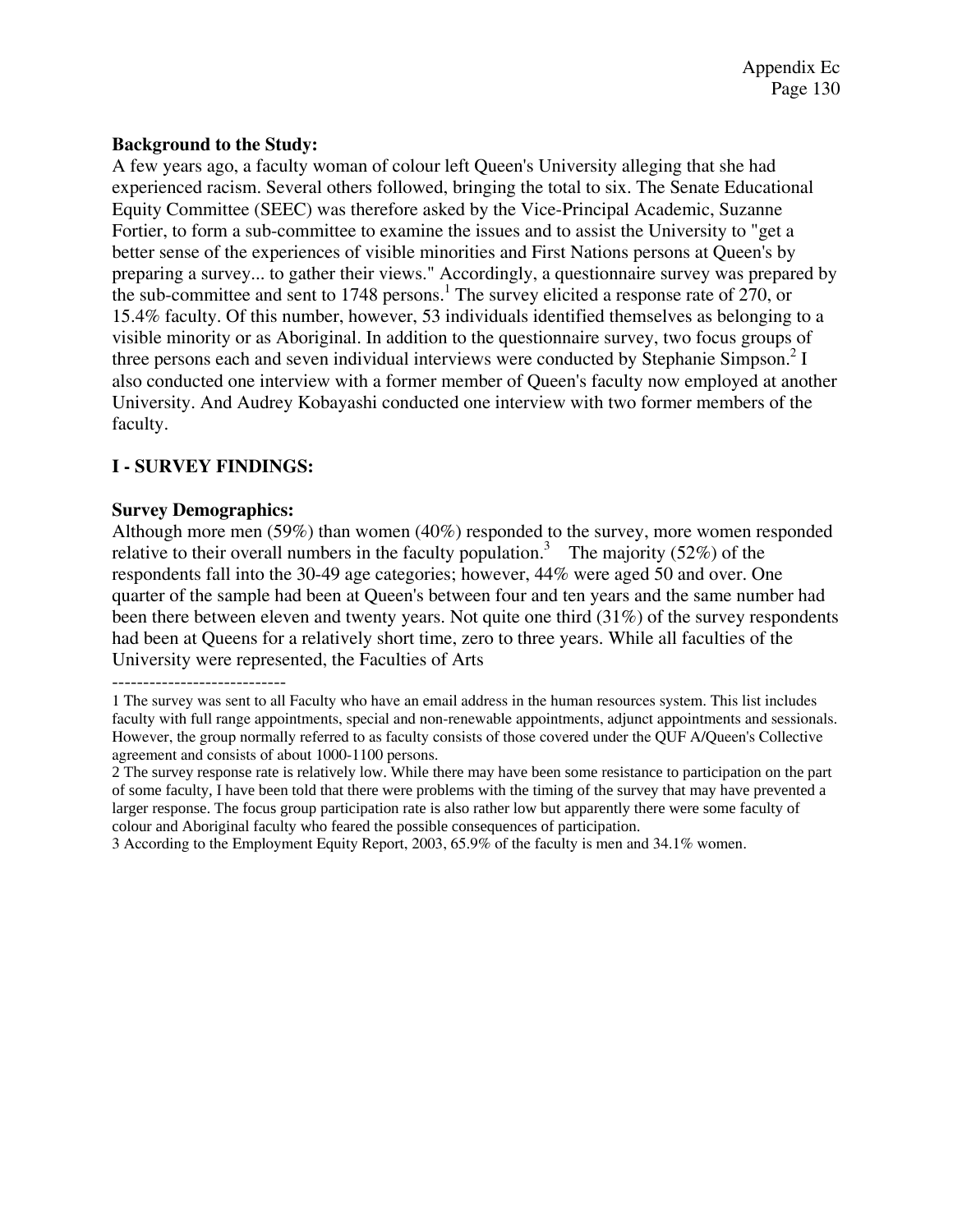and Science and the Faculty of Health Sciences accounted for 71% of the survey respondents. In terms of current status at the University 9% were heads of departments.

## **Opinion Questions**

The survey contained a number of opinion questions (see Appendix 1) including: Do colleagues treat me with respect? Do colleagues value my knowledge and work? Is everyone accepted as an equal member? Is there an equitable tenure process? Are hiring selections procedures fair? Is anti-racism research is valued?<sup>4</sup> What is extremely interesting about these questions is their consistency of response. In examining only the bottom end of the scale, that is, persons who answered 'strongly disagree and disagree' to the opinion questions, we find that:

## Table 1 - Persons Who Answered Strongly Disagree or Disagree To Opinion Questions:

|                                            | $2.1 - 2 - 10$ |            |
|--------------------------------------------|----------------|------------|
| My colleagues treat me with respect:       |                | $25 - 9\%$ |
| My knowledge and work valued:              |                | 29-10%     |
| In my dept, all accepted as equal members: |                | 43-16%     |
| Equitable T/P process:                     |                | 45-17%     |
| Fair hiring process:                       |                | 41-16%     |
| Anti-racism research supported:            |                | $18 - 6\%$ |
| Queens has difficulty retaining vm's       |                | 27-10%     |
| Ab and vm's adequately represented         |                | 125?-46%   |
| Queen's is inclusive for V.M. and Ab. Fac. |                | 68-25%     |
| Climate at Queen's supports diversity      |                | 65-24%     |

The first five questions deal with general values that this University as well as most other universities would consider foundation principles and values on which their institution is built. Yet, a small but important group in this sample of faculty does not believe that these principles and values are being practiced at Queen's. Question 6 would primarily affect the relatively small numbers who do anti-racism research and the

4 See questionnaire in appendix 1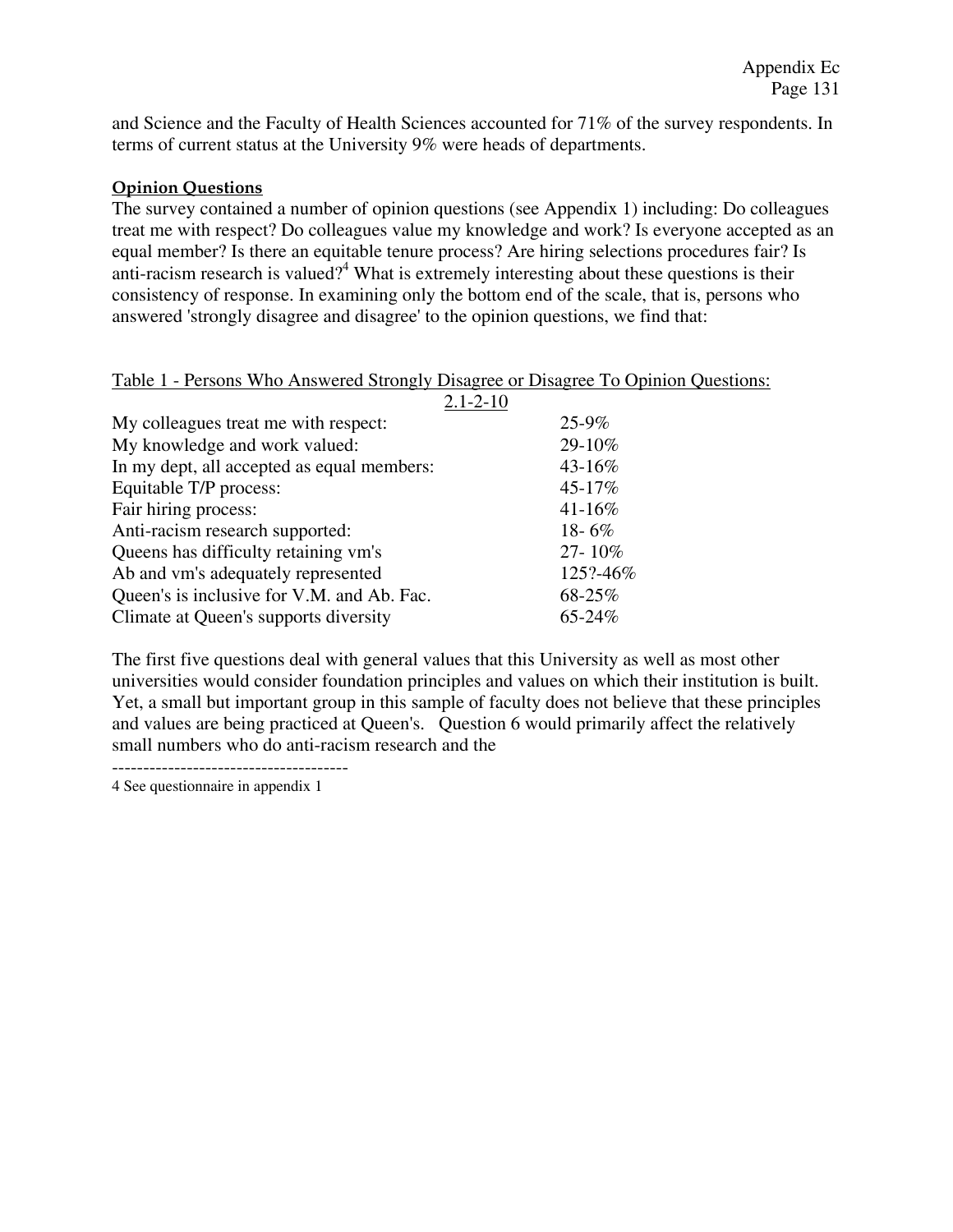lack of knowledge on this issue is reflected in a 72% "don't know" response to this item. Similarly, the question of retention of visible and Aboriginal faculty is an issue not widely known about, and received a "don't know" response rate of 59%. The last three questions deal with issues of representation and inclusiveness and achieve a much higher rate of divergence. These questions yielded a much higher rate of disagreement of faculty who do not believe that Queen's is inclusive, representative or supportive of diversity. It probably reflects a significant number of White mainstream 'liberal' faculty who are aware that this University, as others, does not reflect the multicultural and multiracial reality of the Canadian population.

When these data are disaggregated according to minority status, the results change on a few of the items. Table 2 reports the findings:

|                                                 | F.of C/AB | Agree Disagree | Agree | THERS<br>Disagree |
|-------------------------------------------------|-----------|----------------|-------|-------------------|
| My colleagues treat me with respect:            | $62**$    | 25.5           | 75.4  | 21.4              |
| My knowledge and work valued:                   | 53.4      | 39.5           | 65.7  | 31.1              |
| In my dept, all accepted as equal members: 55.8 |           | 37.2           | 68.4  | 22.8              |
| Equitable T/P process:                          | 37.2      | 32.5           | 55.2  | 25                |
| Fair hiring process:                            | 53        | 37.2           | 60    | 25.4              |
| Anti-racism research supported:                 | 14        | 13.5           | 16    | 11                |
| Queens has difficulty retaining vm's            | 30.2      | 16.2           | 22    | 15                |
| Ab and vm's adequately represented              | 14        | 72             | 11    | 95.6              |
| Queen's is inclusive for V.M. and Ab. Fac. 21   |           | 60.4           | 25.4  | 38                |
| Climate at Queen's supports diversity           | 34.8      | 44.7           | 55.8  | 45                |

Table 2: Opinion O's 2.1-1.10 by Aboriginal/Faculty of colour Status and All Others. *(%)\**

\* Agree includes both 'strongly agree' and 'agree'; disagree includes both 'strongly disagree' and 'disagree.'

\*\* bolded figures show a ten point or more percentage difference between the two groups.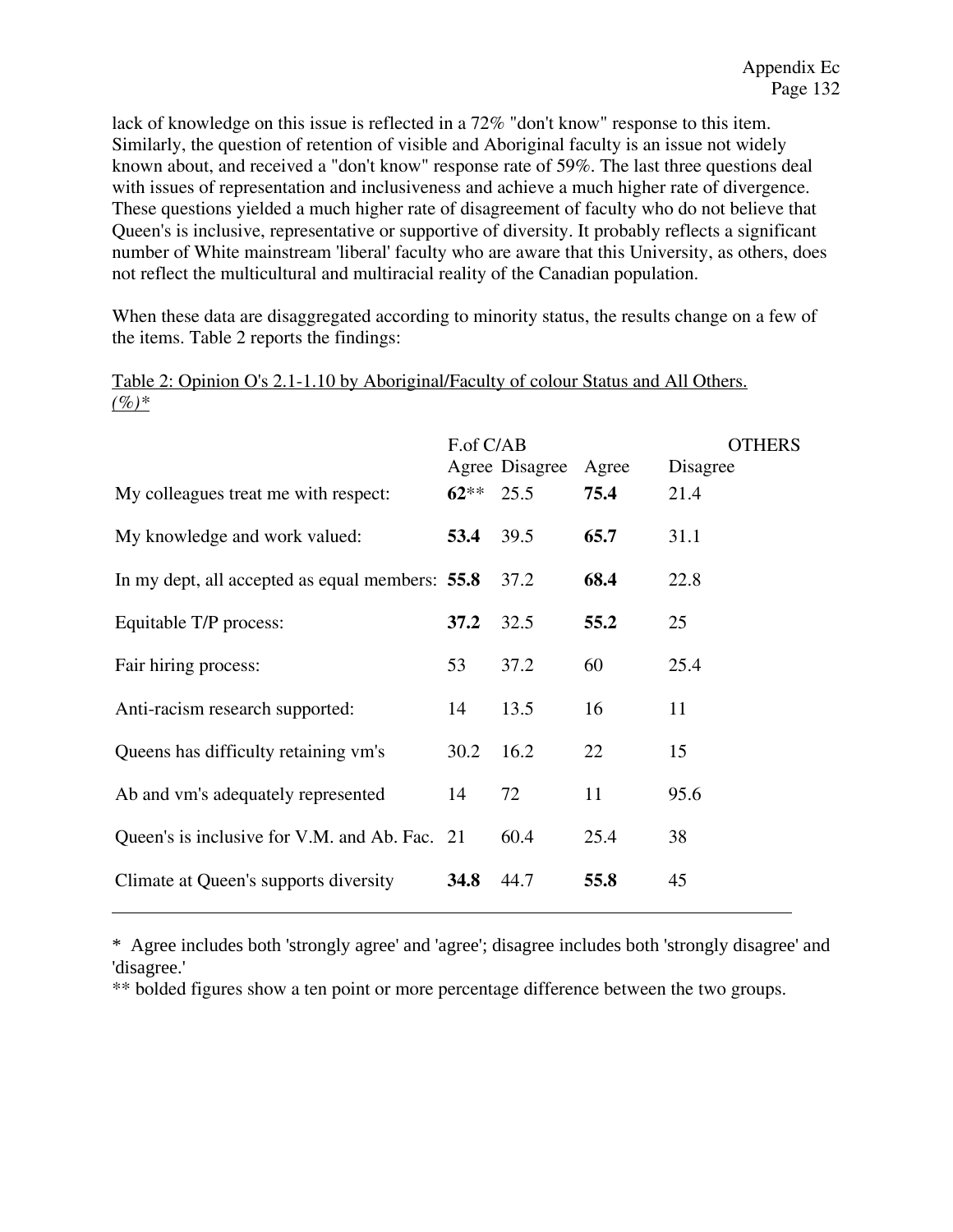White faculty tend to agree with several of these propositions more frequently than do faculty of colour and Aboriginal faculty. The most obvious differences are in regard to equitable promotion and tenure practices, with more than half of the White respondents agreeing that the process is equitable whereas only slightly more than one third of the faculty of colour faculty agree. The other proposition that elicited a strong difference between the two groups was that of the University supporting diversity. Again, more than half of the White faculty agree to this statement whereas only slightly more than one third of the faculty of colour and Aboriginal faculty do. (1-Endnote)

The next series of questions deals with 'experiences of discrimination' at Queen's University. All told, 109 of the total sample of respondents said that they had experienced discrimination at Queen's. Among the most frequently cited forms were: double standards (80-30%); stereotyping  $(68-25\%)$ ; isolation/exclusion  $(62-23\%)$ ; derogatory language or condescension  $(61-23\%)$ ; other, including two cases of physical violence (20-8%). Of this group, 44 or 40% cited gender discrimination whereas 23 or 21% cited ethno-racial status, disability or sexual orientation. Other reasons for discrimination included political views, seniority and research area. (37-34%) A series of questions was asked specifically of Aboriginal faculty and faculty of colour:<sup>5</sup>

"Do you feel that your Aboriginal or visible minority status had/has a positive, or negative, or no effect on ..."

|                                  | Positive   | Negative    | No Effect   |
|----------------------------------|------------|-------------|-------------|
| Your initial appointment         | $9 - 17\%$ | $7 - 13\%$  | 37-70%      |
| Progress thru ranks              |            | $16-31\%$   | $36 - 69\%$ |
| Relations with colleagues        | $5 - 10\%$ | $16 - 32\%$ | 29-58%      |
| Relations w.persons of authority | $4 - 8\%$  | $17 - 33\%$ | $31 - 60\%$ |

## **Table 3: Effects of Aboriginal or Faculty of colour Status on (n=43??)<sup>6</sup>**

5 According to the Federal Contractor's reporting, there are 117 self identified Aboriginal and faculty of colour at Queen's out of a total of 1378.

<sup>6</sup> The responses add to more than 43 so multiple responses or multiple coding was allowed.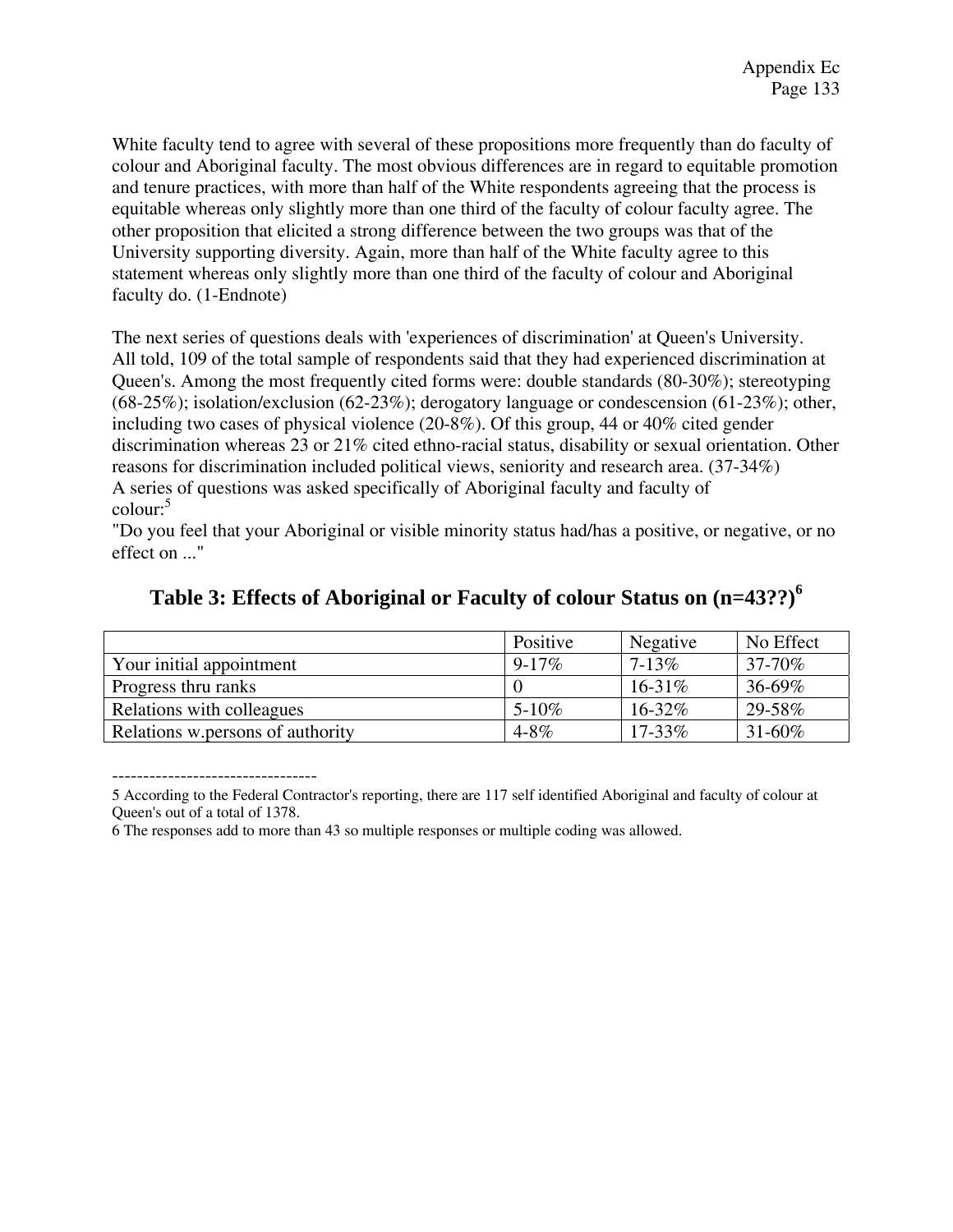| Receiving merit assessment | $2 - 4\%$   | $19 - 37\%$ | 30-59% |
|----------------------------|-------------|-------------|--------|
| Relations with students    | $10 - 17\%$ | $19 - 32\%$ | 30-51% |
| Departmental participation | $3 - 7\%$   | $12 - 29\%$ | 26-63% |
| University community       | $5 - 10\%$  | $8-16\%$    | 38-74% |

Fifty-three faculty of colour responded to one of the opinion questions on the survey. However, the tabulated results of this series of questions is based on 43.

The first comment that must be made in regard to this table is that the majority of Aboriginal and faculty of colour said that their status had no effect or played no role in these issues. Secondly, however, very few thought that it had a positive effect. What is of interest for our purposes, however, is that there is a nucleus of persons, ranging from 7 to 19, depending on the specific issue, who answered that their status had a negative effect. The issues that received the highest number of negative effect responses relate to some of the most important issues facing academics, that is, their relationships to their peers and those who have authority over them and to their students. Career progress is measured by merit assessments of work and progress through the ranks. Important determinants of professional academic life were also perceived to have been negatively influenced by minority status.

Moreover, nearly half of this sample of forty-three persons, or 45%, said that they had experienced overt discrimination or harassment at the University. Department heads (11); colleagues (10) and students (5) were most often cited as being the source of the discriminatory treatment. Of those who experienced discrimination, more than half, (56%) sought advice and assistance from a wide variety of persons, but primarily colleagues and QUFA. Twelve respondents said they had received support at this time and seven said the situation was resolved to then- satisfaction. Thirteen persons or 29% of the sample said that they had experienced systemic discrimination at the University whereas the majority of thirty-two, or 71 %, answered in the negative.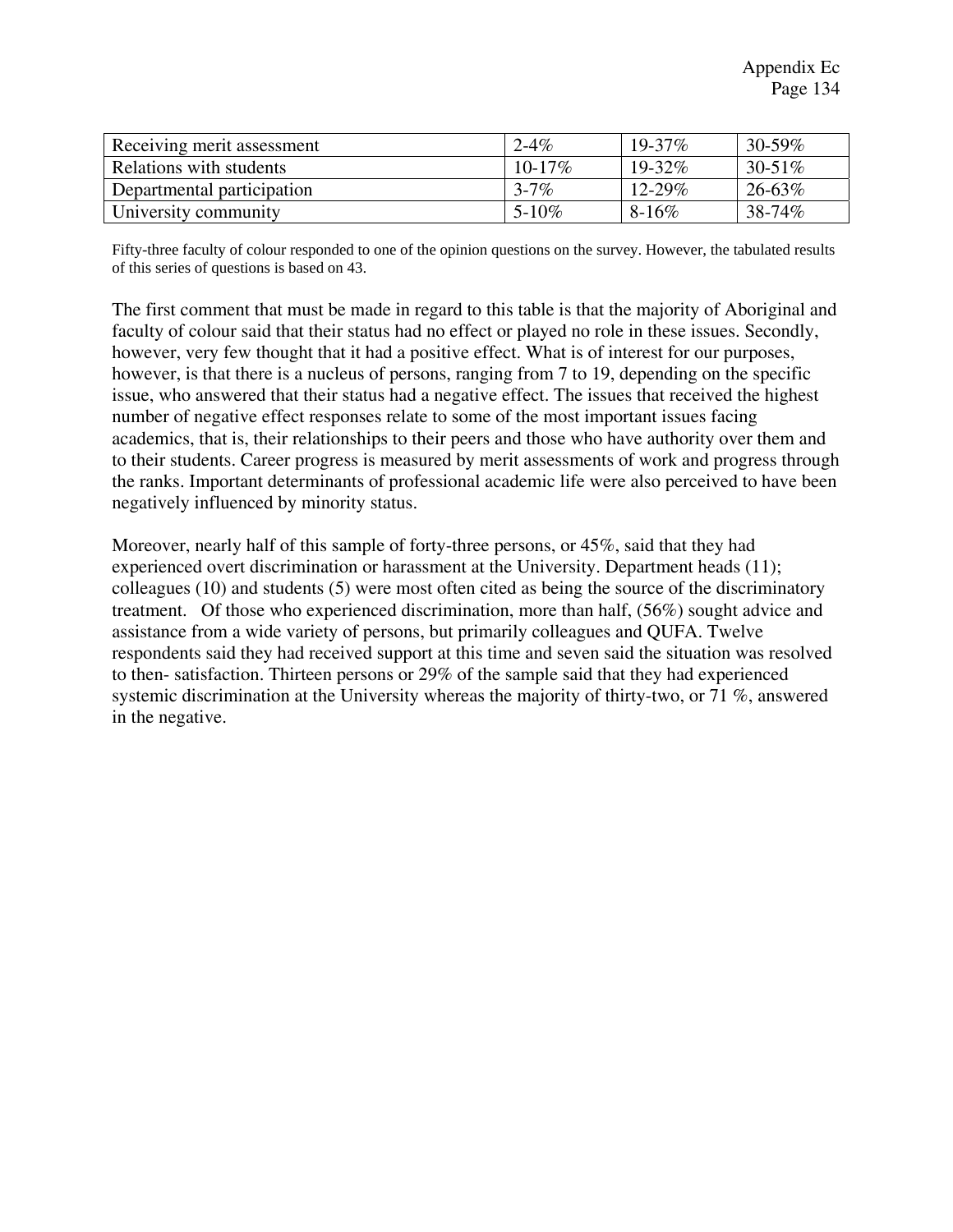Questions in regard to whether teaching style was constrained by "other's perceptions of," revealed that gender was the most frequently cited reason (forty-two persons). Other frequently cited reasons were cultural background (including accent) mentioned by thirty persons, and status as faculty of colour and Aboriginal status were mentioned by fourteen persons. A question that asked whether respondent's authority was challenged by students revealed that again most persons (fifty-one who responded positively cited gender as the reason. Age was cited by fortyfive persons and cultural background by 18. Ethno-racial status was cited by 13 persons. Generally speaking, these results continue to indicate that among faculty of colour and Aboriginal faculty there is a nucleus of about fifteen respondents whose perceptions and experiences lead them to assess the University as an inhospitable work environment for them. Nearly half of the Aboriginal and minority faculty report experiences of discrimination. Moreover, since gender is frequently mentioned in these survey responses, it would appear that there is also a group of disenchanted and alienated women faculty who view the University as a 'chilly' work environment.

## **II - FOCUS GROUP DISCUSSIONS**

To augment quantitative survey findings, a series of focus group discussions with minority faculty were also held. The numbers of participants is fairly small but apparently some persons who did participate in this process mentioned that they knew others who refused to volunteer because they feared some form of retaliation and did not trust the confidentiality of this process.

## **Major Themes:**

The focus groups were facilitated by Stephanie Simpson and guided by a series of questions.<sup>7</sup> The following major themes can be identified in these discussions.

## **1. Hiring Decisions: Equity Hiring and the Potential For Backlash**

It has often been noted in the literature on employment equity that persons who fall under employment equity hiring guidelines are led to wonder if they were hired to satisfy

7 See questions in appendix

-----------------------------------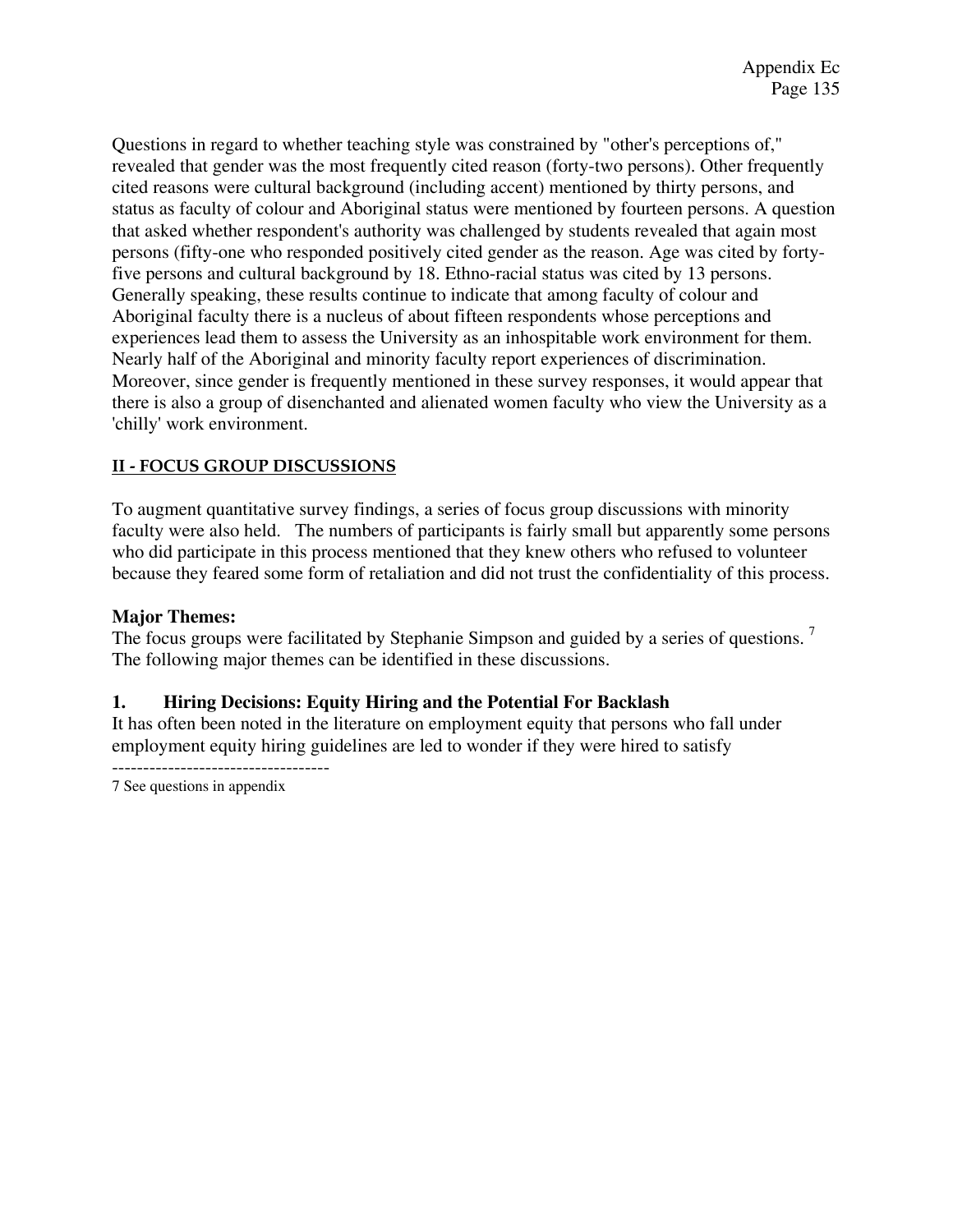the equity policy mandate of the institution or because they are meritorious in their fields. This question sometimes leads to self-doubts about their abilities and can act as a constraint on their productivity. Resistance to more pro-active and inclusive hiring practices appears to be pervasive and systemic in many academic institutions. This issue was clearly of significant concern to discussion participants and was therefore discussed in some detail.

For example, one respondent said of her appointment: "What I am not sure of is, is it because of my racial identity and that I was a member of a target group or because I was known to have a good review as someone in the field, I don't know." Another faculty member in her department kept questioning her appointment and "kept asking me, why you? Why you? I did not retort why not me, but it made me wonder whether it was an equity appointment." Although re-assured that her appointment was not for equity reasons and that she was hired because she was the best person for the position, she still experienced some self-doubts. On the same issue, another individual said: "I was perceived as an affirmative action hiring by a number of people in my department." Apparently, an incumbent who had also applied for the same job was viewed as the 'more deserving.' "So clearly I was viewed as someone that had skimmed in on affirmative action, and undeservedly because I was mixed blood, I think was the perception." Although told by a member of the hiring committee that she was "hands down the best person; you had us wowed - but for years I did think that yes, it was an affirmative action hiring, and that certainly affects your sense of how good you are, especially for the long term." Another mixed race person said that she didn't think she was hired for equity reasons because she does not look like a person of colour. After finding out, however, "people in my department were a bit taken aback, because they hadn't figured it out before." She also discussed her membership on hiring committees and recalls one in particular where the decision was to hire the woman of colour over five male candidates who met all the requirements of the position whereas the woman did not. "I was the only person on that committee to say this is wrong... and I was convinced that at least one (of the members of the committee) felt like saying 'you see, this is what we have to do. You give them a woman at the same time you get her to be a visible minority. Now we don't have to hire anymore." In discussing how other faculty speak without restraint in front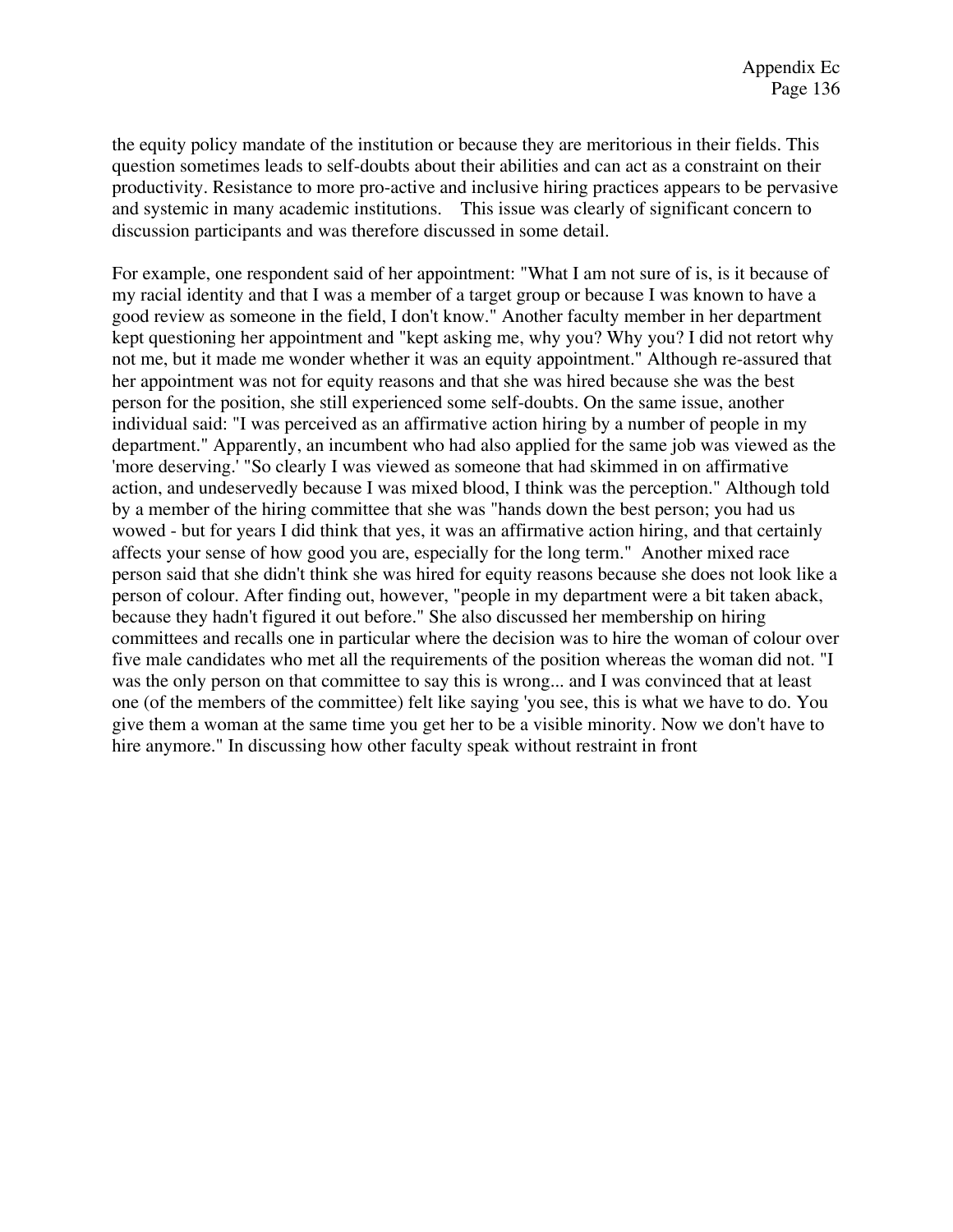of her because her racial identity is not immediately visible, a respondent recounts how she frequently hears comments such as: "Oh, this department is hiring, we will have to set up a selection committee, I suppose we'll have to hire a lesbian cripple... that's the standard... I've heard that at least ten times." Another focus group participant raised the question of whether equity hiring really helps and concluded that: "I don't think that kind of proactive hiring really helps anything. In fact, it probably sets things back because it is reinforcing the assumption that they can only get in that way. I would agree strongly that if we can find whatever equity hire we're after on the basis of merit, by all means."

Another person who also does not look visibly different stated quite definitely that "I think that some of the women who hired me felt that I was safe because I looked White enough, you know, I would fit, I wasn't too visibly different. But as I said there was considerable resentment by some people on the other edge when I was hired... "

Fears about equity hiring not only pervade the focus group data but were also raised in the comments made at the end of the survey questionnaire. One person said that only "good teachers and good researchers should be retained" regardless of their ethnic status. This person thought that other forms of diversity including "religion, political philosophy and theoretical orientation" should receive more attention in selection procedures. The respondent also noted that there was a marked hostility towards members of "more traditional religious faiths".

In contrast to the comments made by minority faculty members, another commentator, using especially powerful language, writes that:

Aboriginal persons and members of visible minorities have political power with the University that is disproportionate to their numbers. Persons who are clearly not performing well cannot be disciplined nor denied promotion simply because they are members of visible minorities. The trump card in any disagreement is racism; in the long run this situation will do far more harm to acceptance of members of visible minorities.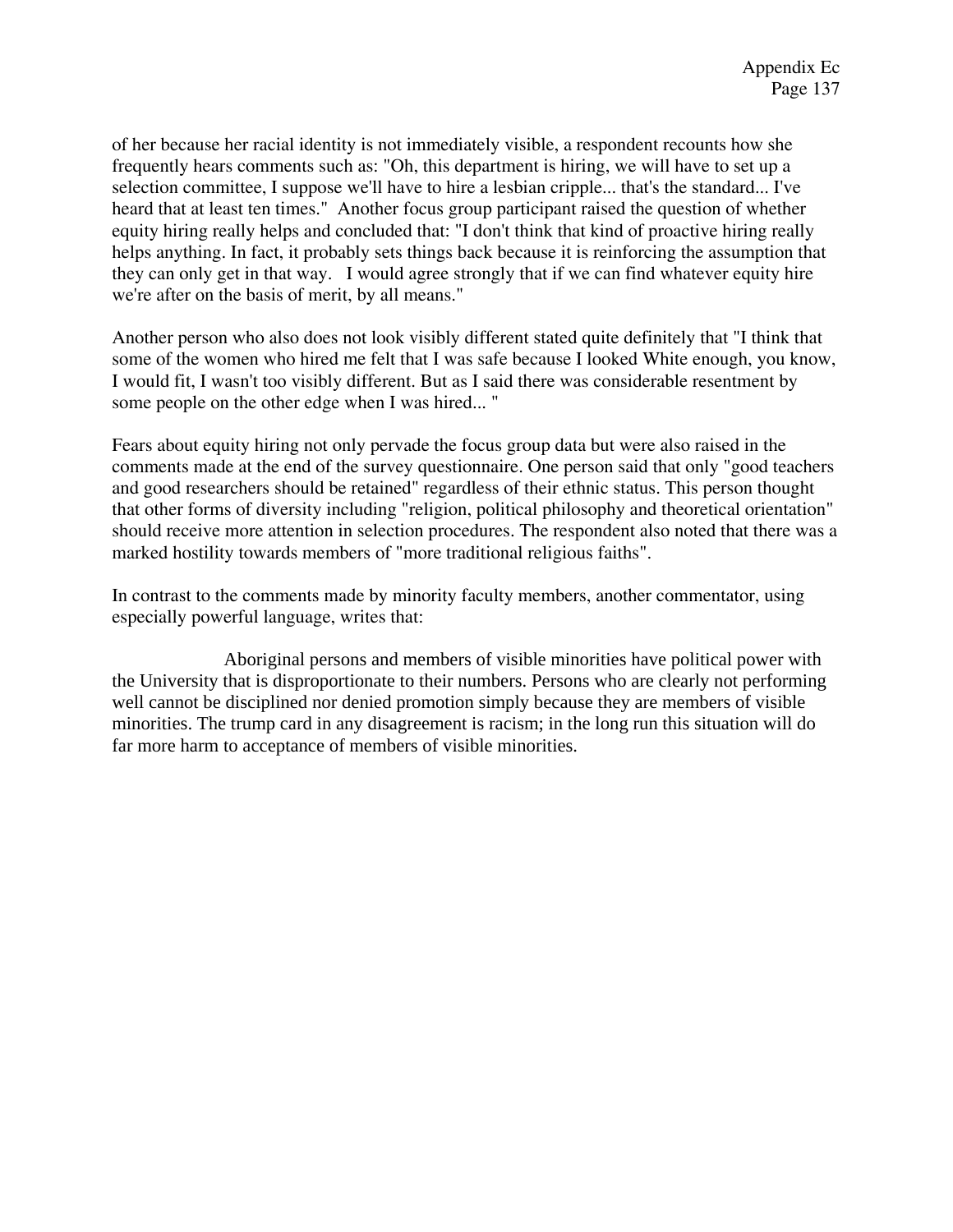What is noteworthy in this strong comment is the implicit assumption that such persons are not performing well and that equity hiring has led to a pool of non-meritorious employees. Moreover, the phrase 'acceptance of visible minorities' implies that they are indeed perceived as 'others,' and that perhaps special measures limiting complaints about racism are required for 'acceptance' to take place.

On the issue of equity hiring, there is a general agreement among focus group participants as well as persons who wrote comments to the survey that while more Aboriginal and faculty of colour representation on campus is required, the first criterion of hiring should be merit. However, there also appears to be the belief among some faculty that merit is sometimes ignored in the hiring process because of 'political correctness'. As one participant stated: "... when it comes time to decide who comes and when it comes to talking about invoking various provisions of equity agreements - that sort of tends to get their backs up... there was just a lot of odd resistance to hiring faculty of colour... it's a big problem." The issue of "quota" hiring was also discussed and there was agreement that this was not something the University should pursue because potential faculty should not "fit an equality measure,' but "we should measure whether that person is equally good at delivering what's required... you don't water down the academic excellence of our University."

There was also some discussion of specific cases. In one example, already referred to above, the 'wrong' person was hired; and in another a faculty member who did not apparently meet tenure requirements was granted tenure. These special cases are singled out as sending out the wrong message and making it difficult for other minority group members. As one respondent suggested: "This faculty has to think really hard if they are going to hire another visible minority into this faculty ... because in that case, it is spoiled for lots of others; opportunities for other visible minorities.". What is notable about these comments is the assumption that one or two bad decisions involving minority faculty will make it difficult for entire categories of present and future faculty hiring. Every University has had the experience of making wrong choices in hiring, promotion and tenure as it relates to the selection of White male faculty, which might later be regretted. However, these mistakes are rarely viewed as reflecting a systemic and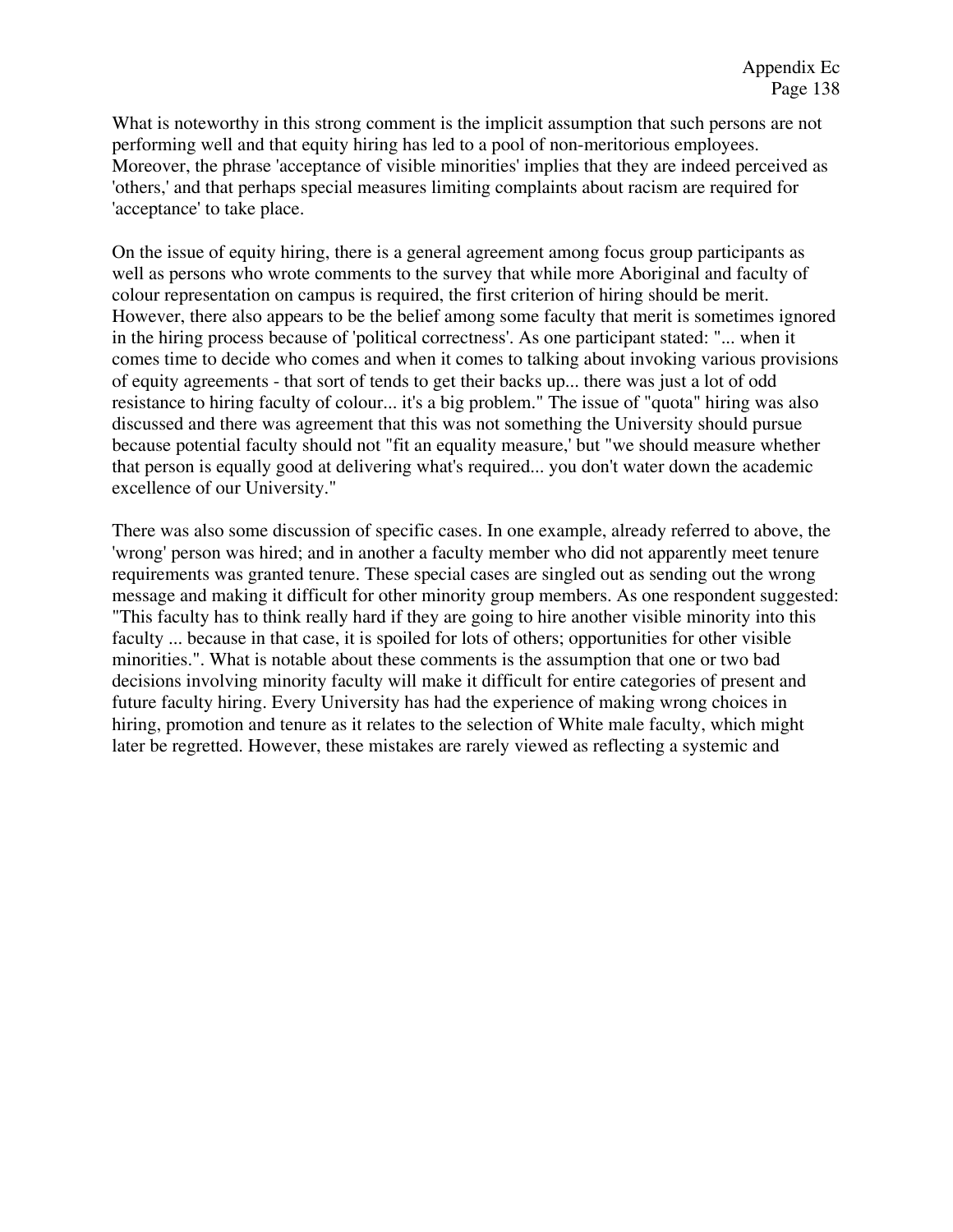pervasive problem to be analyzed and avoided. On the other hand, when such decisions involve minorities, these individual cases are often generalized and contextualized in racialized discourse including the discourse of "otherness" and the discourse of "political correctness. (The discourse of the 'other' involves marginalizing events or persons because they are not part of the standard, traditional or normative. 'Political correctness' is often used as a reason for rationalizing decisions or making judgments involving persons of colour, the disabled, Aboriginals and women. Its underlying assumption is that decisions, especially positive ones such as hiring, would not have been undertaken were it not for employment equity policies.)

What is evident in some of these statements is the acceptance of popular myths about the nature of employment equity. Employment equity is a concept, policy and program that is either consciously or unwittingly misunderstood by those who benefit from their unexamined status as a bone fide member of the White, non-Aboriginal, male, able-bodied, population. Employment equity policies require only the establishment of flexible goals and timetables. The policy does not mandate fixed quotas. Moreover, equity programs do not require the abandonment of the merit principle or the undermining of standards and qualifications. The most salient aspect of employment equity is that the policy eliminates selection, promotion and tenure decisions based on irrelevant criteria such as colour of skin, gender, and disability. Nevertheless, the myths and erroneous assumptions as reflected in the above discussion are pervasive in academic institutions, as well as in other sectors. These myths serve to reproduce the invisible power and privilege of Whiteness and maleness within the cultural values and norms of the system. They act as the fuel that ignites resistance and backlash and is apparent from some of these comments.

This next question probes the respondents' views on the experiences of racial minority and Aboriginal faculty once they are hired. One of the most important issues discussed at length is various aspects of the institutional culture at Queen's, which can essentially be characterized as a "culture of Whiteness." This theme is related to the power of the myths surrounding employment equity and represents a core issue for the respondents. Before discussing some of these more general issues related to this subject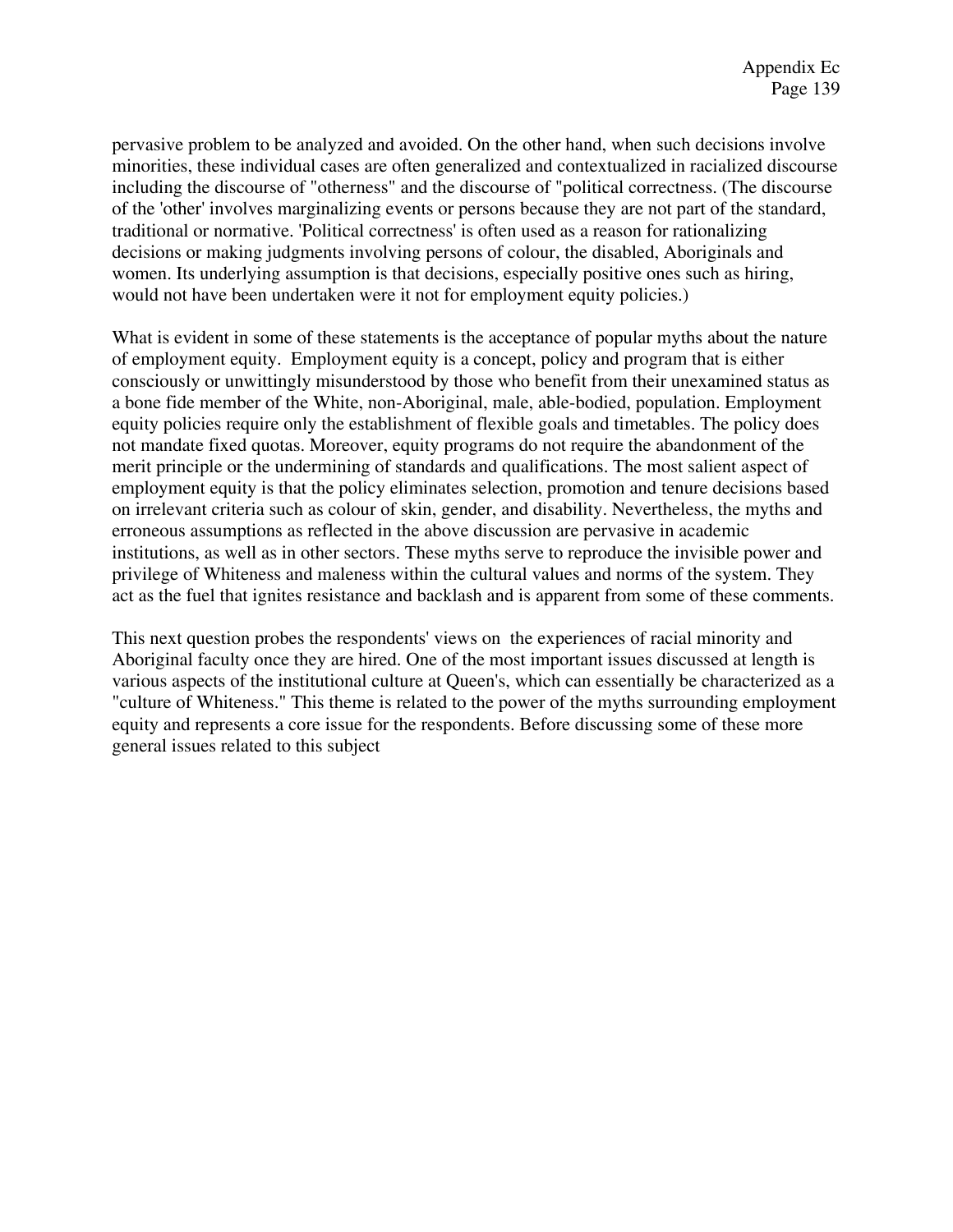as identified by focus group participants, a brief analysis of some of the results of the survey are pertinent as it relates to racism. The survey results described above found that more than one hundred respondents had experienced discrimination. However, the majority of these were gender related. Issues related to ethnic status, disability and sexual orientation were identified by twenty-three respondents, just over half of the faculty of colour and aboriginal respondents. There was general agreement in the focus group discussions that racism and discrimination are not usually overt or direct, but are manifested in more subtle and elusive forms of bias and differential treatment at Queen's. This view was expressed by one person who said "I've never really heard of any cases of open discrimination or harassment against a minority faculty member... I think lots of things are very subtle... like a smile or a lack of politeness." She expressed the opinion that people will leave rather than fight racism because they feel that there is so little that they can do to challenge the system. Respondents also expressed the view that when minority faculty experience difficulty, the issue is almost always contextualized in terms of personal inadequacy or failure, rather than racism. Here we see a third rhetorical strategy incorporated into the dominant discourses that circulate through the culture of the University. Above, we identified the discourse of "otherness" and "political correctness" as discursive currents that support the status quo and reproduce cultural hegemony. The discourse of "blame the victim" is also present. However, one of the problems in identifying and linking these discursive practices with racism is that the more traditional or "old" forms of racism have mutated into more subtle and less overt manifestations. As one person cautiously put it: "before taking it forward... I would like to make certain that race is the case... many times you see people of different background usually fall back on racism...". When asked where people would take issues of racism and discrimination, there was also agreement that while an equity office exists and does good work, there was not much of an informal support structure for resolving grievances of this kind. The union was also mentioned as a possible avenue of redress. While overt or direct examples of racism were not discussed, indirect examples related to teaching, research and administration were frequently mentioned almost in passing. For example, in discussing departmental politics and the role of the head of department, a participant noted: "They didn't want anybody different. The head of the department came in, she was a woman of color; she instituted a level of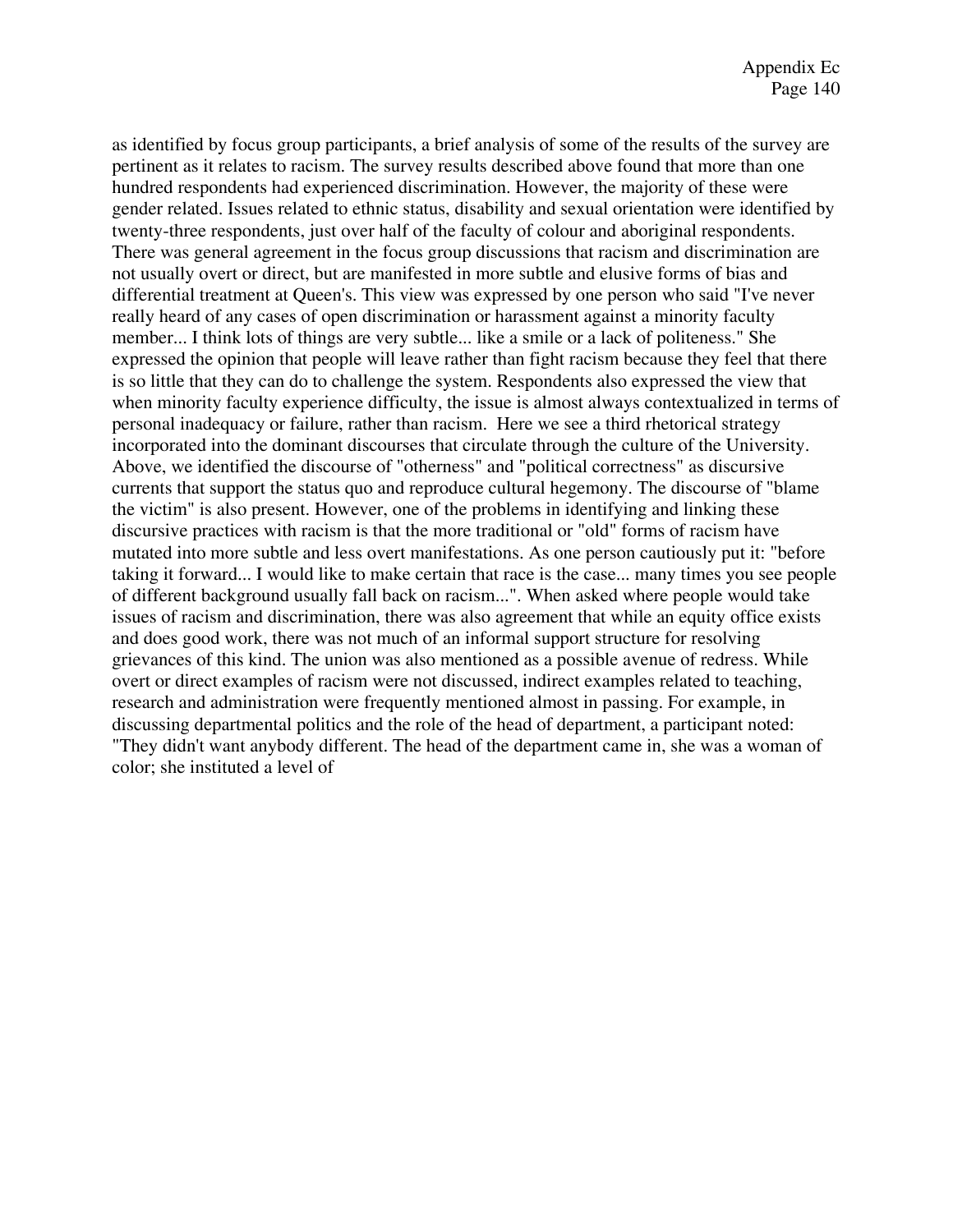"professionalization" and that was resented - and that was doubly resented because as a woman of color she was seen as an interval." (meaning perhaps, a temporary interloper) The resentment stems from not only the changes she wanted to institute, but the fact that she was seen as a temporary chair." The implication appears to be that a person of colour is not fit or suited to be a chair.

## **2 Student Rejection/hostility**

Respondents identified significant manifestations of racism in the context of interactions between White students and faculty of colour and Aboriginal faculty. Student hostility directed at faculty members was viewed as one of deep concern. As one respondent succinctly put it: "... the students play a very important role in this. They can make us very happy or very unhappy or completely unsettled." Almost all respondents commented on their relationship with students and how unsatisfactory their experiences have been. (Only one person said that she/he had absolutely no problems with any of the undergraduate students.) One very careful and soft spoken person seems resigned to the reality that "every year I will have a few people who feel really strong about some aspect of the teaching that they don't like." One of the most significant indicators of barriers identified by participants is the lack of ethno-racial diversity within the student population of Queens. As one respondent commented:

There is this perception that you go to Queen's that it will be all White ... most students here are either from small towns or the white suburbs... you know what's scary; many of my students have said in their learning journals that they have never encountered a multicultural experience before Queen's...." "I had no idea how mono-cultural the classes were and how much I had to tone down the classes for them.

Their homogeneity goes beyond Whiteness and their socialization in small towns; it also affects the way they have experienced learning. Some respondents mentioned that their diverse backgrounds have also led them to styles of teaching and learning that differ markedly from the pedagogical models that many of these students experienced in school. These concerns are reflected in the following comments.

Students grow up in little towns in Ontario and they are very homogeneous... they way they learn is kind of like a formula in certain ways. So anything different, they feel a little bit uncomfortable... for some people it's threatening to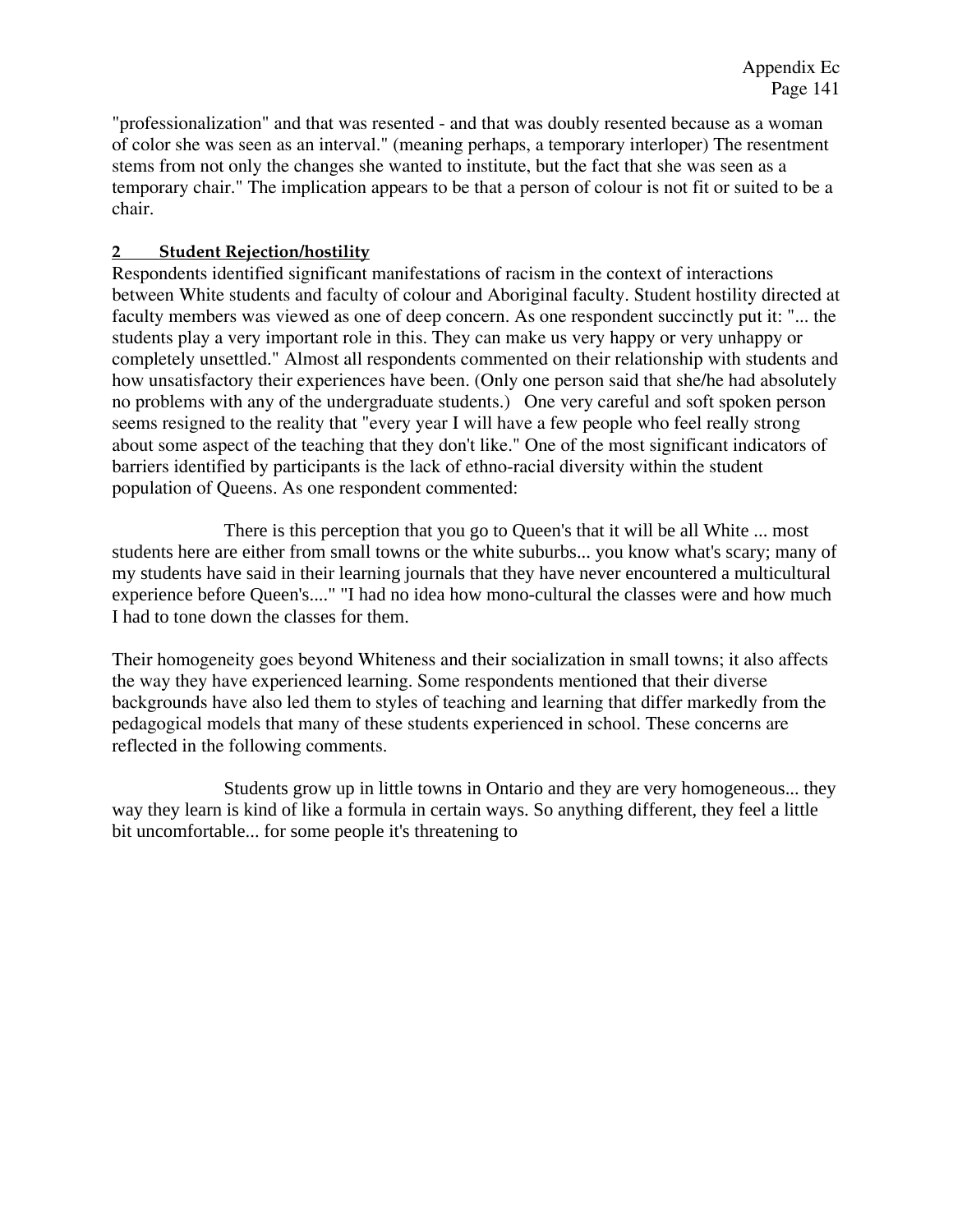the things they are familiar with... find it very hard to cope with this diversity thing.

Our students have been taught by the same stream of teaching so its very difficult for them to have a professor who has experienced differently and who will give them a slightly different way of teaching and learning activities.

In speaking about student culture and its lack of exposure to diversity and multiculturalism, one participant noted in terms of student interactions with ethno-racial minorities that: "You can still get through your entire experience at Queen's, and if you decide not to have contact with the "others", you don't need to.

In addition their reaction to different styles of teaching, some students appear to be upset by the accented speech of non-Canadian-born faculty. In commenting on how her racial diversity affects students, one respondent also noted that: "I know that professors with accents must face an even more difficult time." Others noted that accent should not be a problem because "good teaching is a matter of skill." Citing an example from his/her own University experience, one faculty member recounted that her best professor was a heavily accented Latino. Another participant noted that "educating the students on the need to converse with and learn to listen to speakers from other parts of the world regardless of their accent" is an important part of the educational process; learning how to value difference and diversity is a critical skill that the University should provide to students. On the issue of accent, another respondent discussed a common situation in one field of applied science. He commented: "In applied science, in certain disciplines it is very difficult to find anybody White, electrical engineers for example... but then they say they don't understand a damn thing that all those foreigners over there are saying to them. They didn't use the word foreigners, they used immigrants." The matter of accent comes up even when there is recognition that there are few White Canadians who specialize in this area.

A further example of the issue of student hostility is demonstrated by the fact that some students are also unwilling to study particular subjects taught by faculty of colour and Aboriginal faculty. This is especially true for course work that deals with racism.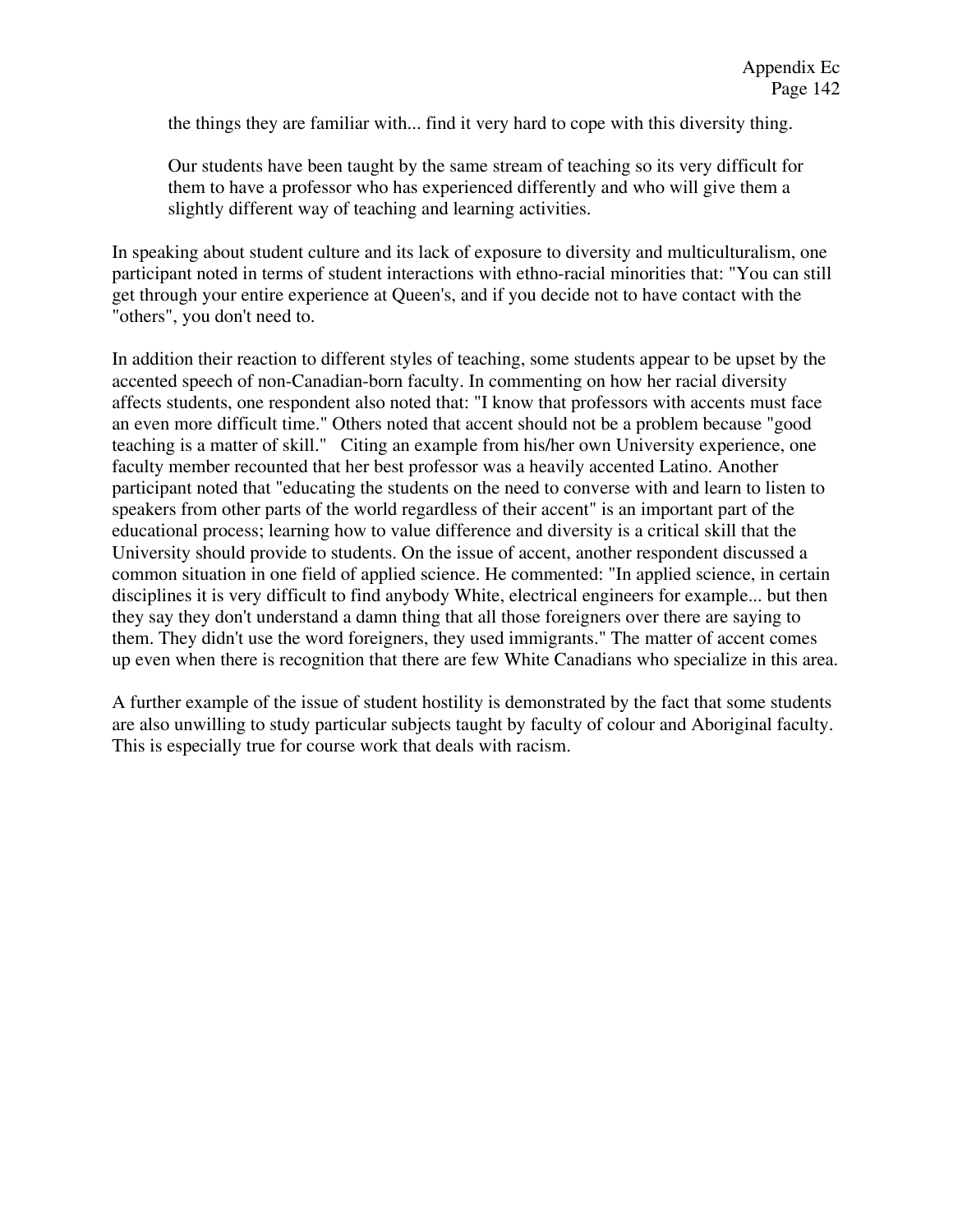Some students will take a course of this nature without really being committed or engaged by the subject matter. As one professor in this situation noted "Some of them want to take my courses so that they can tell me that the stuff I teach is not really that important. They constantly challenge the paradigm that [certain] groups have experienced, or have been through a certain hardship, and some of them get quite defensive."

In regard to dealing with issues of race and racism, a former faculty member questions the role of students in a particular department and although she cannot offer solutions, states that "something should be done to help the students to be a little bit more open and less critical towards women of colour faculty." Apparently the issue here is that some White female students feel threatened when they are taught that racism is as important as sexism.

Overt racist reactions from students were not encountered, or at least not discussed, by focus group participants, with one important exception. Recounting her experiences as a new faculty member, a respondent described how in the first few weeks of her course, she had a "student revolt", including formal complaints made to the head of the department. The teaching assistants assigned to this course, who were all White, called her in a panic saying they did not know how to handle the situation. She notes that "by the beginning of my teaching career, I was labeled as someone who can't teach." One of the main reasons for the overtly hostile student reaction to her teaching was that she was a minority person teaching a subject area that students found of little interest, as reflected in their comments: "I had six students in each of my five tutorial groups saying we don't want to hear anymore of this fucking... Stuff." (The exact nature of the subject is omitted here because it might identify the speaker). This incident appears to have strong racist overtones because the students reacted not only to a teaching style that may have been unfamiliar to them but also to a subject area that involved the study of cultural patterns different to their own.

Thus, the concerns around student rejection and even, in at least one case, strong antagonism revolve around unfamiliarity and discomfort with difference reflected in the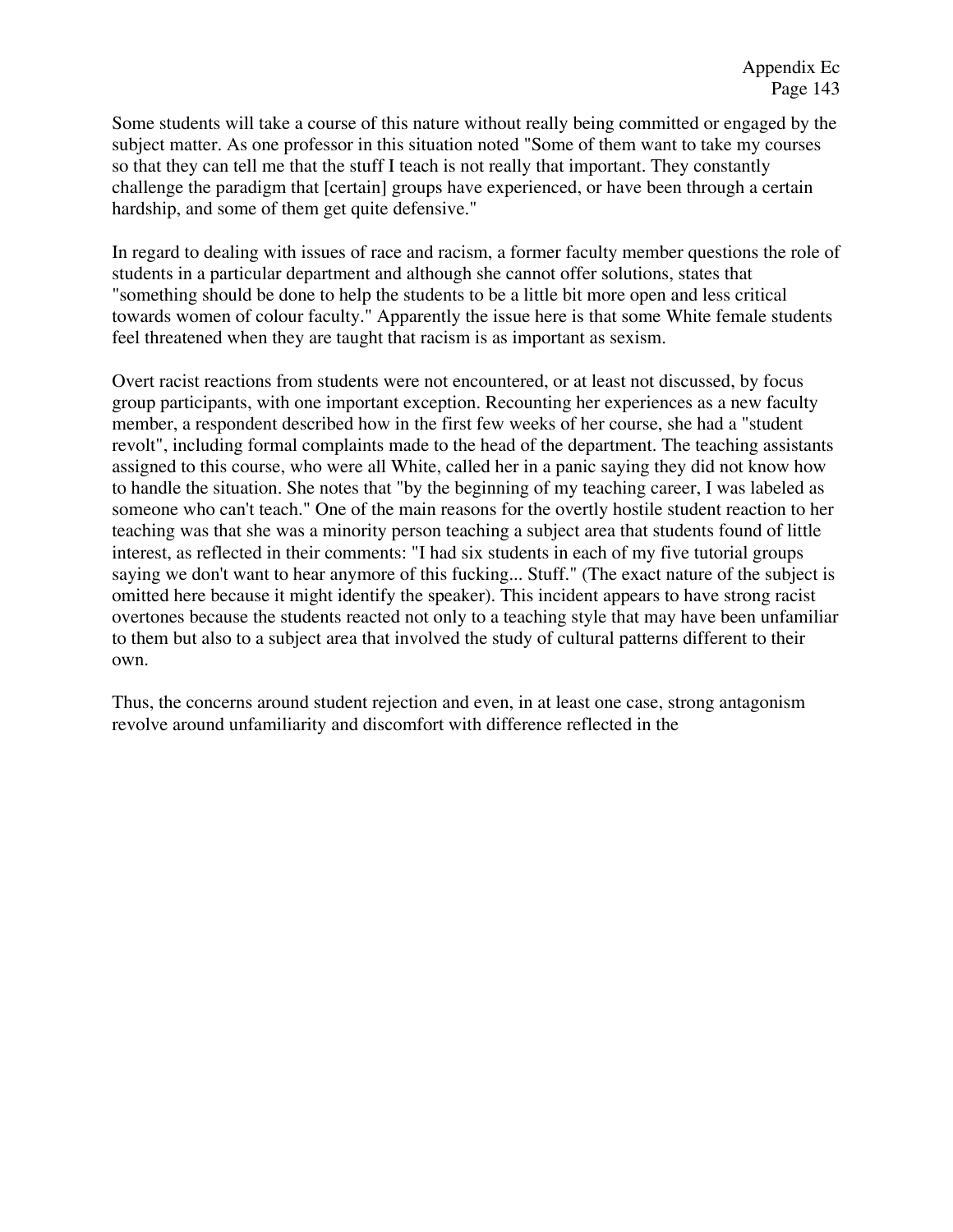ethno- racial identity of the professor. Tensions also reflect a resentment of any cultural approaches that depart from the Anglo-Eurocentric models that dominate curricula and pedagogy. In the next set of questions the more general issue of how the racialization of minority faculty impacts on teaching and research is addressed

## **3. The Interrelationship between Ethno-Racial Status and Teaching and Research**

One of the most striking concerns of faculty members teaching courses on racism and antiracism is the feeling that they must lower their level of teaching. This comes as a surprise in a University whose reputation is that of attracting undergraduate students with very high academic standing. A participant makes a very clear and pointed argument on this point so it is quoted at length:

You more or less have to do remedial work when you're teaching race work. You have to lower the bar, frankly. You can't hold students here to the same standards - in terms of their analytical prowess - that you would in other places. I'm sorry to have to say it, but it's true. There are things that I would take for granted in Toronto that have to be carefully thought out in this context" In further elaborating on this point, the same person notes that there is no overall University context for this kind of subject matter and therefore "students come to you with just a complete ignorance of the literature, with the sort of modes of analysis we engage in... so its difficult to do it... Never mind that we are teaching courses on race in a class literally filled with White students. That's weird in and of itself.

Lowering the standards of their teaching if their subject matter deals with race, racism or diverse cultures seems to be a major concern for professors of colour at this University. As mentioned earlier, another professor also had problems of a more overt nature when her subject matter was challenged by students. To a certain extent, this concern also carries over into the area of research. One faculty described his/her welcome after his/her appointment and mentioned that she/he had been cautioned by a colleague about not publishing too much in the areas of racism and anti-racism. Clearly the message was that this is not a legitimate field of research and that it would not be taken seriously in terms of future promotion and tenure decisions. In a similar vein, another person commented on the disdain with which certain areas of research are viewed by other colleagues and how they impact future promotion and tenure decisions.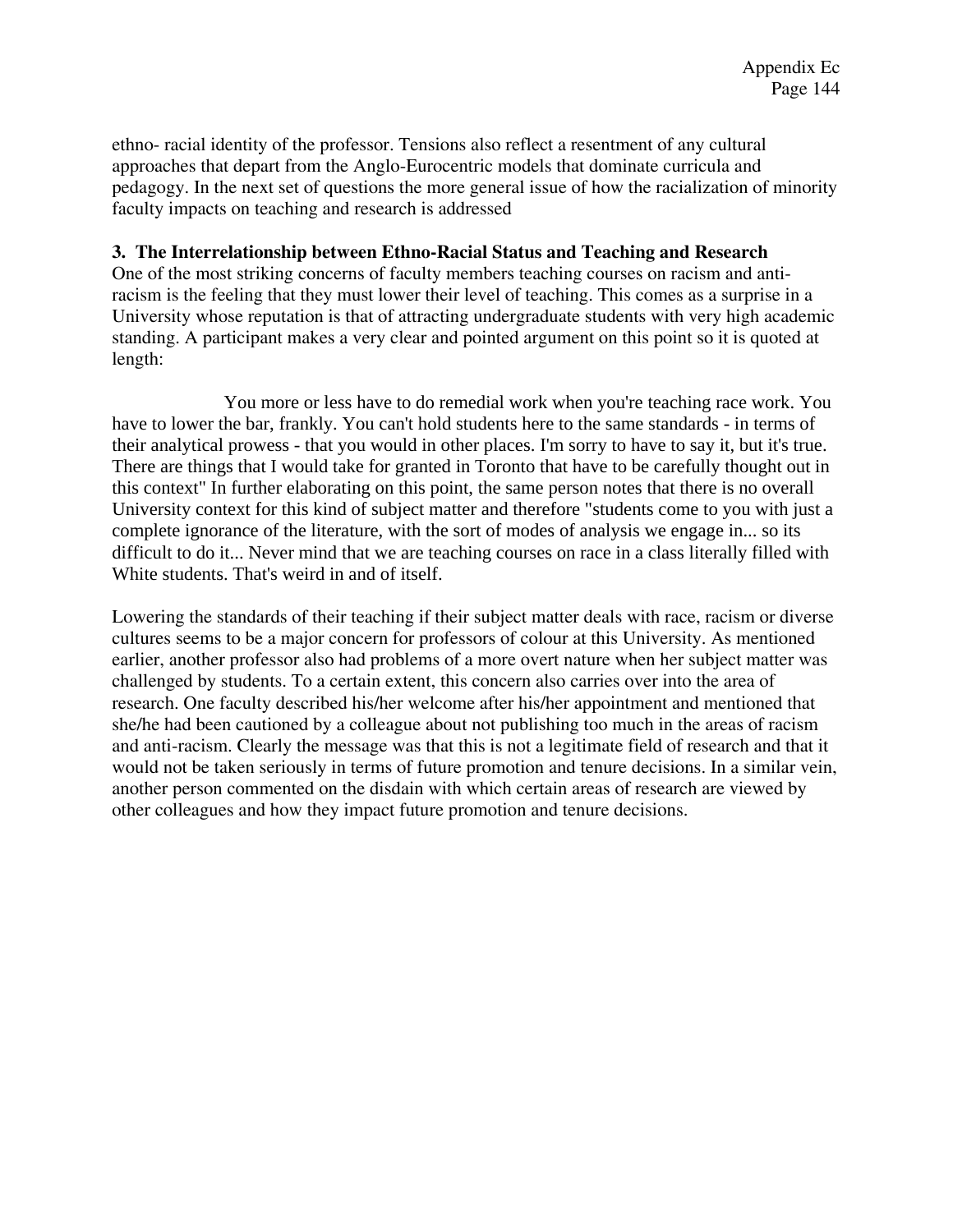Yes, indeed, I think I have heard many people talk about the treatment of people as a mediocrity, that if your articles are not being printed in North American journals and perhaps in some African, Asian or Far Eastern journals your research isn't merit worthy.... All of a sudden the research is not up to par because it has been published in some eastern obscure reader or research journal.

Another concern expressed by some participants was the difficulty in developing courses or modules that deal with diversity issues. Noting that in his/her area, diversity has become an instrumental issue, one participant described how she/he finally managed to develop some teaching modules on the subject but it "was a struggle itself to get it into the curriculum." Diversity is in the curriculum in "bits and pieces' but what this University with its high stature in this field should be doing is "taking our stature and using it influentially, more than in little bits and pieces."

## **4. The Dominant Institutional Culture: The Culture of Whiteness**

The quantitative survey findings of this study demonstrate that a fairly significant number of faculty believe they have experienced discrimination at this University. Of particular concern are inequitable hiring, promotion and tenure decisions. Many of the faculty experienced discrimination based on gender, but nearly two dozen persons reported that their ethno-racial status was the basis of differential treatment. The survey also indicated that there is a nucleus of about fifteen faculty members of colour and Aboriginal faculty, about a third of those from these groups who responded to the survey, who are extremely disillusioned with their work environment and their everyday experiences at this University. As cited above, the focus group discussions also revealed a consistent pattern of similar concerns. These include: doubts about their initial hiring as a function of equity practices rather than merit; the impact of diversity on teaching, research, and relations with students, colleagues and administrators. Given the fact that Queen's already has some history of alienated faculty of colour resigning from the University, there is a strong possibility that further resignations could occur. Therefore, the question of how to retain minority faculty should be viewed as an urgent matter.

All of the specific concerns and issues that are experienced by some faculty of colour and Aboriginal faculty at Queen's University are a function of the dominant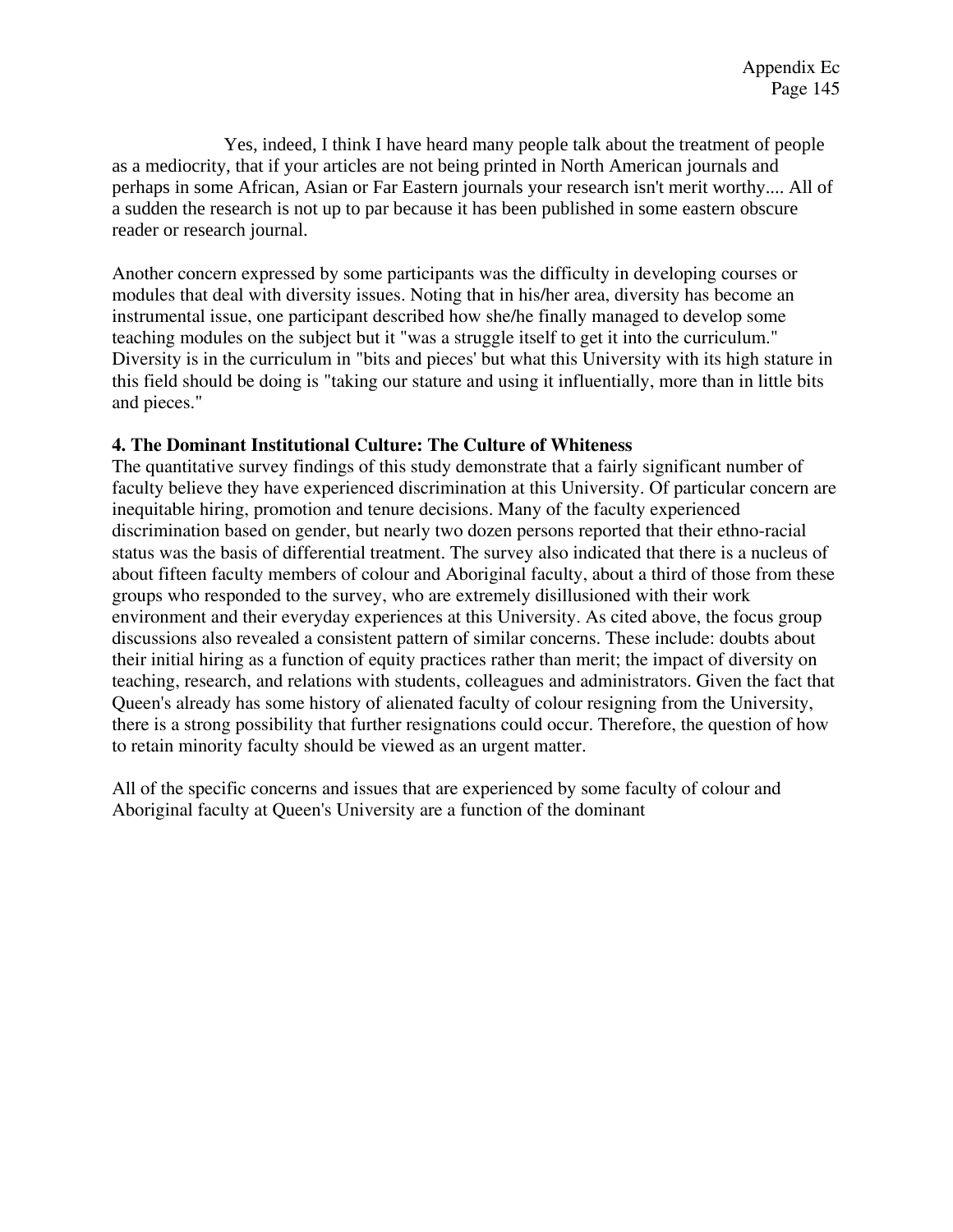institutional culture of the University, that is, the Culture of Whiteness. Overriding all their specific concerns, faculty of colour, both men and women (as well as some White women faculty) feel detached, alienated and marginalized from the dominant White malestream culture that has largely defined the University. Queen's is perceived by many to be an old WASP University dominated and shaped by the attitudes, beliefs and values of White men. As one respondent commented: "It is so Upper Canada here, I mean Anglo WASP." It is located in an old town settled primarily by migrants from the U.K and the U.S. that was - and still is today relatively homogeneous in its population. This was described by another focus group member as "that particular irritating Kingston colour blindness." The comparison is made to other universities such as McGill where the competition was intense but "Queen's is a different place", the difference is: "Well there are a lot of White professors."

The network of faculty of colour in Ontario is still relatively small and people tend to know, or know of, each other. Consequently, experiences and stories are exchanged and one respondent specifically mentioned that "all kinds of horror stories" relating to faculty of colour are told about Queen's. The problems involved in retention of faculty of colour at Queen's are also apparently well known because "exile stories about Queen's" are told within the network.

It can be argued that the views of the respondents reflect a fundamental dissonance in academic life at their University. On one hand, Queen's has developed new policies and implemented some equity initiatives in an attempt to represent some of the realities of a racially and culturally diverse society. For example, there is a University Advisor on Equity, a Human Rights Office, an Employment Equity Council, a Joint Sub-Committee on Employment Equity and a Senate appointed Educational Equity Committee that maintain equity statistics and design policy as the need arises. An effort has been made to recruit and hire more faculty of colour and Aboriginal faculty. This University is also one of the first to have studied the concerns and experiences of racialized faculty and its Report on Race Relations, published in 1991. This report still stands as a landmark in policy recommendations designed to create a more equitable environment. Thus, at the formal structural level, it appears that Queen's has taken steps to create a more positive and equitable work environment for its faculty. However, there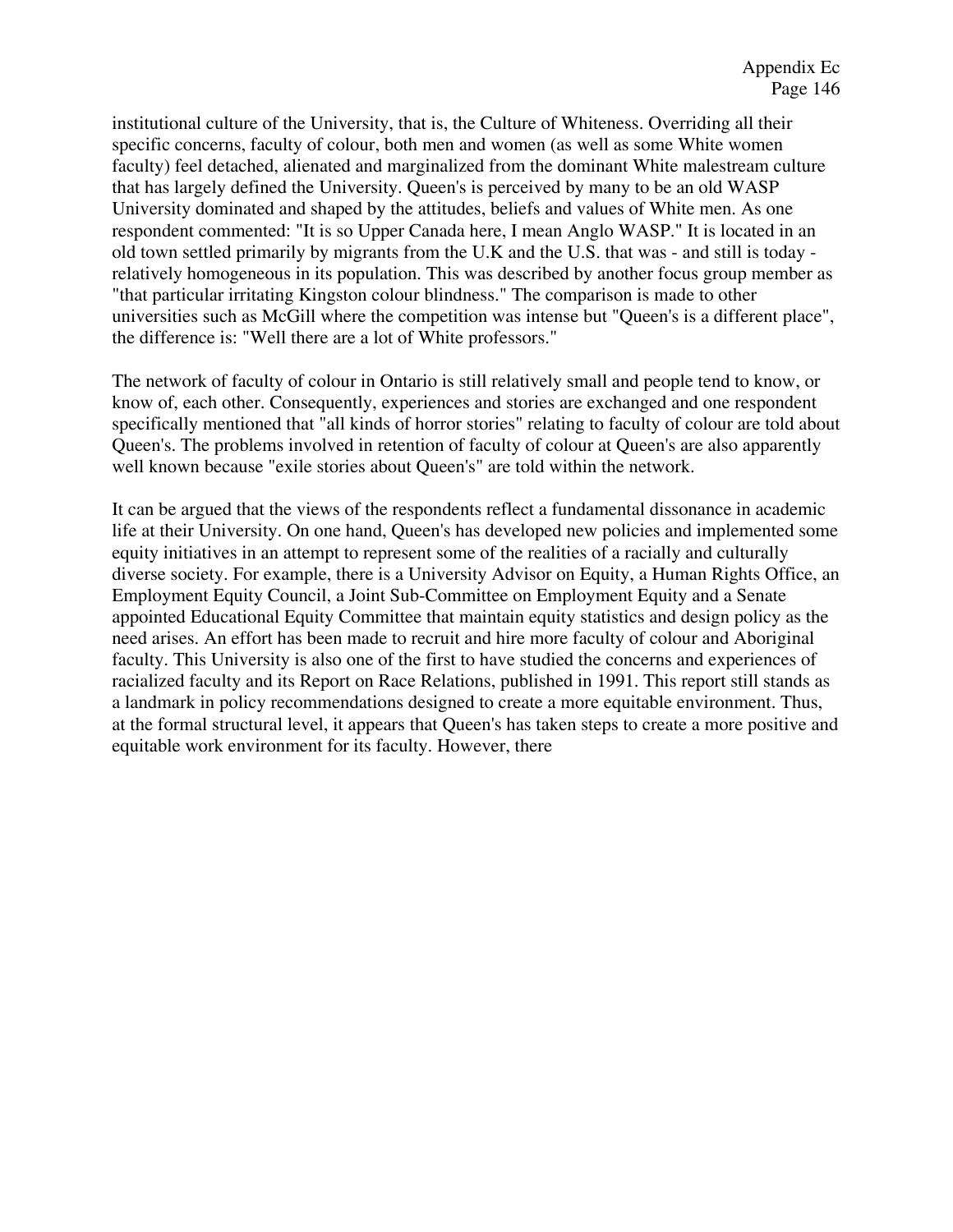are some strong indicators that a significant number of faculty of colour and Aboriginal faculty are concerned with the ways in which their presence and contributions are marginalized from the mainstream culture and structures of the University. Racialization processes reinforce feelings of stigmatization, inferiorization, and marginalization. Many participants in the focus groups suggested that there is a basic problem of "communication in the University - lots of things are lip service." The University still appears to be seen by some minority faculty as a culture defined by White power and privilege. The core values, beliefs and attitudes of many of its individual members reflect patterns of Anglo- Eurocentric dominance. Queen's, like many other universities, appears to be an institutional site where dominant everyday discourses continue to reinforce the racial divide between majority and minority faculty. It is against this background, that the problems and concerns of racial minority and Aboriginal faculty can be understood. Almost with a single voice, the focus group narratives centred on how bias and differential treatment as a lived reality are embedded in the culture of the University. They described how racialized assumptions, beliefs as articulated in everyday discourses, impact upon their interactions with colleagues, students, and administration. Curricula reflect in its most overt racialized expression by valuing particular kinds of knowledge and devaluing other forms of knowledge. Traditional pedagogical approaches are viewed as limiting the possibility of developing critical skills that challenge the construction of White Eurocentric knowledge. Research opportunities are seen to be limited by the need to conform to sometimes inflexible standards and procedures. Career aspirations and mobility are limited by racialized promotion and tenure decisions.

The following comments reflect how the culture of Whiteness impacts on the student body but it can be generalized to the climate of the entire University.

There is the perception that you go to Queen's it will be all Canadian or all White; that's because the students here are used to all White ideas, they were used to having their values reflected... they did not want to see anybody that had different values. .We also have to address the teaching club.

There is widespread recognition among the racialized faculty that the **core problem** is not so much interpersonal relationships with colleagues, students and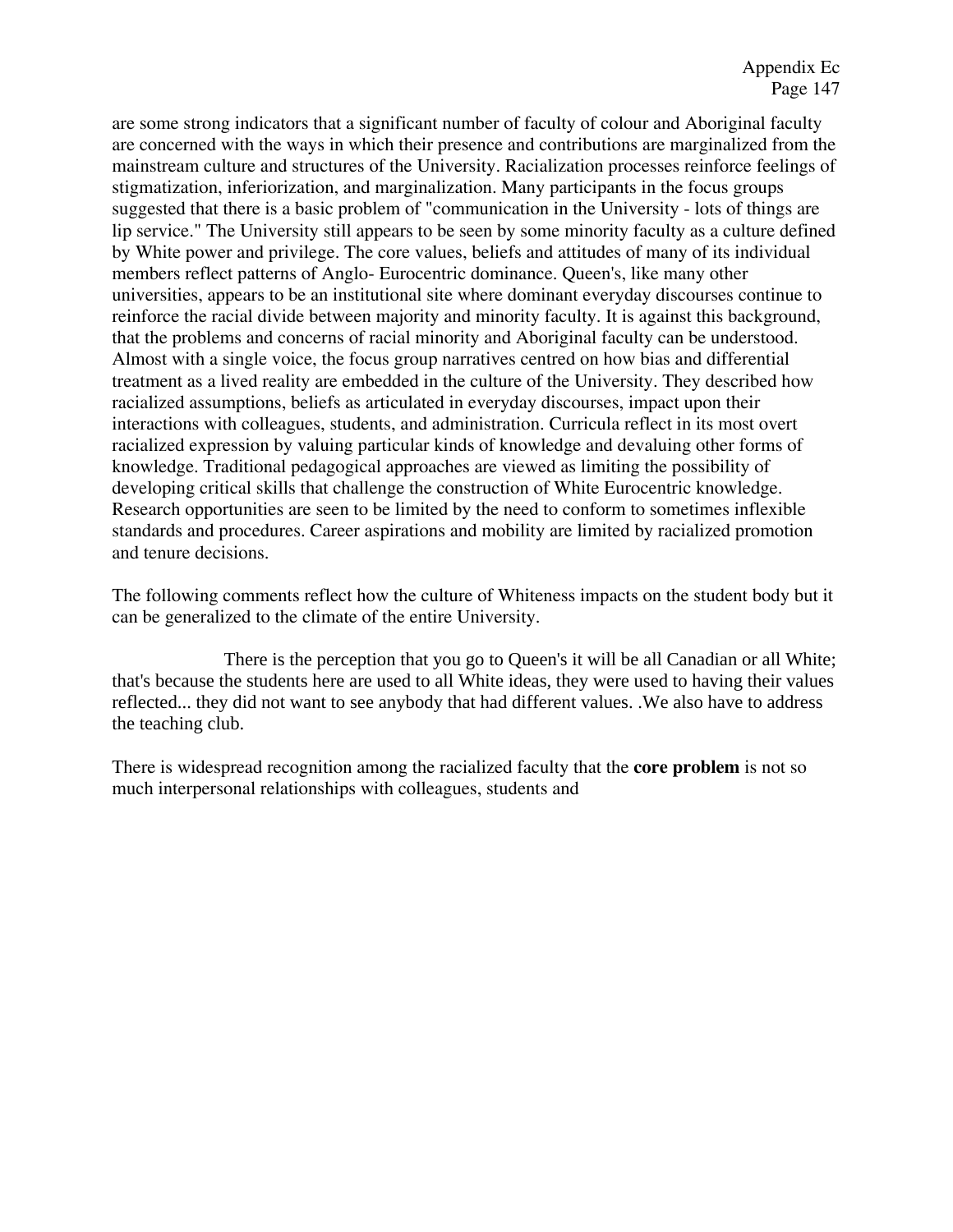administrators nor inadequate grievance procedures, but rather the dominant hegemonic institutional culture of the University. The culture of Whiteness at Queen's is even reflected in the way in which gender issues are measured. For example, in discussing women's studies at the University, one person noted that "We have often had the situation where men are recruited for sciences and their spouses are offered to women's studies. What it keeps doing is filling the complement of White women.... Women is not the issue in women's studies, it's Whiteness that is the issue in women's studies". The culture of Whiteness is pervasive.

The following comment points to the important role that the discourse of denial of racism plays within the walls of academia as it does in the broader society.

As a person with an awareness of racism I think that if an acknowledgement of the existence of racism in this culture was understood then there would be more support for the faculty here and people wouldn't be leaving. You wouldn't be reinventing the wheel with the serial hiring and leaving scenario.

Unfortunately, the fact that certain institutional measures against racism are in place means that it is too easy for White faculty to believe that racism does not, indeed cannot, exist hi the liberal university setting of the 21st Century. As a result, their very belief in the absence of racism blinds them to the experiences of faculty of colour and Aboriginal faculty. And their very whiteness - rather than their racism - makes them unable to understand what those experiences might be.

There is also an understanding of the power of the Anglo-Eurocentric culture" which has a long legacy at Queens as well as at other universities. As a result, it is not surprising that White students, faculty, staff and administrators find it confusing and threatening to have to address the need for systematic and sweeping forms of organizational, institutional and culture change.. One faculty member summarized the feelings of many participants on this issue:

I think this University has been really proud of their traditions, long history ... and for lots of people who work for this University, they have been here forever, and I think the trends in terms of equity issues and minority diversity issues, its not really catching up. They have a hard time to comprehend what diversity means ... I think that anywhere if you have a group of people who have never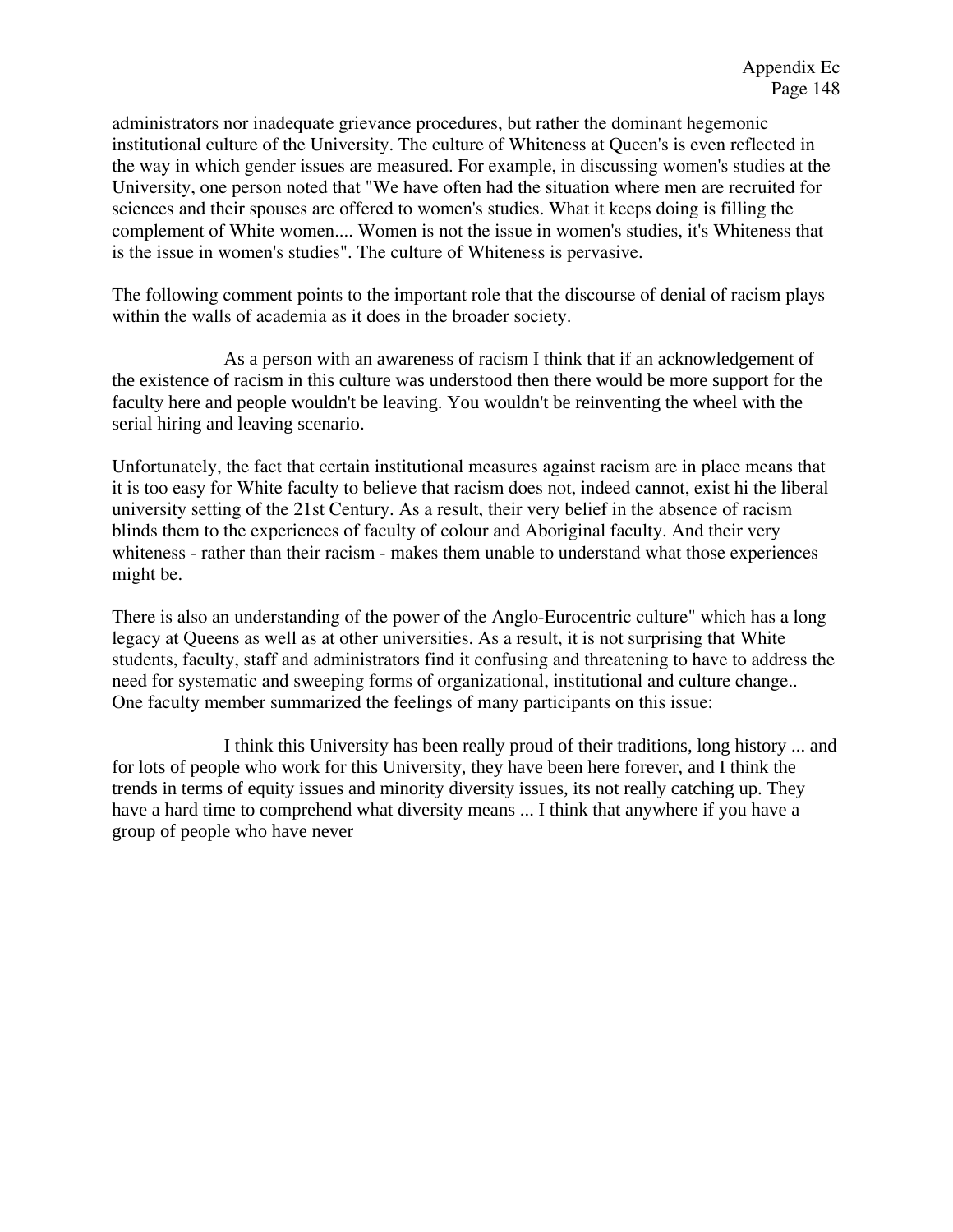seen anything different from what they have experienced in their life - its beyond their understanding and I find that very frustrating.

Another person makes a similar comment when she/he says:

There's a lot of emphasis on congeniality but in terms of dealing with it or accommodation to difference, there's no effort. There are only a couple of people who have to deal with the problem its not like its front and centre on everybody's agenda.

This, for many faculty of colour, is precisely where the problem lies. Issues relating to equity and diversity are not on the mainstream of the University's agenda and therefore they attract little attention. One person related this issue to the general culture of the University describing it as a culture based on "you win, I lose.. .we have that kind of problem, so the issues of visible minority gets put on the backburner." This, of course is not unique to Queens. Many institutions, including universities, are apt to act on a problem only when a specific event or crisis occurs, and they are indifferent to the issues of diversity and equity on a day- today basis. This situation allows for a fairly smooth functioning of the dominant culture as a whole but it ignores the stigmatization, pain and humiliation of those who feel outside the "imagined community" of the University. This phenomenon is described by minority faculty as of living in a constant state of "frustration", as they attempt to fulfill their academic responsibilities, as well as work towards their professional and career advancement.

Aboriginal faculty encounter additional barriers. They too are affected by the culture of Whiteness and its value system, but the Eurocentric aspect of that culture has a particularly powerful affect on Aboriginality. Recognizing the power of the "whole Eurocentric focus in this University, a participant noted that "I really think the prevalence of colonialism and colonialist attitudes is just so profound." Aboriginal faculty feel that their culture is not at all understood in the University atmosphere. Colour or race is better understood than culture and as an Aboriginal faculty person said: "You're [we're] not brown enough." There are also complaints about the need for education about Aboriginal culture before students reach the University level. Neither students nor faculty know much about Aboriginal culture and what they do know is frequently stereotypic.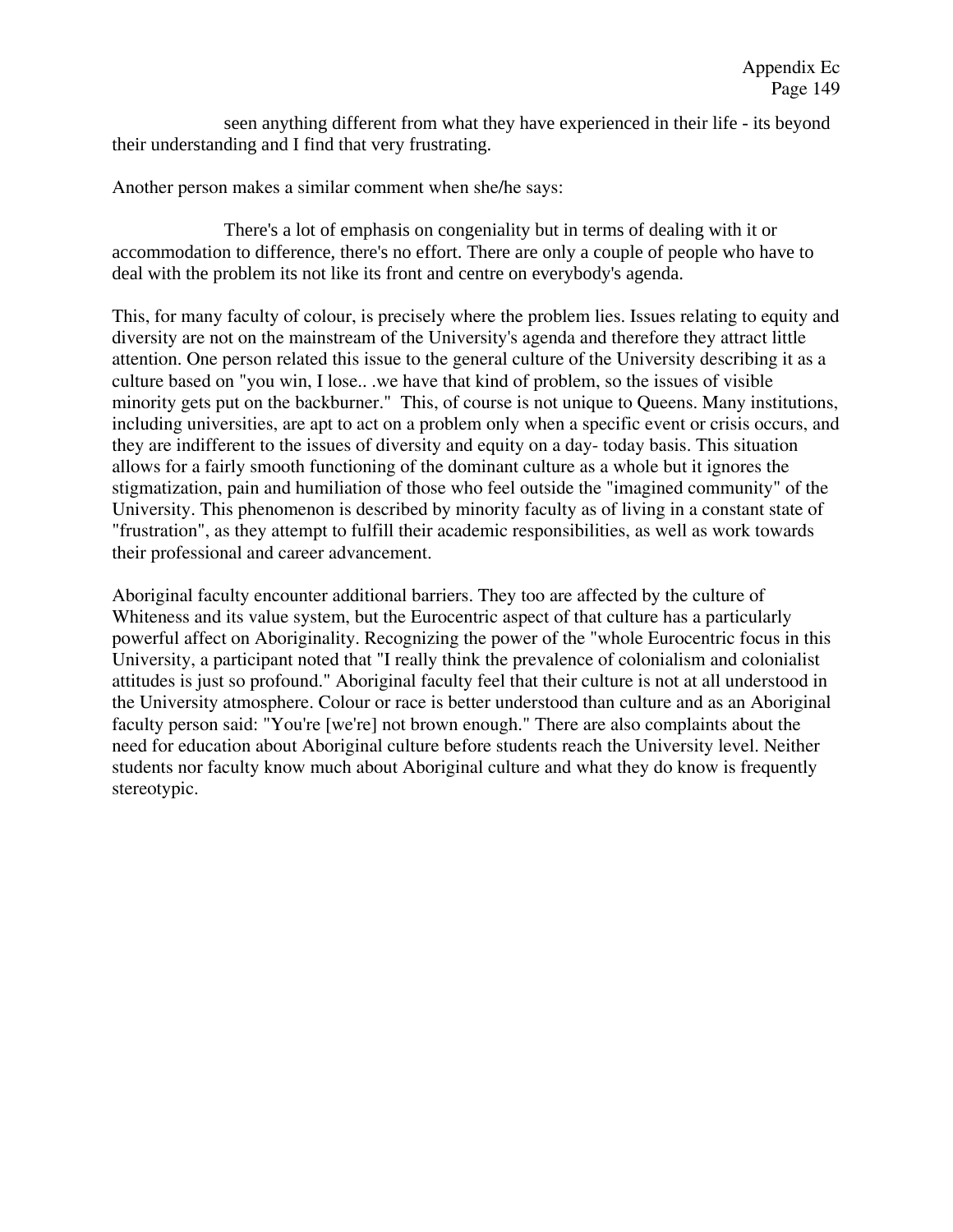Academic faculty are therefore measured against a stereotype of the drunken Indian. This sentiment is strongly reflected in this comment:

It is really ironic that after thousands of years of forced contact that we get blamed for it. I find that is something that affects how Aboriginal faculty are treated. Their Aboriginality is measured; it is measured against the drunk on Main Street. It is being measured against the very dark and the very poor, and the very linguistically challenged person they have in mind as the Aboriginal person.... The weighing and measuring of Aboriginality is so second nature in this society... And how it affects Aboriginal faculty who arrive here is there is this discomfort around sameness and otherness that people can't get a handle on.

Although the issue here is similar to one that other racialized faculty have also identified, that is, the inability of the institution and its incumbents to incorporate difference and diversity as a positive attribute in academic life. The profound differences in cultural orientation that Aboriginal people, both faculty and students bring to the University goes largely unrecognized.

There is also recognition that employment equity hiring is not enough to change an institutional culture as "it is the whole culture not just the hiring of people; hiring more is not enough... you have to look at the curriculum." Although this person does not go into greater detail, several other participants have already noted the difficulty in developing race-based courses and the student hostility to such subject matter.

The institutional culture of dominance and Whiteness is also manifested in the dynamics of departmental life. Most of the participants in this study acknowledged that for the most part, their departmental life was congenial: " I was made to feel very welcome"; ".. .on a day to day [level] I have been welcomed at Queen's by my colleagues.. .never had any problems, directly related to me"; "within my department I think it is fairly good." Nevertheless, there is also the sentiment expressed in the following comment that indicates that departmental congeniality is often superficial.

Collegiality exists within my department.. .having said that though collegiality does not rule out discrimination. They are our friends but some are more friends than others. ..if you look at the body it is made up of a group presenting one side of the population therefore it will be one sided and so will the decisions.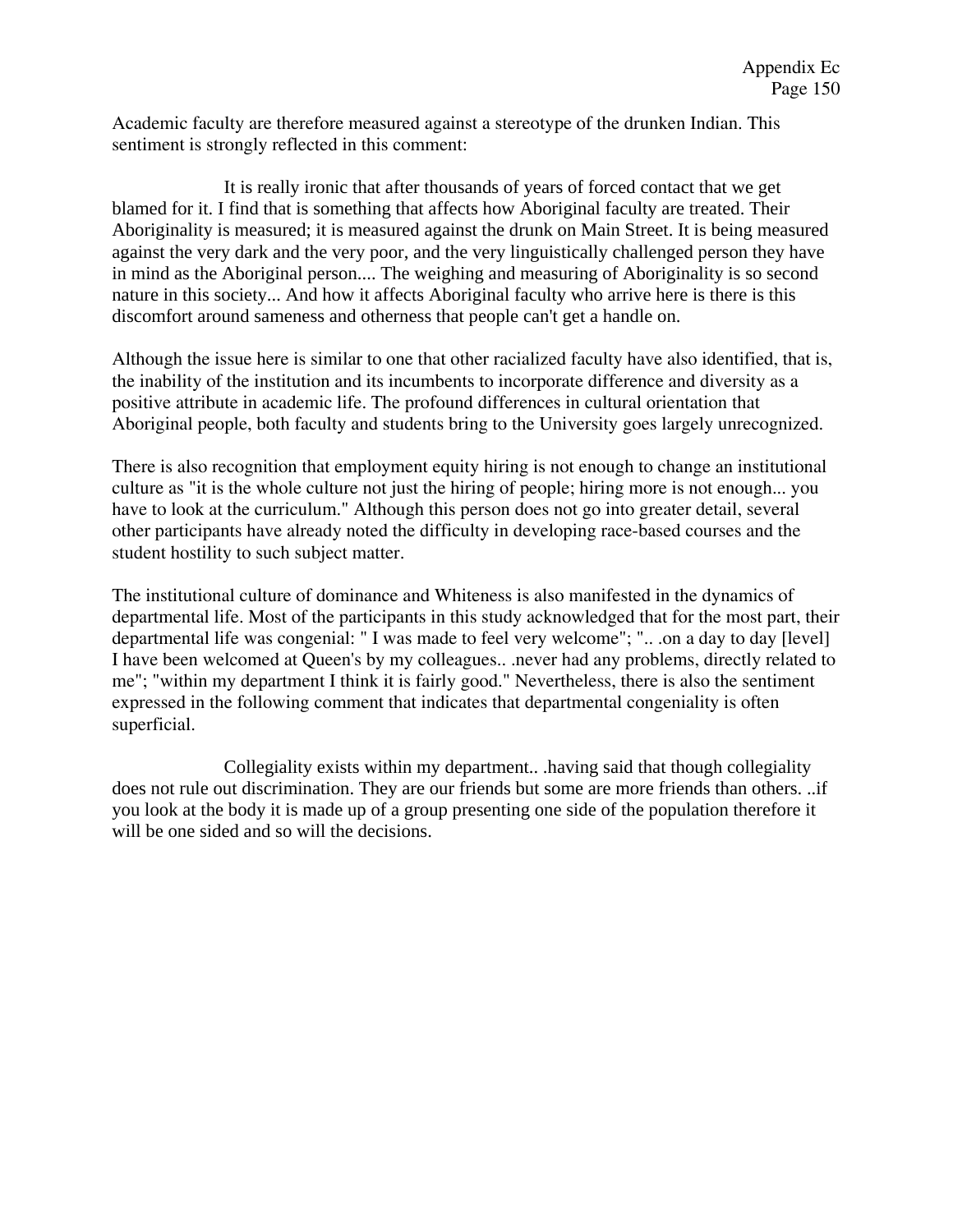Another very forthright person spoke about this in very definitive terms describing the departmental atmosphere as:

Hostile, very hostile and it's harder for me to know for people of other ethnic groups but I would say that it is an extremely hostile environment. It is a very superficial facade of welcoming to people of minorities but very hostile in reality.

The departmental level is probably the most important focus for faculty since many of the issues that immediately affect their academic responsibility and performance are decided there. It is also, however, the focus of most controversy, conflict and tension and universities are well known for the problems associated with departmental politics. The issues surrounding difference, diversity, equity as well as racist attitudes and behaviour associated with a culture of Whiteness are exacerbated by 'normal' departmental friction and factionalism. Thus, many participants, while discussing the superficial nature of congeniality within their departments also describe the intense conflicts which characterize their departments. Many racialized faculty therefore find themselves in conflicted departments which aggravate their concerns and issues. Departmental politics therefore worsen or enhance the culture of Whiteness.

The institutional culture of Whiteness also strongly affects the student body. One of the common criticisms made by racialized faculty is the relative absence of diverse students. Although there was little discussion on how to make the student population more reflective of Canadian society a few comments suggest that any such efforts are doomed to failure. The image and perception of Queen's as a White University is still so strong that in some fields, students of colour prefer to apply to "inferior" programs at other universities rather than come to Queen' which has outstanding programs in many fields. This assessment applies especially to science-related faculties such as engineering and medicine. Such preferences do not reflect the possibility of discrimination at Queen's but rather a concern about studying and living in such a homogeneous community. One participant said that the image problem is compounded in the recruitment of faculty because "it's a question of image that keeps applicants away. So, in most job applications, we present this image to the rest [of the world] and the administration is not even aware of it. Its all part of the belief system that has to change."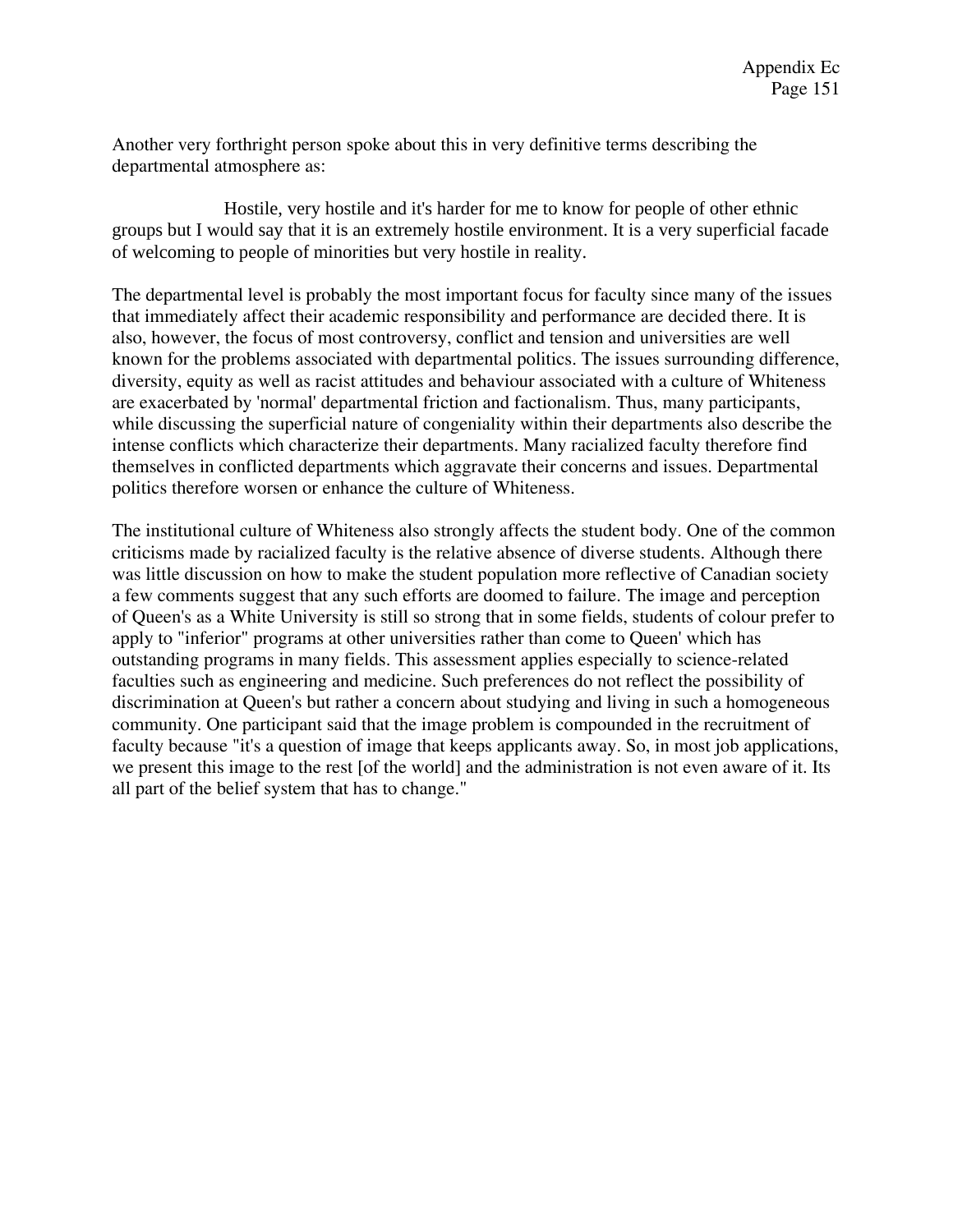Finally, another telling observation is that several of the participants in the focus group discussions emphasized that in the early stages of their appointment at Queen's they did not have many negative experiences around racialized issues. One explanation offered was that their "mixed race" identity was not highly "visible" as they are phenotypically White. This point was made by several 'white' looking faculty and is apparently a highly contentious issue. Being taken for 'white' meant that colleagues would often make negative comments about people of colour in their presence. One person whose mixed race background is not immediately apparent said that "I have heard things I probably wouldn't have heard...people have been more open with me than perhaps they would have been... I had heard very hostile comments about \*\*\* people." This pattern reflects the culture of Whiteness that begins with the recognition that people who look like 'me' also have similar values, whereas those who look different do not share these values. It also implies an assumption that the non-racist is one who 'welcomes others' to be just like himself or herself, without the recognition that perhaps it is the dominant culture that needs to change. This is a strong indicator of 'otherness' and of marginalization based on visibility or its absence. (Furthermore this dynamic ignores the fact that Canadian born or socialized persons of colour despite their outward appearance share similar values.)

The institutional culture of the University is acknowledged by some respondents to have changed in the last few years. One participant who had been at the University for some years says: "(The institutional culture) certainly has changed in the past eight years that I have been here. When I got here in 95, the...department had twenty-five or twenty-six faculty members. All of them were White. I would say that a good chunk of them were very resentful... [because] there was a need or perceived need that they should hire others." Now there are apparently some faculty of different ethno-racial backgrounds in this department.

Other people, however, still maintain that "We simply cannot find any truth to what their belief system is and we have to change that and change that belief system somehow." Or there is the view that policies may not be sufficient to change the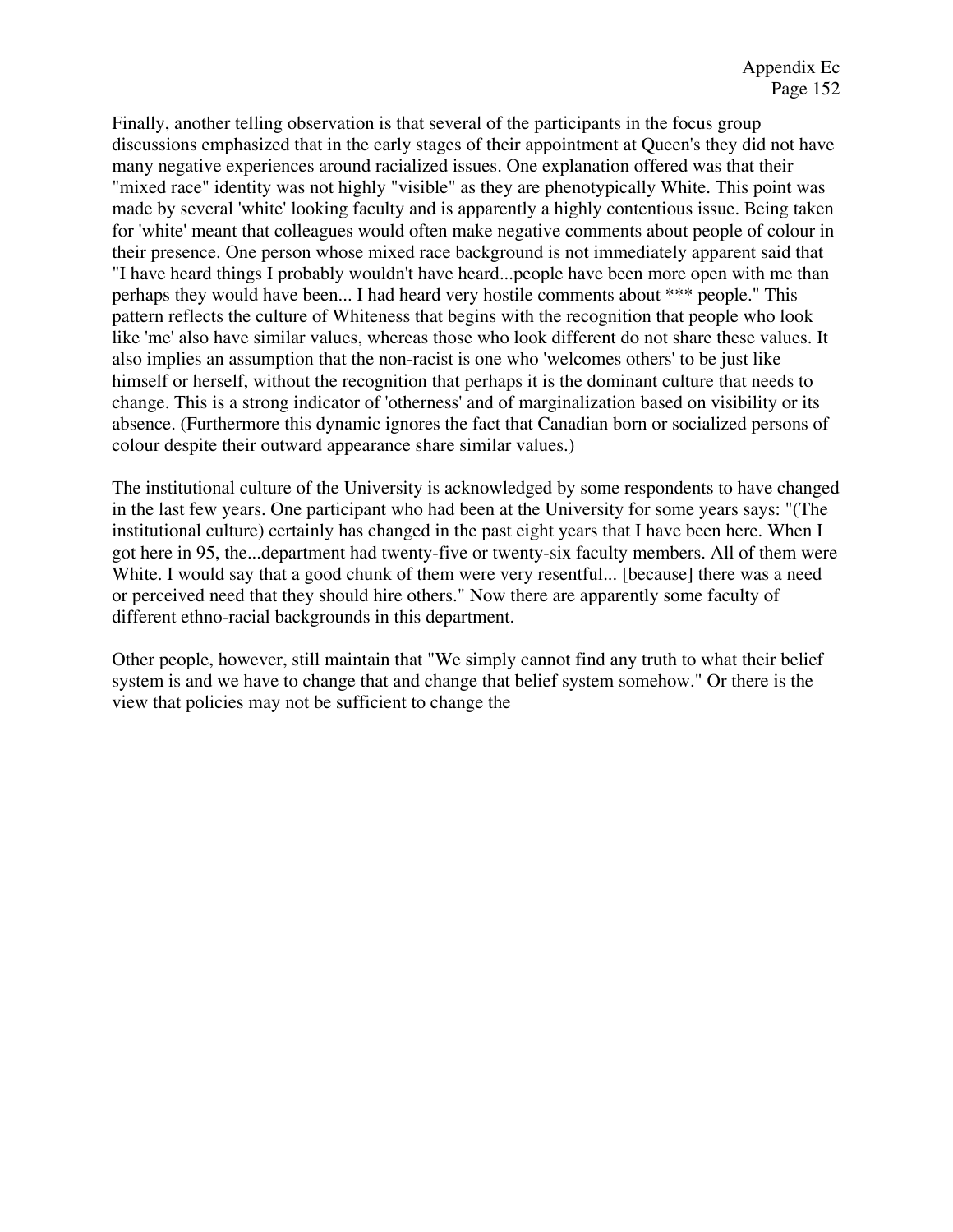institutional environment but one has to wait for "a generational shift of people that are used to the current system, until they exit the system, change may be hard to reach".

Since there is so much agreement that the belief system of the culture of Whiteness is to blame for the chilly climate at Queen's experienced by many racialized faculty, the key question is: What can be done about it? Although participants addressed the area of strategic recommendations to improve working relations at the University, few addressed the institutional problem. Those that did seemed to feel as one participant did that "the way to handle the institutional culture is to keep quiet and lose voice." The fear of challenging the institutional order involves the possibility of retaliation through loss of job for contract or adjunct faculty and denial of tenure and promotion for those in tenure track positions. There is apparently some feeling that if one does not want to suffer the humiliations of retaliation, keeping a low profile and keeping quiet is the strategy one must adapt. This feeling was even implied by participants who said that they knew racialized faculty who deliberately did not want to cooperate in this study for fear of retaliation. One person put it bluntly when he/she maintained that the only reason they cooperated with the study was because they trusted the confidentiality measures.

## **5. Recommendations Emerging from the Focus Groups:**

Many of the participants responded to the question on recommendations. Although very few were specific, several comments indicate that the University needs to take a broader and more wide-ranging perspective on some of the issues that it faces now which includes positioning itself more firmly in the multicultural and multiracial society that Canada has become.

## 1. Acceptance of the Reality That Defines Canada:

It is accepting those of different race as equal partners, it doesn't have to have any special value or benefit. It is a reality, this is a multicultural country. And any where you turn, any area people are going to face people with different colour, whereas Queen's has become an exception. Subtle, discrimination, it doesn't have to have an interactive value but we should conform to what is happening with the country... You should seek more in terms of qualification that diversity brings like first hand experience in another nation for a political studies professor.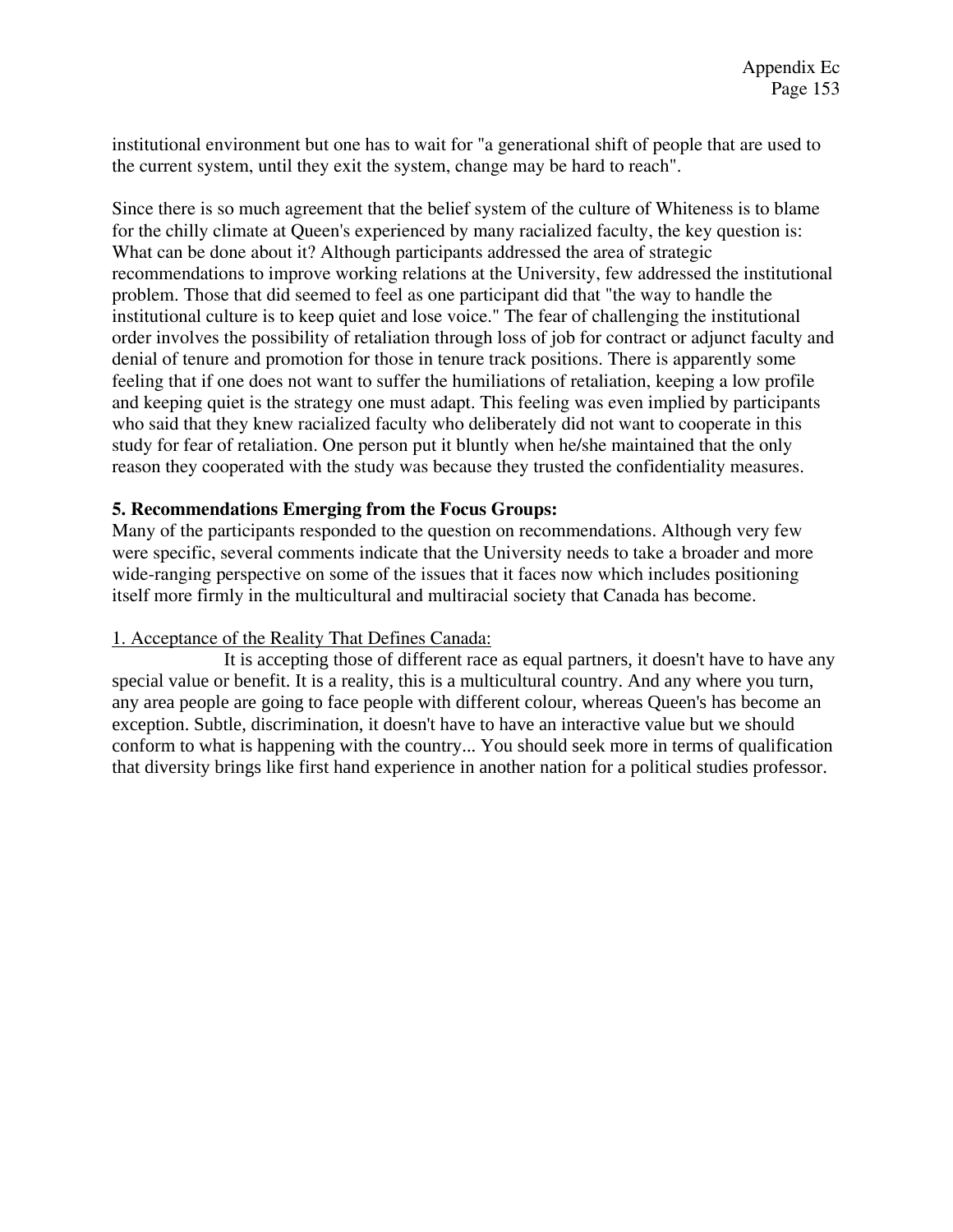[Provide] an opportunity and a venue for us to know each other and for visible minorities to mix confidently and amicably with the rest of the community; as well as opportunity for us to feel that we are given due respect, and opportunity to require the position for which we have the training and necessities.

## 2. Targeted Recruitment Of More Diverse Students:

I imagine for people with different race or ethnicity that the comfort level of having more of their colleagues around... you must feel very isolated on this campus with fewer people to associate with. If you can increase the comfort level of the people at this University you can increase the quality of the University.

## 3. Targeted Recruitment of More Faculty of Colour and Aboriginal Faculty

More representation is required especially in some areas of engineering and other disciplines in which few such persons are represented. Recruitment should be aimed at achieving a critical mass of faculty of colour so that they can play meaningful roles in all aspects of University life.

## 3. Implementation of an Employment Equity Strategy through Better Training

I think it is the responsibility of the University to ensure that the department heads and the people on hiring committees are trained and do understand what is involved in the employment equity act. You can't let loosely hang the employment equity act over their heads, you have to give them a proper orientation.. ."you have no women, hire her tomorrow.

It took us a lot of effort to say no, I think that people's motives aren't the right motives. The administrators are just trying to play the number game.

## 4. Stronger Leadership at Senior Administrative Levels

Several persons expressed the view that an organization is only as effective as its top level administrators. It was felt that the current Queen's leadership has not been assertive enough in providing an equitable environment for faculty of colour.

## 5. More Training for Heads and Deans on Issues of Diversity

It was generally recognized that some Heads are more sensitive to these issues than are others, but there was widespread agreement that further training on the issues was required of people in middle level leadership positions.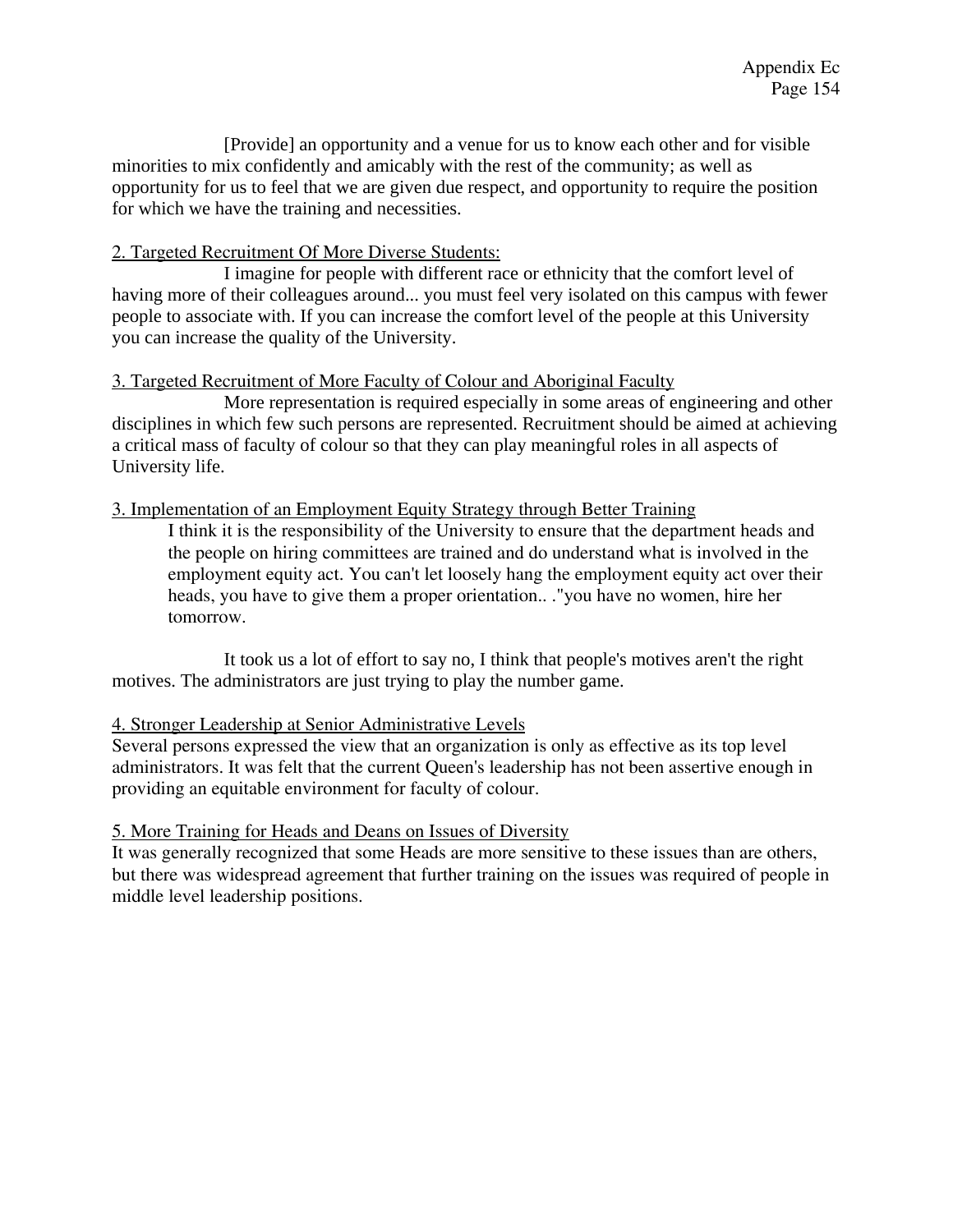## 6. Administrative Staff Need Further Training

There was some concern that administrative staff are not helpful to people who come from diverse backgrounds. One person said that even those who come to Queen's from other provinces found administrative staff unhelpful in settling in to the new University environment.

## 7. Institutional Processes to Deal with Grievances Need Improvement There were general complaints about the individual grievance procedures that are in place because, like the human rights model, they depend upon individual complainants. Several participants saw the need for an institutional process applicable to all rather than an individually driven complaint procedure. It was recognized that the grievance procedure established by the Human Rights Office is useful but in addition, informal mechanisms were also required. The human rights and equity offices also need to be more visible. There was also a perception that if people are to complain, they need support.<sup>8</sup>

A variety of recommendations were made by participants in this study. Some are probably more strategic or implemental than others. For example, one of the most important is to instill a greater sense of commitment to equity issues on the part of senior and middle management. It has been demonstrated in the organizational research literature that equity related changes in large-scale institutions do not occur without the direct, overt and highly transparent commitment of senior managers. In the case of the university this would include the Principal, members of the governing body, Deans and Department heads. In order to facilitate greater commitment, several persons recommended more equity and anti-racism related training be offered to senior and middle level administrators. If equity and anti-racist training is to be considered an option, great care should be taken in the recruitment and selection of trainers. In this area as in others, trainers vary in their depth of experience, backgrounds, knowledge and approach to the issues. This is particularly crucial in an institution such as the

----------------------- 8 Ironically, this recommendation directly contradicts another faculty member who stated unequivocally that in order to maintain one's position, "They must learn the Queen's system and stay within it... learn its institutional culture and stay within it., learn to act that way if you want to keep your job especially if you don't have tenure."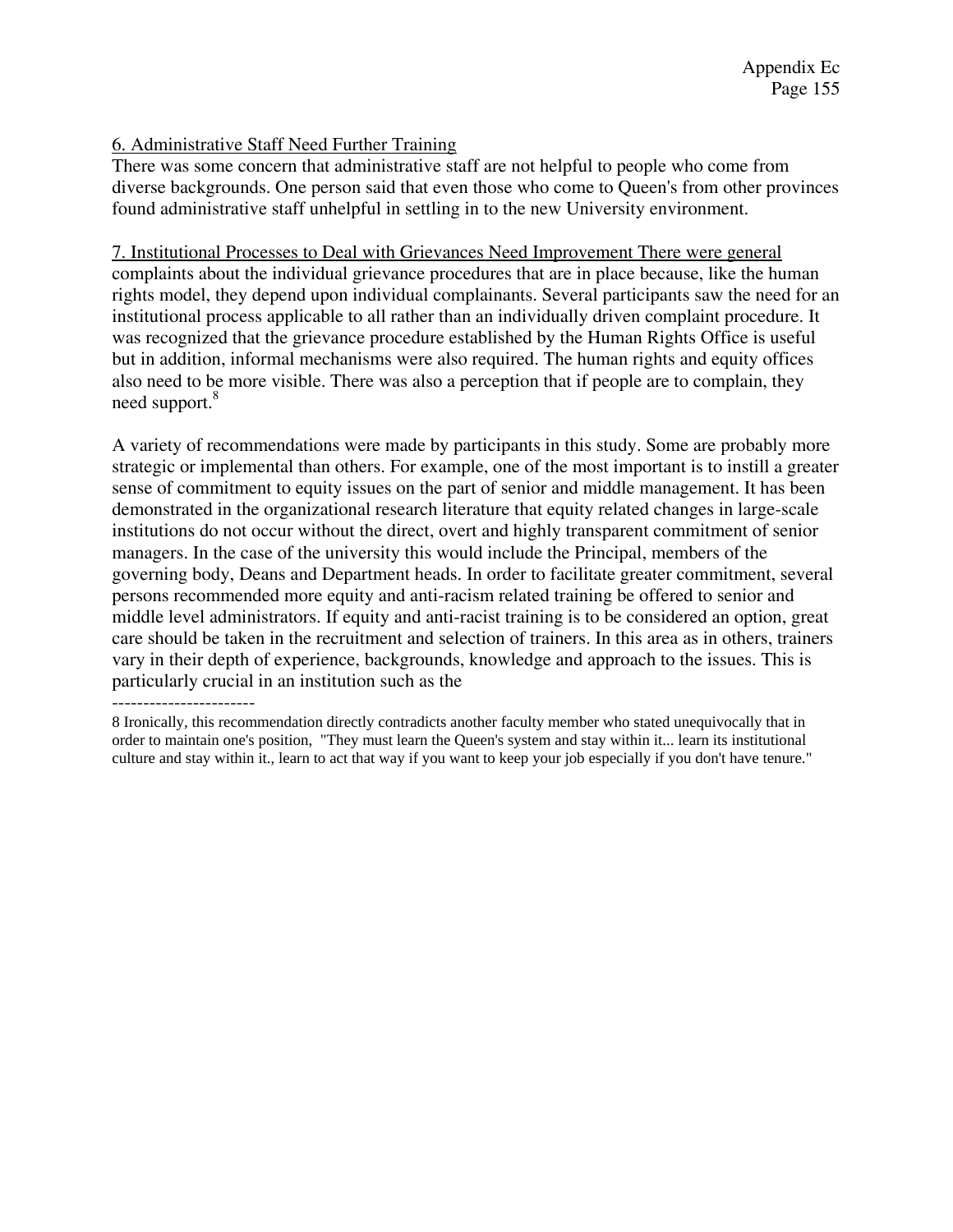University where the trainees are high-powered intellectuals who are more likely to challenge not only the training process but also the credentials of the trainers.

Although greater recruitment of minority and Aboriginal faculty is strongly desired, financial hiring constraints as well as the specific hiring needs of departments have an influence on the recruitment process. There can, however, be a more concerted effort to recruit minority and aboriginal students to come to Queen's University.

## **Conclusion**

It has been over a decade since Queen's produced its Report on Race Relations (1991), in which it articulated its vision and plan for a more inclusive, diverse and equitable academic institution. The findings of this somewhat limited study provide one means by which the University can begin to measure the extent to which it has achieved or failed to deliver on the goals set out in the Report. According to one university source, apparently few of the recommendations of that report have been implemented and there is no one in place to monitor the developments. An obvious first step, therefore, might be to review that earlier report with a view to finding out the extent to which its many recommendations have been acted on.

The central narratives that emerge from the results of the survey and focus groups suggest that Queen's, like most other North American universities, is still struggling to overcome deeply entrenched cultural beliefs, values, norms and structures that preserve the continued dominance of Whiteness and maleness. Minority faculty members are faced with a multitude of experiences that reinforce their sense of "otherness", marginality and exclusion from the mainstream of University life. These forces probably expose minority faculty to significant levels of mental and physical stress. It is important to note that the sources of their isolation, humiliation, and vulnerability, are found in multiple sites. White privilege and power continues to be reflected in the Eurocentric curricula, traditional pedagogical approaches, hiring, promotion and tenure practices, and opportunities for research. It is reflected in the everyday interactions between minority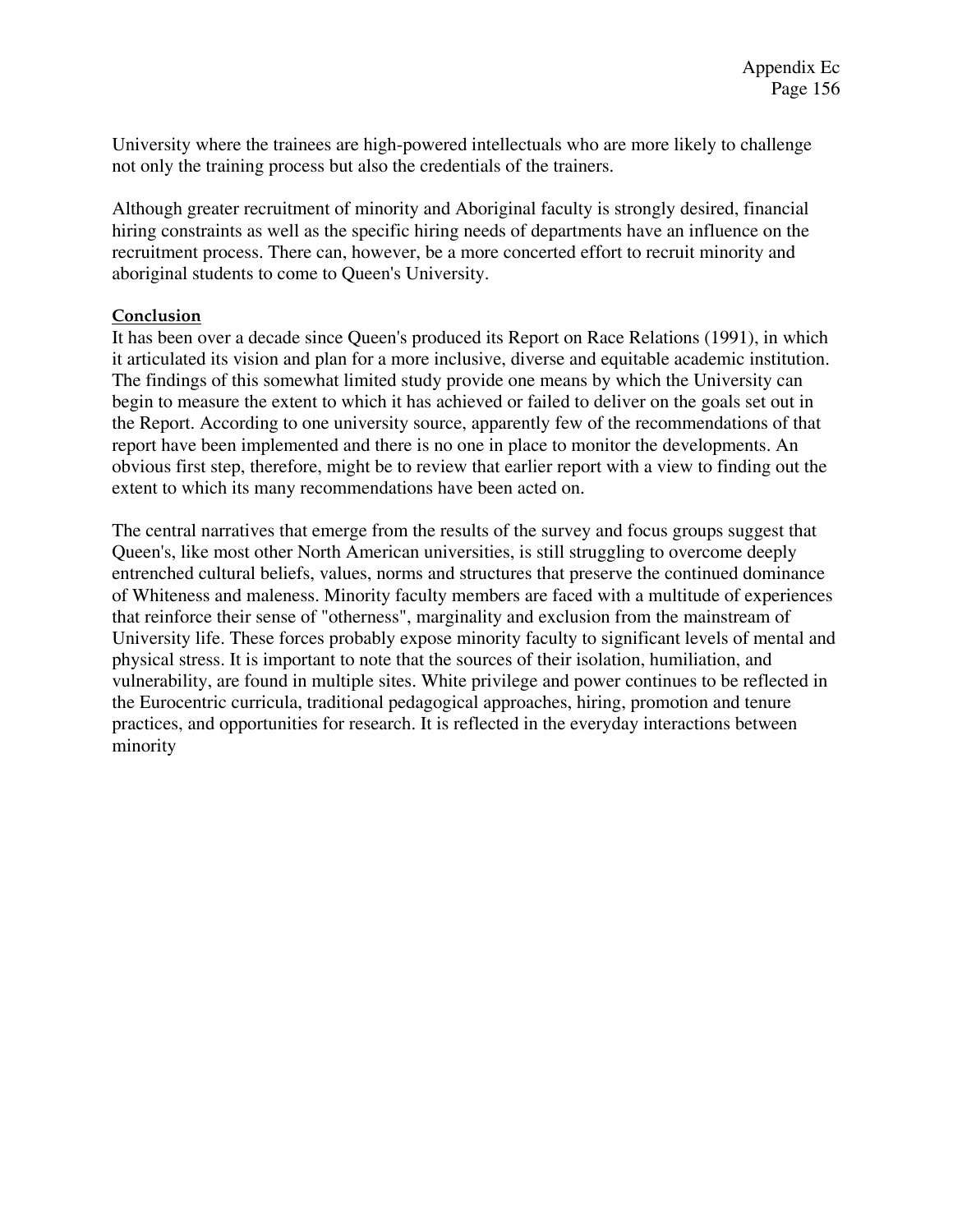faculty and their White students, who challenge their expertise, authority and competence. It is manifested in the normative discourses of colleagues, hiring and tenure committees, University administrators, who commonly employ the discourses of reverse discrimination, loss of meritocracy, political correctness, colour-blindness, neutrality, and freedom of expression - all of which act as a cover for the persistence of racial bias and differential treatment.

The findings of this study, supported by a huge body of Canadian scholarship on the subject of racism in academia, suggest that the vision of a more just, equitable and inclusive institution remains largely unrealized. While there are some signs of positive change, the scope and pace remain glacially slow. Standards and measurement of progress need to be grounded in a more concrete and accountable framework for action.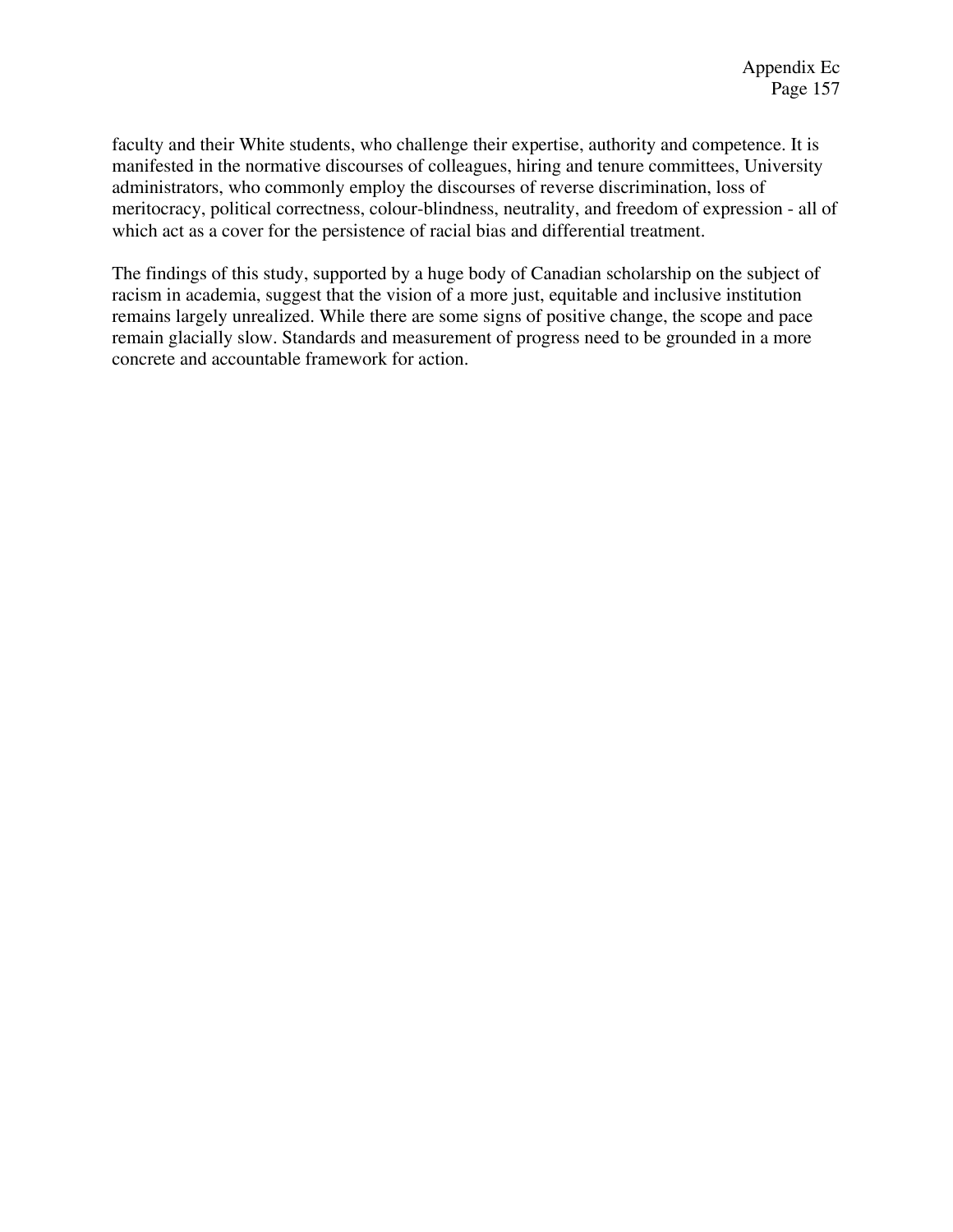## **ENDNOTE:**

## **Whiteness and the Culture of Whiteness**

The field of 'whiteness studies' emerged as an area of study only a few years ago. It is the result of the growing recognition among scholars that so called "race studies" have focused only on people of colour while excluding the whites who have traditionally held hegemonic positions of power over all other racialized groups. This new field of study recognizes that although race is a social construct with little or no genetic viability, it is still used to categorize people, particularly in the U.S. It becomes important therefore to racialize whites and thereby call attention to their role in constructing hierarchical structures of exclusion and marginality. White-studies scholars contend that whites must accept a race category for themselves but one which does not include the assumption that they are biologically superior to other 'races'.

Whiteness becomes another socially constructed identity, but one which has held the dominant position in perpetuating social inequity. This field of study owes much to literary figures such Toni Morrison, popular culture scholar Richard Dyer and others including Ruth Frankenberg (1993) whose seminal work succinctly defined the field of study. Whiteness to her consists of three interlinked dimensions: it is "a location of structural advantage;.. .it is a 'standpoint' or place from which white people look at ourselves, at others and at society"... and it refers to a set of cultural practices that are usually unmarked and unnamed". This shifts the onus in studies of institutionalised racism, racism in popular culture and racism in society generally from the disadvantaged groups of colour to those who are white and privileged and whose views are considered natural, normative and basically raceless. Whiteness studies racializes this group and critically examines their role in fostering exclusion.

Whiteness studies are scholarly examinations of the role that white privilege has played for generations. Such privilege confers benefits in almost all sectors of society whereas people of colour are often disadvantaged, excluded and marginalized because of their skin colour and its associated stereotypic constructs. Whiteness contests the often held view of colour-blindness the notion that one does not see skin colour - as untrue and inaccurate. Whites see the 'colour' in others in the same manner as they are seen as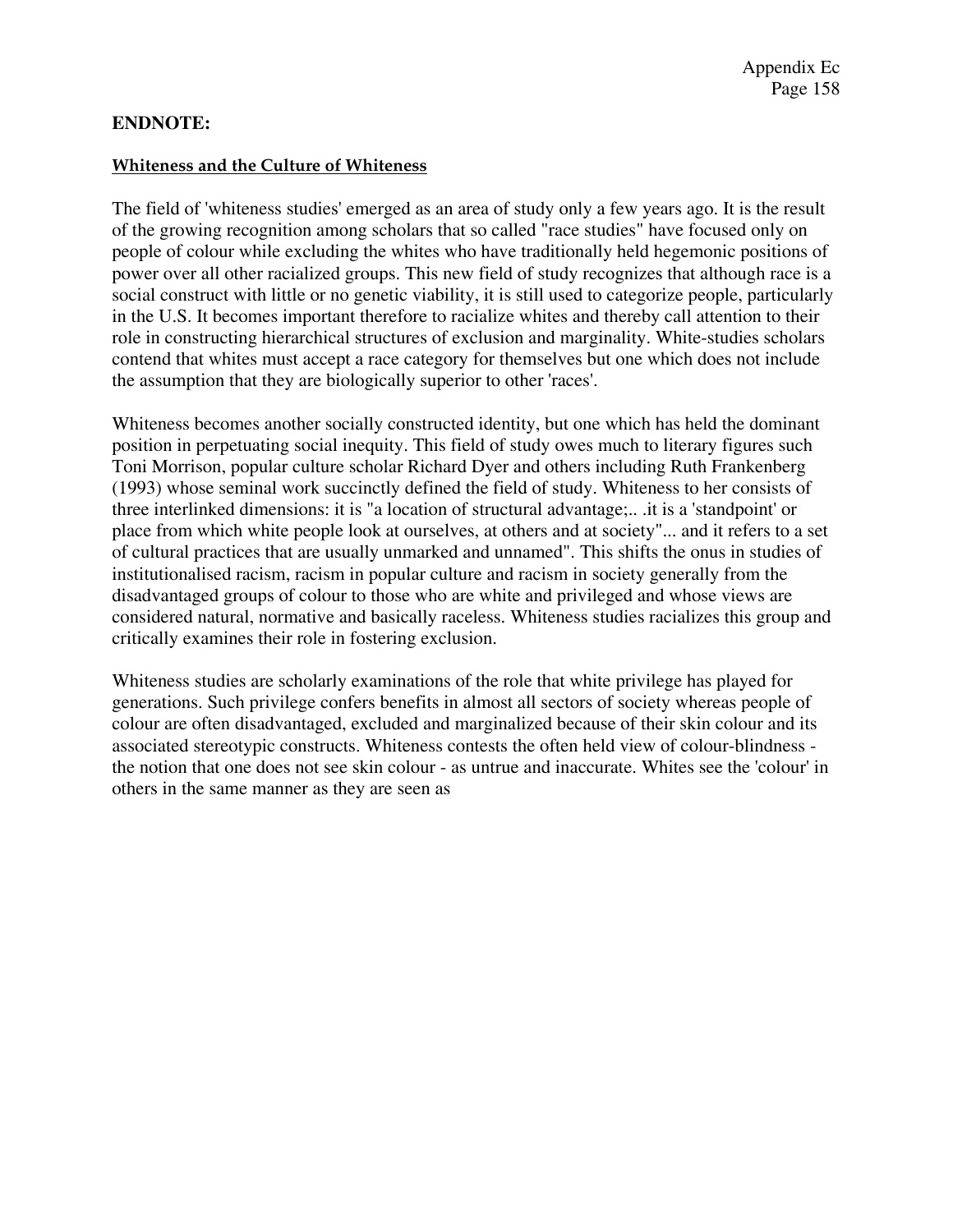'white'. Most white people do not, however, recognize themselves as a racial category and their self-identification rarely includes the descriptor 'white'. Such people are often not even aware of being white and without that essential self-recognition, find difficulty in recognizing and accepting their role as perpetrators of racial discrimination and exclusion. Most whites see themselves as raceless but the power of whiteness is manifested by the ways in which racialized whiteness becomes transformed into social, political and economic social and cultural behaviour. White culture, norms and values in all these areas becomes normative and natural. It becomes the standard against which all other cultures, groups and individuals are measured and usually found to be inferior. Whiteness conies to mean truth, objectivity and merit.

It is against this background, that critical race scholars of whiteness are now attempting to gain insight and perspective into these dynamics with the ultimate aim of exposing the power of whiteness in order to dismantle some of its overwhelming hegemony over those who are 'nonwhite'. In an equitable social environment, white people and the culture of whiteness they create must learn to share their space with rather than control and exclude others from it.

## **References:**

Dyer, Richard 1997. *White*. London: Routledge

Frankenberg, R. 1993. *White Women Race Matters: The Social Construction of Whiteness.*  Minneapolis: University of Minnesota Press.

Gabriel, J. 1998. *Whitewash: Racialized Politics and the Media*. London: Routledge.

Morrison, T. 1992. *Playing in the Dark: Whiteness and the Literary Imagination*. Toronto and New York: Vintage (Random House).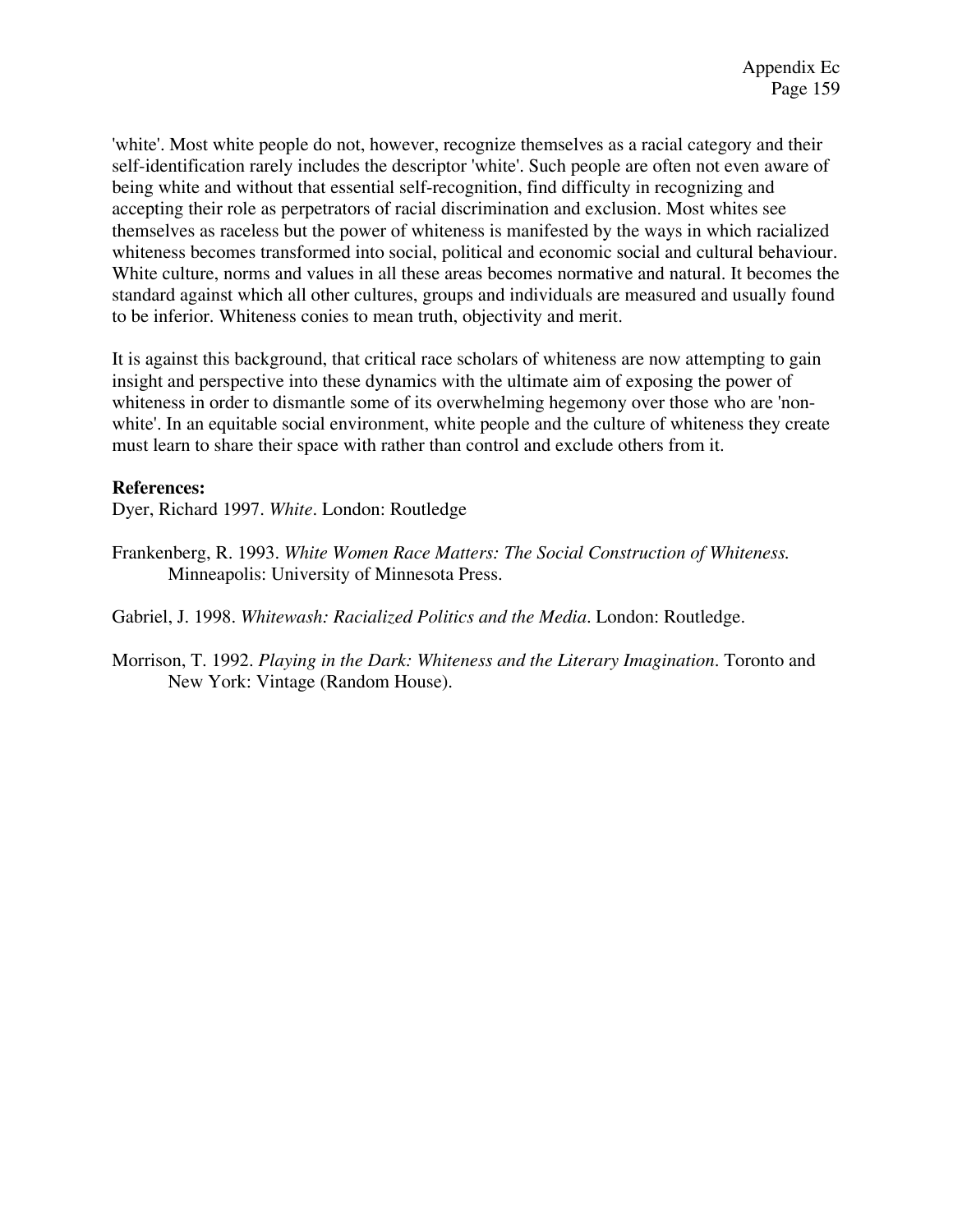## **Bibliography:**

- Bannerji, H. 1991. "But Who Speaks for Us? Experience and Agency in Conventional Feminist Paradigms." In H. Bannerji, L. Carty, K. Dehli, S. Heald, and K. Himmanji, *Unsettling Relations: The University as a Site of Struggle.* Women's Press, 67-108.
- Bernard, Thomas W. 2001. "Claiming Voice: An Account of Struggle, Resistance and Hope in the Academy." In *Seen But Not Heard: Aboriginal Women of Colour in the Academy*. Ottawa: Canadian Research Institute for the Advancement of Women (CRIAW), 61-72.
- Calliste, A. 2000. "Anti-Racist Organizing and Resistance in Academia." In G. Dei, and A Calliste (ed.) *Power, Knowledge and Anti-Racism Education: A Critical Reader*. Halifax: Fernwood, 142-161.
- Carty, L. 1991. "Black Women in Academia: A Statement from the Periphery." In H. Bannerji, L. Carty, K. Dehli, S. Heald, and K. Himmanji, *Unsettling Relations: The University as a Site of Struggle*. Women's Press, 6-13.
- Dua, R. and B. Lawrence 2000. "Challenging White Hegemony in University Classrooms: Whose Canada is It?" *Atlantis 24*(2): 105-122.
- Green, J. 2002. "Transforming at the Margins of the Academy." In E. Hannah, L. Paul, S. Vethamany (eds), *Women in the Canadian Tundra: Challenging the Chill*. Montreal and Kingtson: McGill-Queen's University Press, 85-91.
- Henry, F., C. Tator, W. Mattis and T. Rees. 2000. *The Colour of Democracy*. 2<sup>nd</sup> ed. Toronto: Harcourt.
- James, C. 1994. "The Paradox of Power and Privilege: Race, Gender and Occupational Position." *Canadian Women Studies* 14(2): 48-54.
- Kobayashi, A. 2002. "Now You See Them, How You See Them: Women of Colour in Canadian Academia. In S. Herald (ed.), *Feminist Issues: Selected Papers from the WIN Symposia, 2000-2001*. Ottawa: Humanities and Social Sciences Federation of Canada, 44-54.
- Luther, R., E. Whitmore and B. Moreau. (eds) 2001. *Seen But Not Heard: Aboriginal Women of Colour in the Academy*. Ottawa: Canadian Research Institute for the Advancement of Women (CRIAW), 7-14.
- McCarthy, C. 1993. "After the Canon: Knowledge and Ideological Representation in the Multicultural Discourse on Curriculum Reform." hi C. McCarthy and W. Crichlow (eds), *Race, Identity and Representation in Education*. New York and London: Routledge.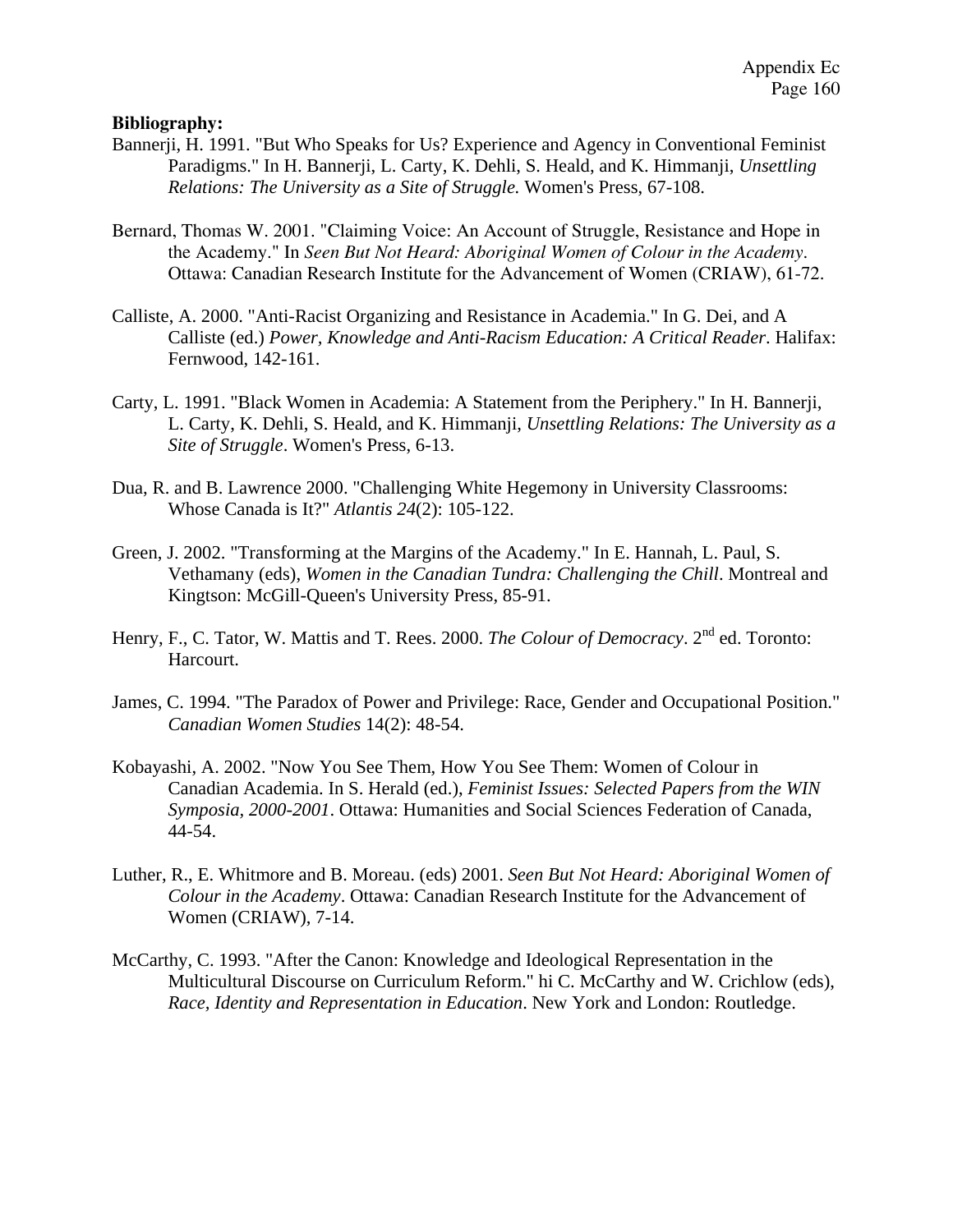- Mojab, S. 2002. "Equity Coordinator: Change Agent in an Unyielding Power Structure." In E. Hannah, L. Paul and S. Vethamany-Globus (eds), *Women in the Canadian Academic Tundra: Challenging The Chill.* Montreal and Kingston: McGill-Queen's University Press, 162-167.
- Monture Angus, P. 2001. "In the way of Peace: Confronting 'Whiteness1 in the University." In Luther et al. (eds), *Seen But Not Heard: Aboriginal and Women of Colour in the Academy*. Ottawa: Canadian Research Institute for the Advancement of Women (CRJAW), 29-50.
- Mojab, S. 2002. "Equity Coordinator: Change Agent in an Unyielding Power Structure." In E. Hannah, L. Paul and S. Vethamany-Globus (eds), *Women in the Canadian Academic Tundra: Challenging The Chill*. Montreal and Kingston: McGill-Queen's University Press, 162-167.
- Monture Angus, P. 2001. "In the way of Peace: Confronting 'Whiteness1 in the University." hi Luther et al. (eds), *Seen But Not Heard: Aboriginal and Women of Colour in the Academy*. Ottawa: Canadian Research Institute for the Advancement of Women (CRIAW), 29-50.
- Ng, R. 1994. "Sexism and Racism in the University: Analyzing a Personal Experience in the University." *Racism and Gender* 14(2) (Spring):41-46.
- Razack, S. 2001. "Racialized Women as Native Informers in the Academy." In Luther et al. (eds), *Seen But Not Heard: Aboriginal and Women of Colour in the Academy*. Ottawa: Canadian Research Institute for the Advancement of Women (CRIAW), 51-60.
- St. Lewis, J. 2001. "In the Belly of the Beast." In Luther et al (eds), *Seen But Not Heard: Aboriginal and Women of Colour in the Academy*. Ottawa: Canadian Research Institute for the Advancement of Women (CRIAW), 73-84.
- Shahrzad, M. 2002. "Equity Coordinator: Change Agent in an Unyielding Power Structure. In E. Hannah, L.Paul and S. Vethamany-Globus (eds), *Women in the Academic Tundra: Challenging the Chill*. Montreal and Kingston: McGill-Queen's Univrsity Press, 162-167.
- Sweet, L. 1993. "Academic Angst: The Professional Privilege of Tenure A Job for Life." *Toronto Star* (July 18):B1.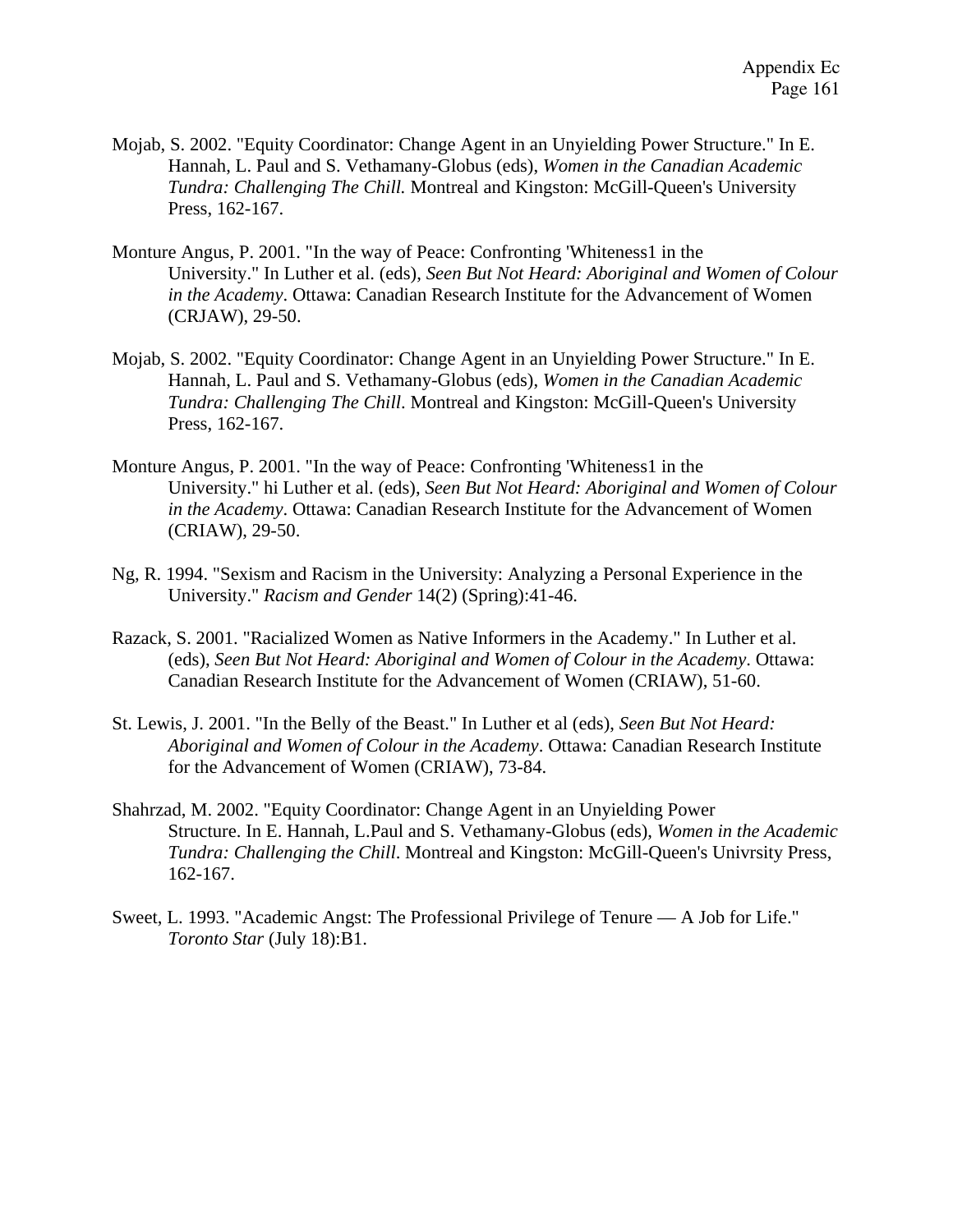## APPENDIX A

Senate Educational Equity Committee

Survey

This survey is in five parts, concerning the retention of visible minority and aboriginal faculty members at Queen's, You may choose to not answer or leave blank any of the following questions.

Part 1

## **1.1 Gender**

| Male      | Female | Transgendered |       | Transsexual |
|-----------|--------|---------------|-------|-------------|
| $1.2$ Age |        |               |       |             |
| 20-29     | 30-39  | 40-49         | 50-59 | $>=60$      |

## **1.3 How long have been working at Queen's?**

 $Since __ (year)$ 

## **1.4 Where in the University are you currently employed?**

Faculty of Applied Sciences Faculty of Arts & Sciences School of Business Faculty of Education School of Graduate Studies and Research Faculty of Health Sciences Faculty of Law Queen's Theological College other: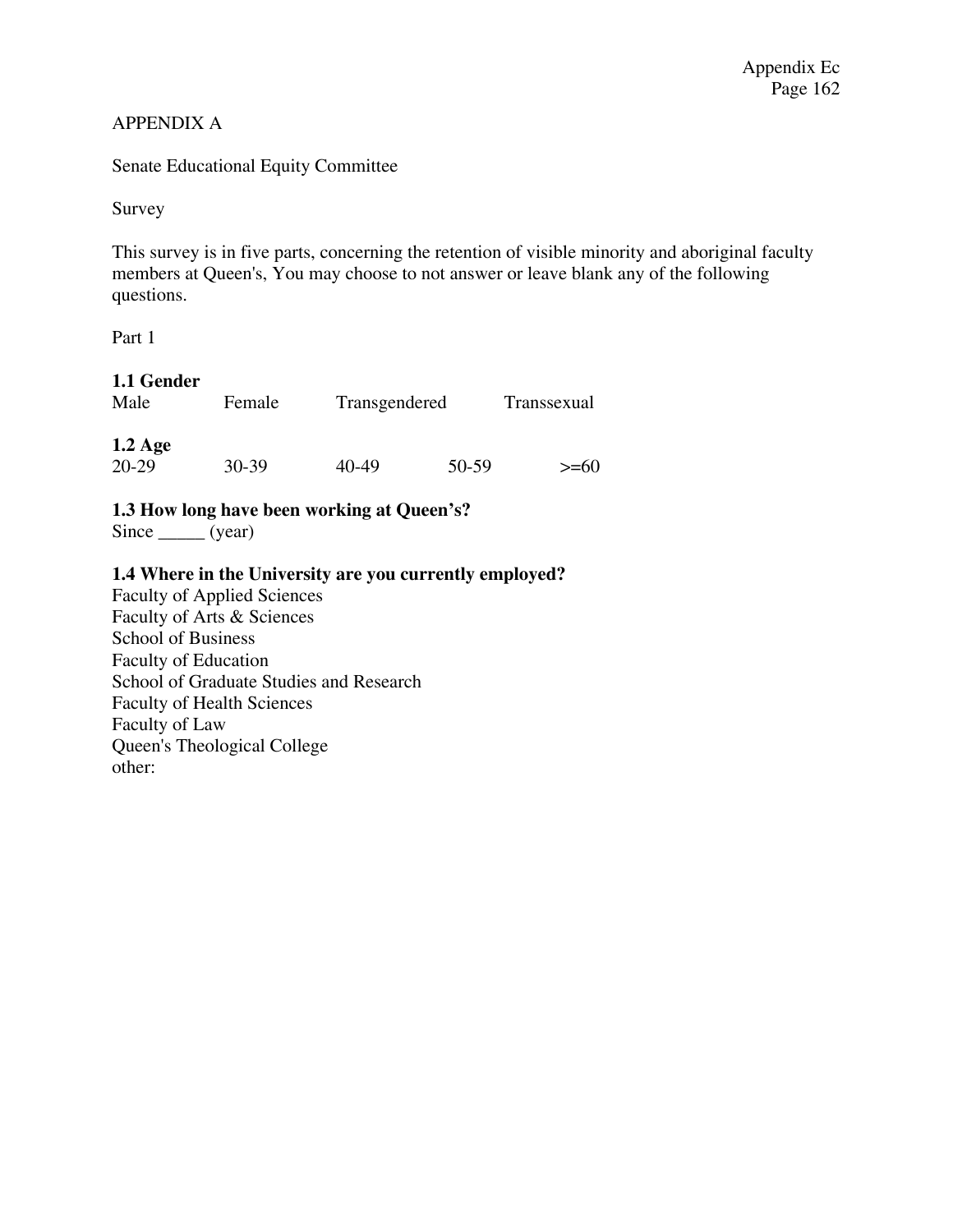## APPENDIX A

## **1.5 Current status?**

Continuing Adjunct Tenure Track, initial or renewed Tenured Associate Professor Tenured Assistant Professor Tenured Full Professor Non-renewable other:

## **1.6 Are you the Head of your Department or Unit?**

Yes No

Part 2

Rate the following statements, using a scale from 1 to 5 where 1 is strongly disagree and 5 is strongly agree.

## **2.1 At Queen's University, my colleagues treat me with respect.**

|  |  |  |  |  | Don't know |
|--|--|--|--|--|------------|
|--|--|--|--|--|------------|

## **2.2 At Queen's University, my knowledge and work are valued.**

1 2 3 4 5 Don't know

**2.3 In my Department, every individual, regardless of his or her visible minority status, Aboriginal status, religion, gender, sexual orientation, or disability is accepted as an equal member.** 

1 2 3 4 5 Don't know

**2.4 In my Department, the renewal/ tenure/ promotion process is equitable for all faculty members.** 

1 2 3 4 5 Don't know

**2.5 In my Department, the process for selecting a person for a faculty position is done fairly.**<br> $\begin{bmatrix} 1 & 2 \end{bmatrix}$ 

1 2 3 4 5 Don't know

**2.6 Anti-racism research conducted by faculty members is adequately and fairly supported at Queen's.** 

1 2 3 4 5 Don't know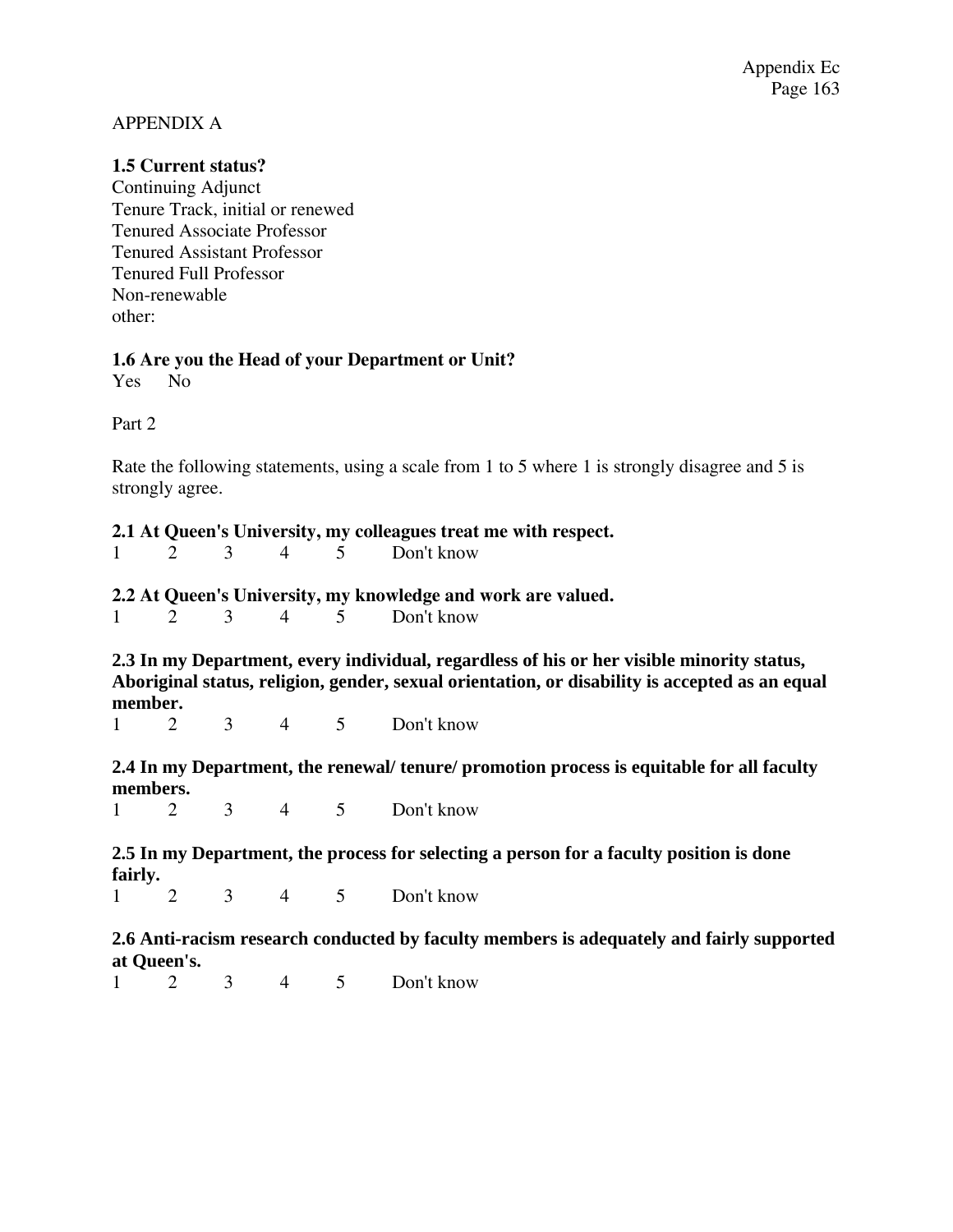## APPENDIXA

**2.7 Queen's University has difficulty retaining Aboriginal faculty and faculty from visible minority groups.** 

1 2 3 4 5 Don't know

**2.8 Aboriginal faculty and faculty from visible minority groups are adequately represented on campus.** 

1 2 3 4 5 Don't know

**2.9 Queen's University is an inclusive place for Aboriginal people and members of visible minority groups.** 

1 2 3 4 5 Don't know

**2.10 The climate at Queen's is supportive of diversity.** 

1 2 3 4 5 Don't know

Part 3

We invite your comments

**3.1 Are you concerned about retention of Aboriginal and visible minority faculty members at Queen's?** 

yes no

**Please comment on your answer:** 

**3.2 If you could make your single most important recommendation for improving the University environment for Aboriginal faculty and faculty of visible minority groups, what would it be?**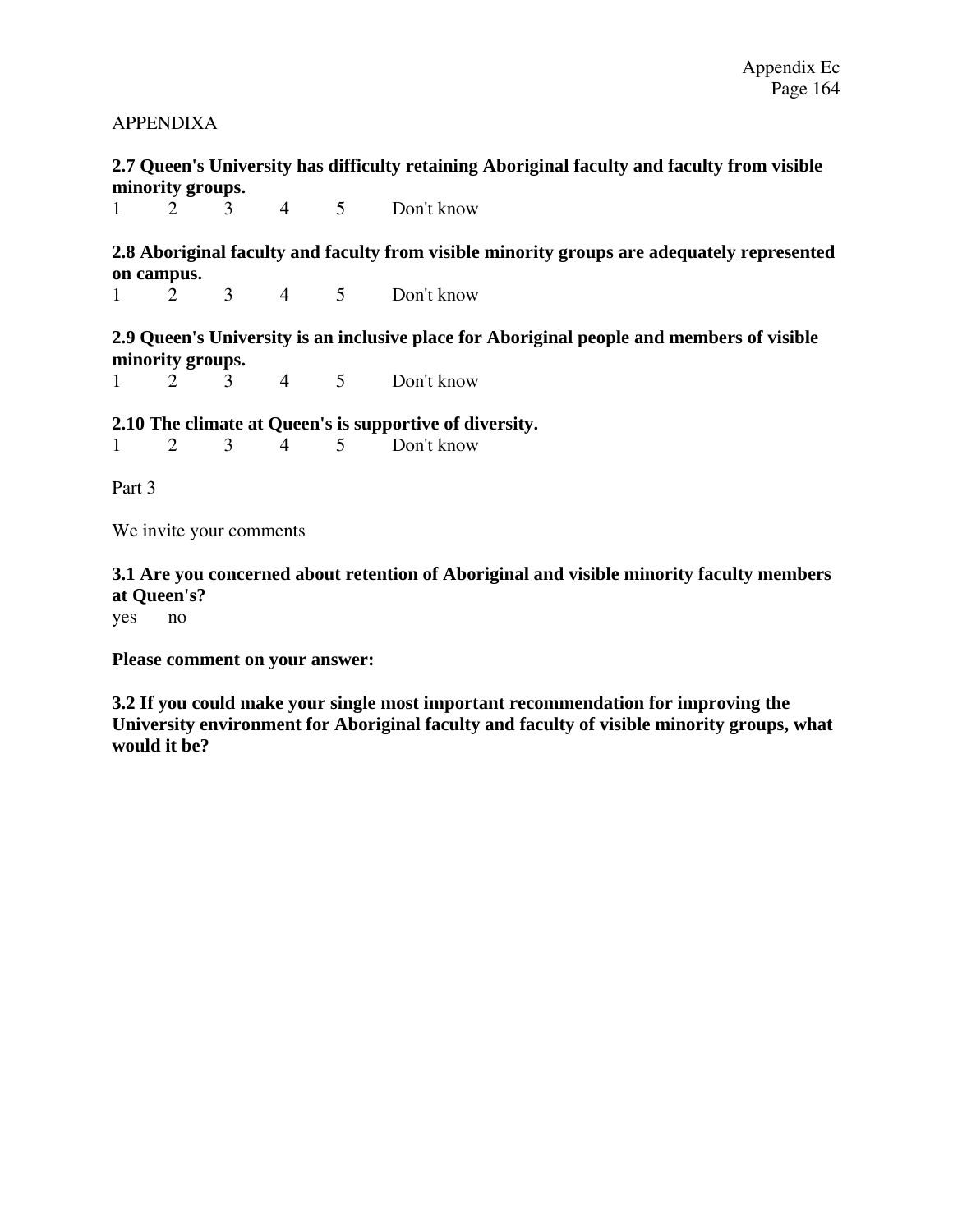Part 4

## **4.1 A) Have you experienced any of the following here at Queen's?**

Isolation/Exclusion Stereotyping Derogatory Language or Condescension Hostility Double Standards Physical Violence other:

**4.1 B) For those that you have experienced, please indicate if you have reason to believe the treatment was based on your gender, Aboriginal status, visible minority status, disability, or sexual orientation, or if the cause was unknown to you.** 

**4.2 Is your teaching style constrained by other's perception of your:** 

## **Gender**

Yes No

## **Disability**

Yes No Does not apply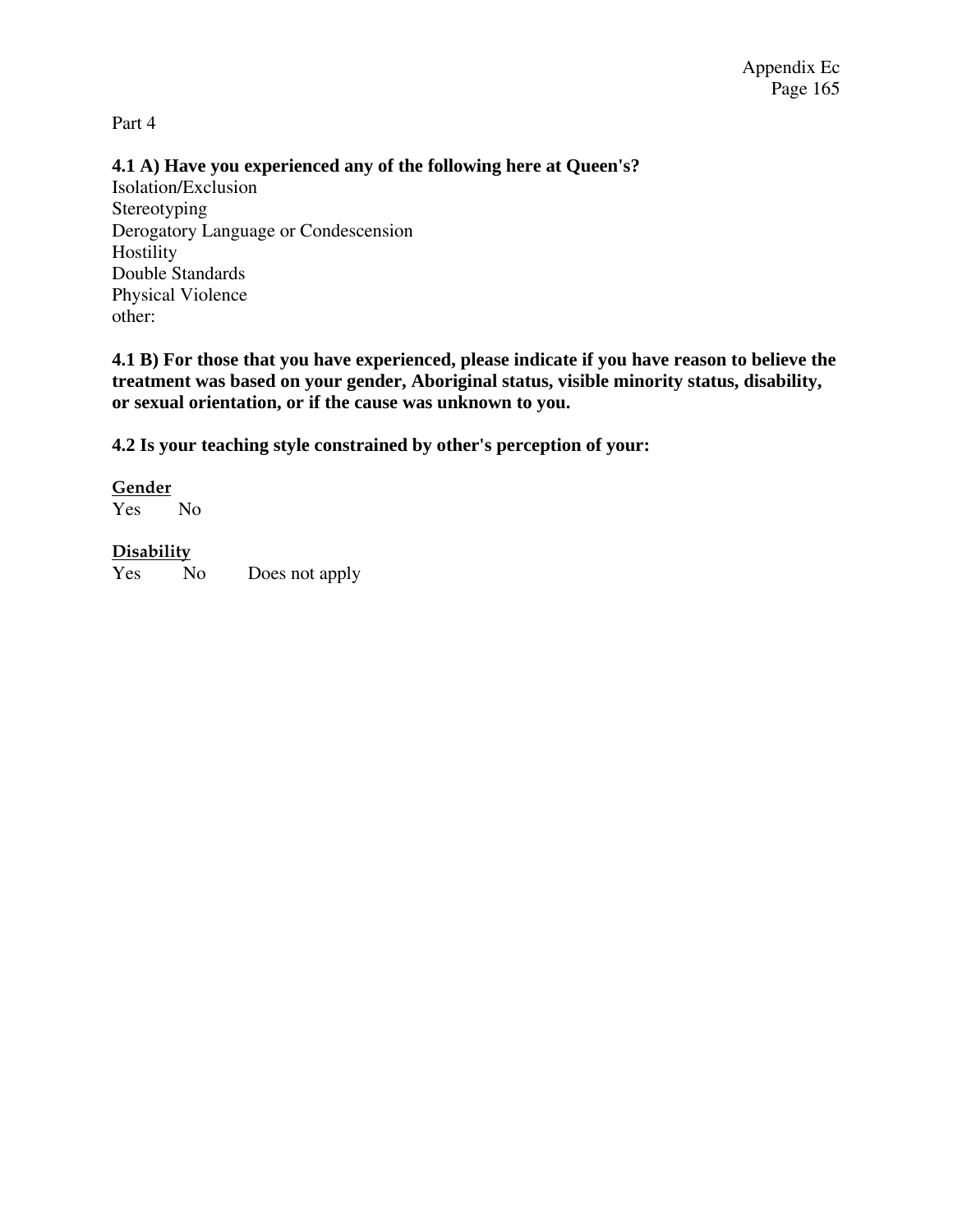**Seniority**  Yes No

**Cultural background (including accent or religion)**  Yes No

**Visible Minority Status** Yes No Does not apply

**Aboriginal Status** Yes No Does not apply

**Sexual Orientation** Yes No

**Other (Please specify below)**  Yes No

**4.3 Do you feel that your authority is challenged more frequently by students because of your:** 

## **Gender**

Yes No

Disability Yes No Does not apply

Age Yes No

Cultural background (including accent or religion) Yes No

Visible minority status Yes No Does not apply

Aboriginal status Yes No Does not apply

Sexual orientation Yes No

Other (please specify below) Yes No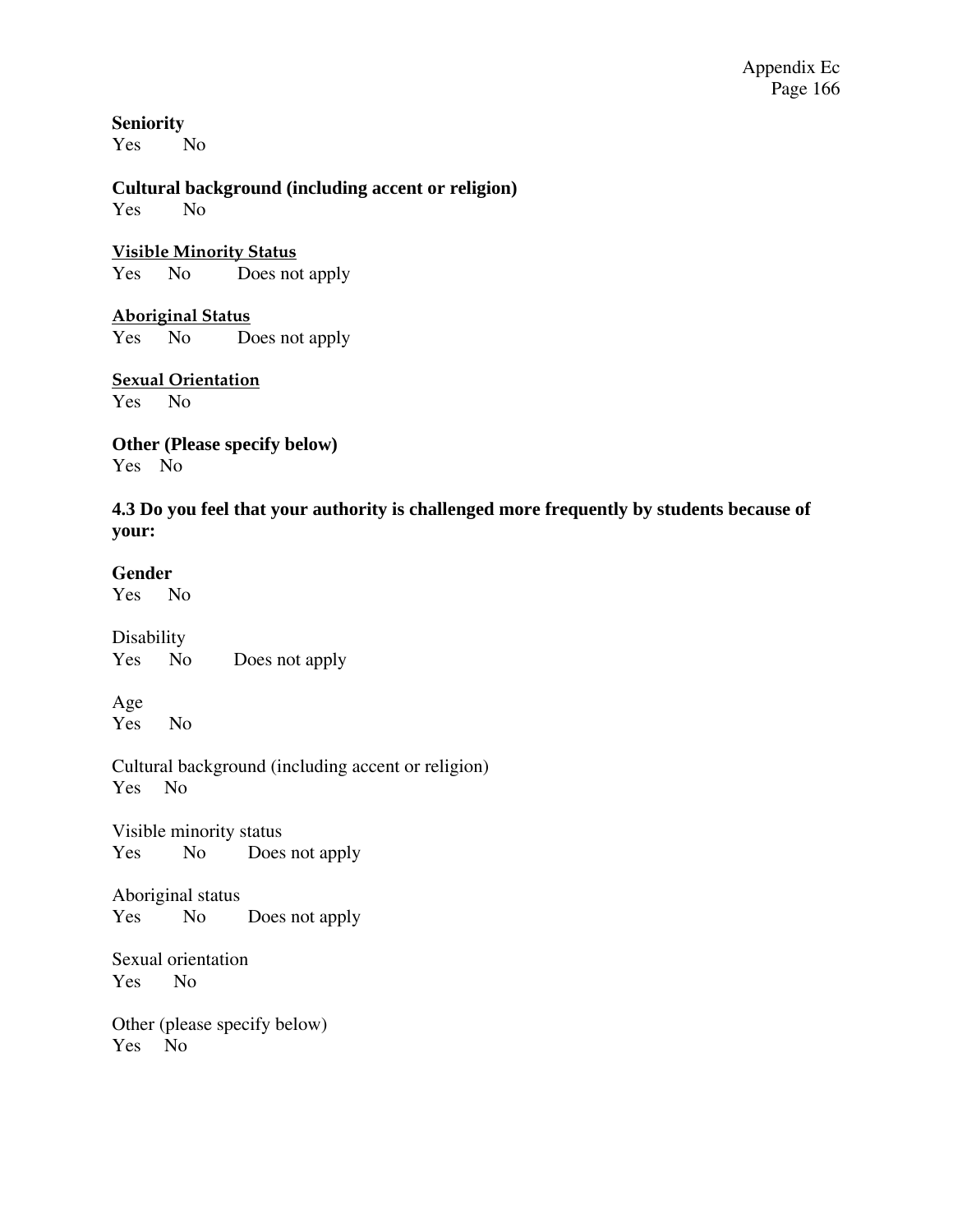## APPENDIX A

**4.4 Please specify if you belong to either of the following groups:**  Aboriginal Visible Minority

**If either of the above apply, we invite your voluntary participation in the next section which asks specific questions concerning your experiences as Aboriginal or visible minority faculty. Results will be held in strictest confidence. If you are not participating in Part 5, we would like to thank you for participating in this survey. Results of the survey will be announced in the Gazette and on the web as soon as they are available. If you have any further questions, please contact the SEEC Co-chair.** 

Part 5

## **5.1 Please assess the following statements on whether the effect was positive or negative:**

*Do you feel that your Aboriginal or visible minority status had/has a positive, or negative, or no effect on...* 

| <u>Your initial appointment</u> |                                                         |                                                                 |  |  |  |
|---------------------------------|---------------------------------------------------------|-----------------------------------------------------------------|--|--|--|
|                                 | Positive Negative No Effect                             |                                                                 |  |  |  |
|                                 |                                                         | Your progress through the ranks or promotion                    |  |  |  |
|                                 | Positive Negative No Effect                             |                                                                 |  |  |  |
|                                 |                                                         | Your relations with colleagues/peers in the university          |  |  |  |
|                                 | Positive Negative No Effect                             |                                                                 |  |  |  |
|                                 |                                                         | Your relations with persons having authority over your position |  |  |  |
| Positive                        | Negative No Effect                                      |                                                                 |  |  |  |
|                                 | <u>Receiving adequate merit assessment</u>              |                                                                 |  |  |  |
|                                 | Positive Negative No Effect                             |                                                                 |  |  |  |
|                                 | <u>Your relations with students</u>                     |                                                                 |  |  |  |
|                                 | Positive Negative No Effect                             |                                                                 |  |  |  |
|                                 |                                                         | <b>Your participation in (the community of) your Department</b> |  |  |  |
|                                 | Positive Negative No Effect                             |                                                                 |  |  |  |
|                                 | Your participation in (the community of) the University |                                                                 |  |  |  |
|                                 | Positive Negative No Effect                             |                                                                 |  |  |  |
|                                 |                                                         |                                                                 |  |  |  |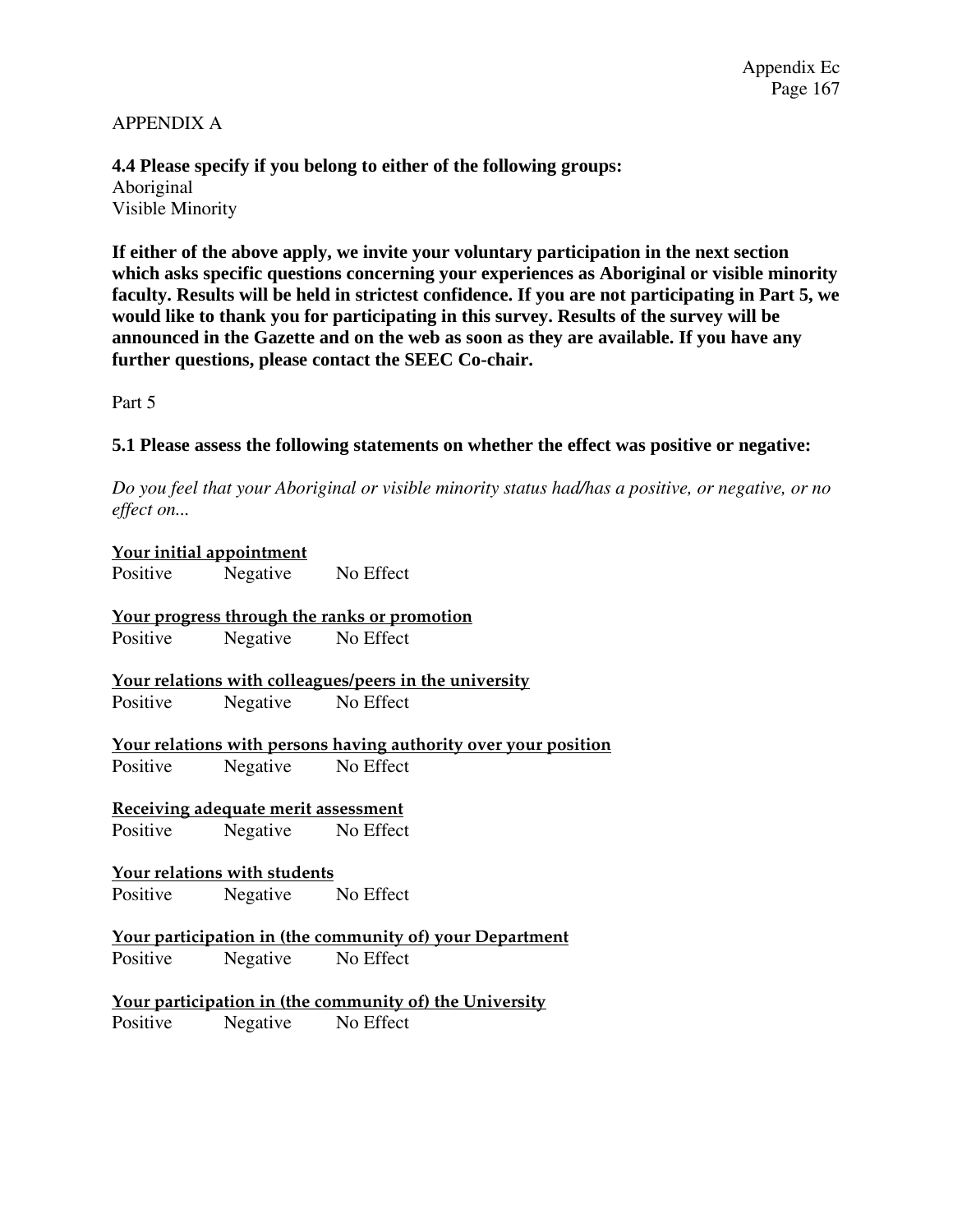## APPENDIXA

## **5.2 A) Here at Queen's University, because of your Aboriginal or visible minority status, have you experienced overt discrimination or harassment? (Overt discrimination refers to an obvious and specific case of unfair or differential treatment, whether intentional or unintentional.)**

YES NO

**If you answered "NO" please go to question No. 5.4.** 

## **5.2 B) Who was the source of the discrimination and/or harassment?**

Department Head Administrator Colleague Student **Staff** Other (please specify title or position):

## **5.2 C) Did you seek advice/assistance?**

YES NO If no, why not?

**If you answered "No" to 5.2 C) please got to question No. 5.4.** 

## **5.3 A) From whom did you seek help/advice?**

Department Head Dean or Associate Dean Colleague University Advisor on Equity Human Rights Advisor Queen's University Faculty Association (QUFA) Employee Assistance Program Human Resources Other (please specify title):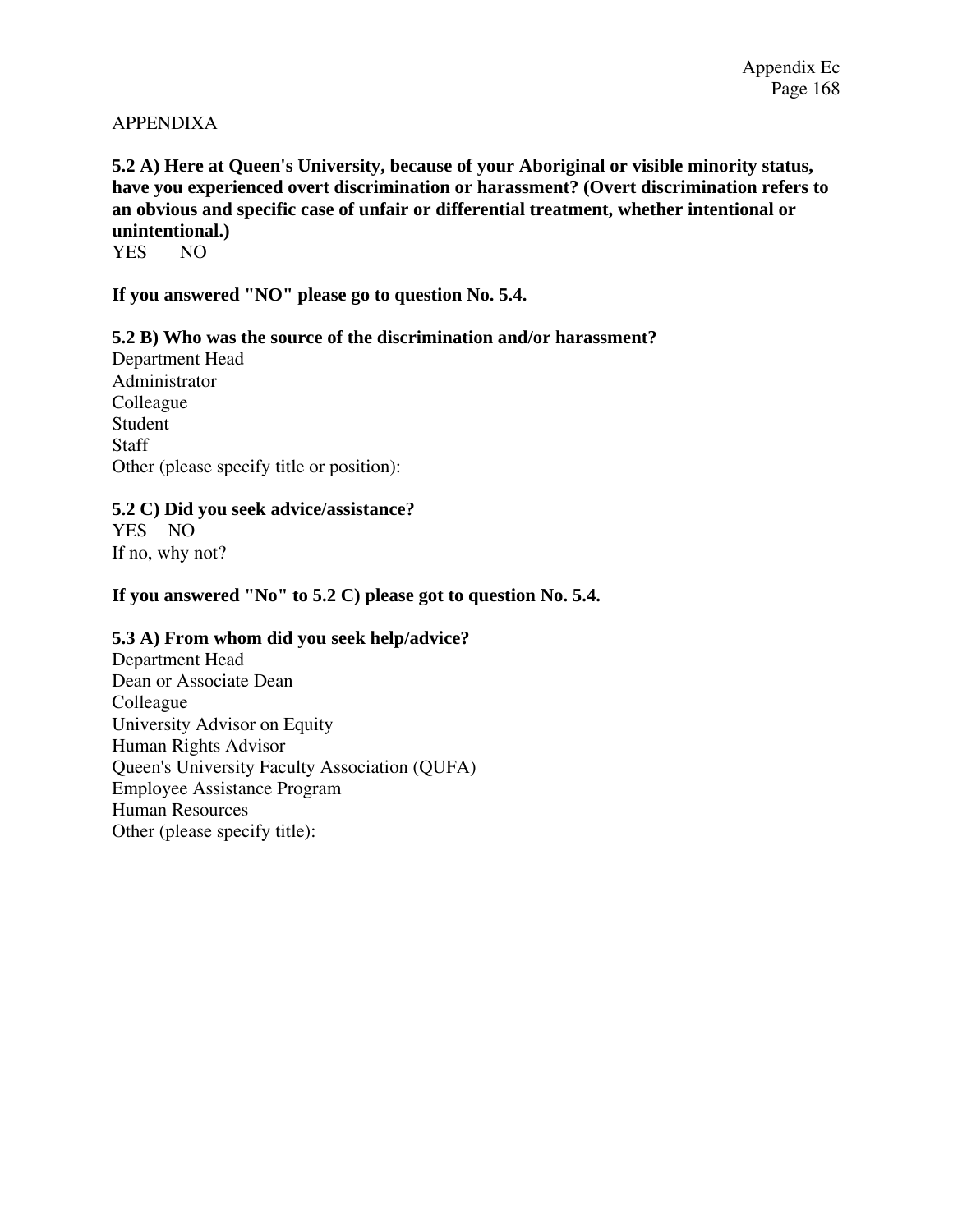## APPENDIX A

**5.3 B) Did you feel you were supported at this time?**  YES NO

**5.3 C) Was the situation resolved to your satisfaction?**  YES NO

**5.4 Here at Queen's University, because of your Aboriginal or visible minority status, have you experienced systemic discrimination? (Systemic discrimination refers to unfair or differential treatment that is built into institutional policies or practices so that it is perpetuated automatically.)** 

Yes No

**If yes, please explain and/or comment:** 

## Conclusion

**You are invited to participate in a focus group discussion concerning your experiences and views as an Aboriginal or visible minority faculty member. Your participation is voluntary and participants will be free to withdraw at any time without consequence. If you are willing to participate, please include your name and contact information in the form below. A member of the Office of the University Advisor on Equity will contact you regarding focus group procedures.** 

**We ensure full confidentiality of your survey responses, your contact information and any comments subsequently shared during the focus group sessions.**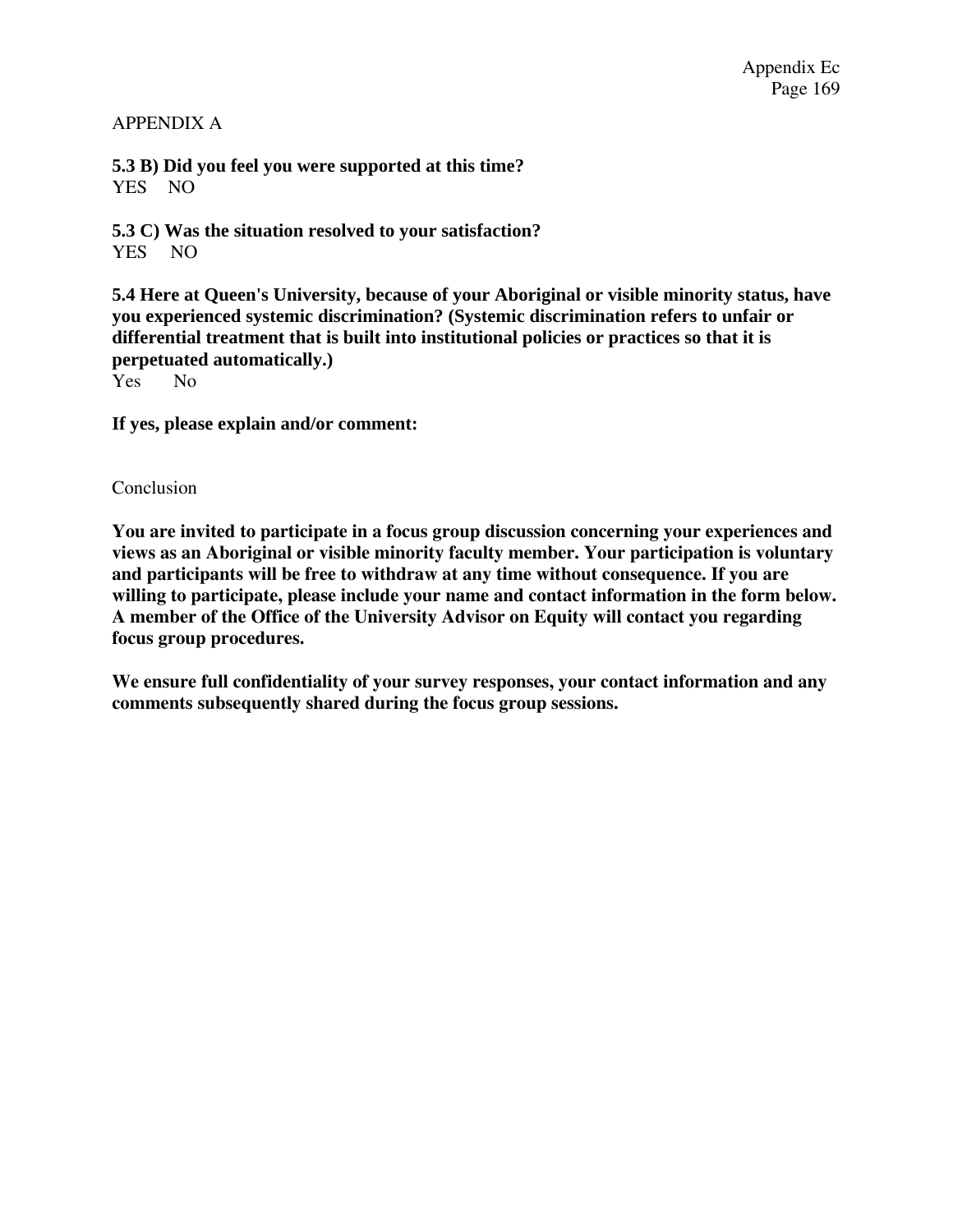## APPENDIX B

## **Understanding the Experiences of Visible Minority and Aboriginal Faculty Members at Queen's University**

## **Focus Groups Questions:**

1. How do you think Queen's does in its ability to:

- Hire and retain Aboriginal and visible minority faculty members?
- Create a welcoming environment?
- Create diverse curriculum?
- Value the participation of Aboriginal and visible minority faculty in the community?
- Respond to racism?
- Ensure the safety of Aboriginal/visible minority faculty?

2. How would you describe your departmental culture?

E.g. Collegial/divisive? Regarding issues of discrimination or harassment? Regarding differences in communication/decision making styles?

- 3. How has being an Aboriginal person or member of a visible minority group had an impact on:
	- Your teaching?
	- Your interactions with colleagues?
	- Your relations with students?
	- Your research?
	- Obtaining funding?
	- Renewal, tenure, promotion or merit?
	- Community relations?
	- Your service responsibilities? Other?

4. In what ways has being an Aboriginal person or person from a visible minority group made a difference to your career at Queen's?

5. Please tell me about experiences you've had at Queen's in which you either have or have not felt supported and valued in your career.

If you could make your single most important recommendation for improving the university environment for Aboriginal faculty members and faculty members from visible minority groups, what would it be?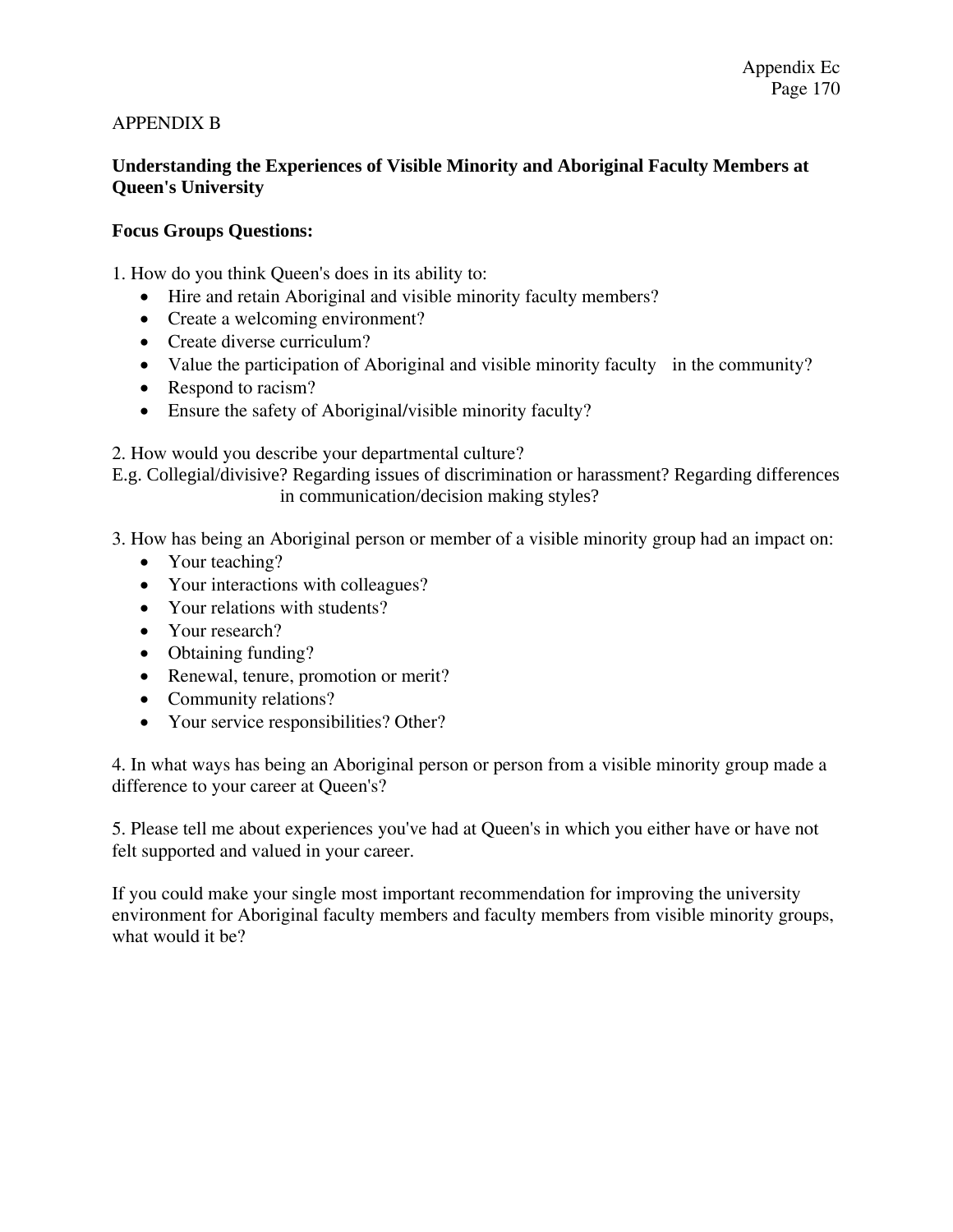Towards Diversity and Equity at Queen's: A Strategy for Change

Final Report of the Principal's Advisory Committee on Race Relations

Queen's University

February 28, 1991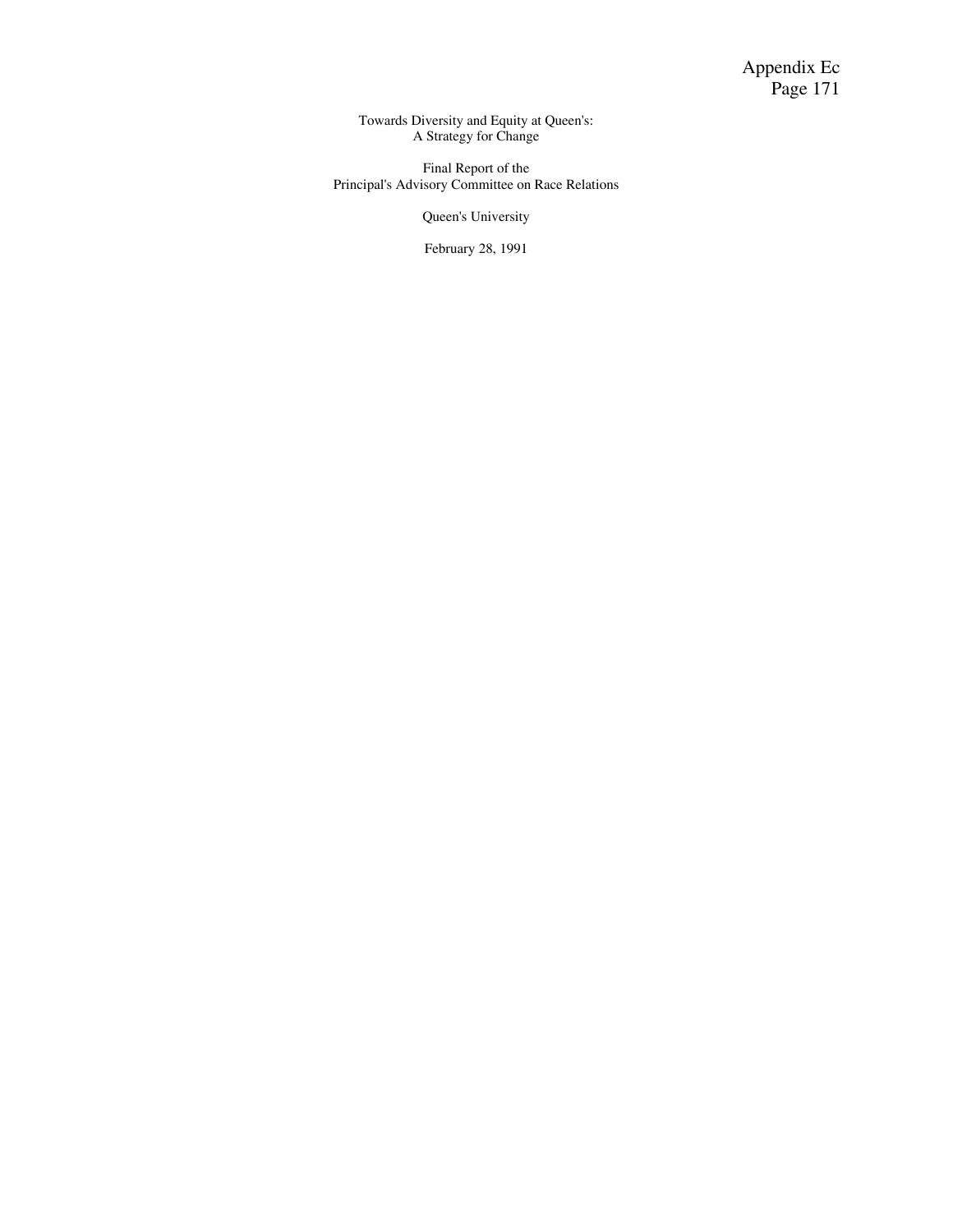#### **1. INTRODUCTION**

The work of the Principal's Advisory Committee on Race Relations has been to set the University on a course of change to achieve an institution where: "Every member of the University — faculty, staff or student - has the right to freedom from discrimination in the University because of race, ancestry, place of origin, colour, ethnic origin, citizenship, and creed."

Our activity may be placed within a broader framework of change at Queen's, guided by the:

"principle of the equal dignity of every member of society as a rational and self-determining human being. The University cannot flourish if some members are made to feel their concerns and needs rate lower than those of others. Queen's has an obligation to create and maintain an environment in which all its members may pursue their common purpose without fear of injustices, indignity or bodily harm".2

Canadian society has changed dramatically in the past three decades, not only demographically, but also in terms of public attitudes and social policies. Human diversity is a fact, and it will increase; there is both public and official acceptance of this diversity. Queen's has educational, ethical and legal obligations to embrace these changes. Many prefer that we be at the forefront of these changes, and expect that we will be so:

- "Queen's University is expected to set standards: academic standards,
- ethical standards, standards of tolerance, and of human and social behaviour."<sup>3</sup>

As a university of national standing, we must judge ourselves by national criteria. Institutions often lag behind political and demographic changes in society; however, at some point, the discrepancy needs to be addressed. This point has arrived, indeed is overdue, at Queen's.

Implementation of the recommendations of this Report, we believe, will be an important step toward such change at Queen's. It will enable us to take a proactive position with respect to racism, while at the same time establishing an effective means to deal with racial discrimination.

The Committee (See Appendix 1)has sought to fulfill its Terms of Reference (see Appendix 2) by consulting broadly in the University and the Kingston community, holding a number of public and private meetings, and examining race relations policies and practices at some other universities (see Appendix 3).

Over the course (since March 1989) the Committee has met forty-two times, has held two open forums

(in November 1989) to discuss issues of racism generally, organized two sets of public Workshops (in March and October 1990) on ten specific topics (see Appendix 4) in order to receive suggestions for recommendations, and has held numerous discussions with individuals and groups. In addition, a Draft Report was presented in December, 1990 for comment and discussion. These further consultations have led to some clarifications and elaborations that appear in this Final Report. In particular, clarifications about some areas of common concern are included in Section 9, such as evidence for racism at Queen's, academic freedom, categorizing by race, quotas, and the meaning of excellence. The preparation of the recommendations was done in small working groups, with the assistance of many persons who were not members of the Committee. This Report is the result of this process of consultation and participation. We acknowledge and thank all those who assisted, challenged, and scoffed; without their concern, and their heated and pointed questions, we could not have achieved the range, or the depth of the contents of this Report.

Part way into the work of the Committee, (in November, 1989) we advised the Principal that there is a problem of racism at Queen's. This conclusion was based upon evidence gathered by the Committee from a large number of sources, including the examination of University publications (policies, calendars etc), and the statements of many individuals and groups who had observed, or been the victims of, racism at Queen's (see Section 9 a). Our finding prompted him to declare that "Queen's University must be committed and strive to create a collegial learning environment where racism no longer exists. Racism should not be tolerated at this University". **The present Report is based upon the judgment that racism is a problem, and that it should not be tolerated at Queen's.** 

This Report is firmly rooted in principles of human rights. From the United Nations Declaration, to the Canadian Charter of Rights and Freedoms, and to the Ontario Human Rights Code, there is universal acceptance that individuals should be free from discrimination and harassment because of their inclusion in a

definable group. In particular, Section 10 of the Ontario Human Rights Code places a responsibility upon the University to consider not only the intent, but also the effect of various policies and programmes upon racial minorities. Moreover, the Ontario Human Rights Code (Section 13) permits special programs to pursue collective rights for disadvantaged groups. Our Committee has adopted this human right perspective in an attempt to achieve consensus about what Queen's ought to strive for as an institution. The goal, quite simply, is to welcome diversity and achieve equity, so that we can better meet the needs of all members of Canadian society.

In this Report, we identify objectives, make recommendations, and indicate to whom we believe the recommendations should be conveyed by the Principal for appropriate action. **This structure, we believe, allows for the building off consensus in the University around the objectives, even though there may be some disagreement about how to achieve these objectives, or who should be responsible for achieving them.** We further believe that if the objectives can be agreed upon, then the resulting sense of common purpose and goodwill can form the basis for further agreement about specific actions and responsibilities.

We have examined racism at Queen's in a number of domains. Rather than reporting each domain separately, we attempt to present an integrated account, one that emphasizes the relationships among the issues. There are six main sections: Recruitment and Admission of Students; Hiring/Appointment, Promotion and Tenure; Curriculum and Library; University Climate; Implementation and Complaints **Procedures** 

The first three are intimately connected: who comes to study at Queen's, who teaches and provides services here, and what is taught and learned, are issues that affect each other, and must be addressed, and changed, together (see Figure). All three issues are set in a general university climate that includes:

- support services (counselling, housing, food);

- information (publications and promotional materials);

- cultural policy (art, concerts, lectures) and awards (including honorary degrees);

- religious observances and the scheduling of activities (exams, holidays);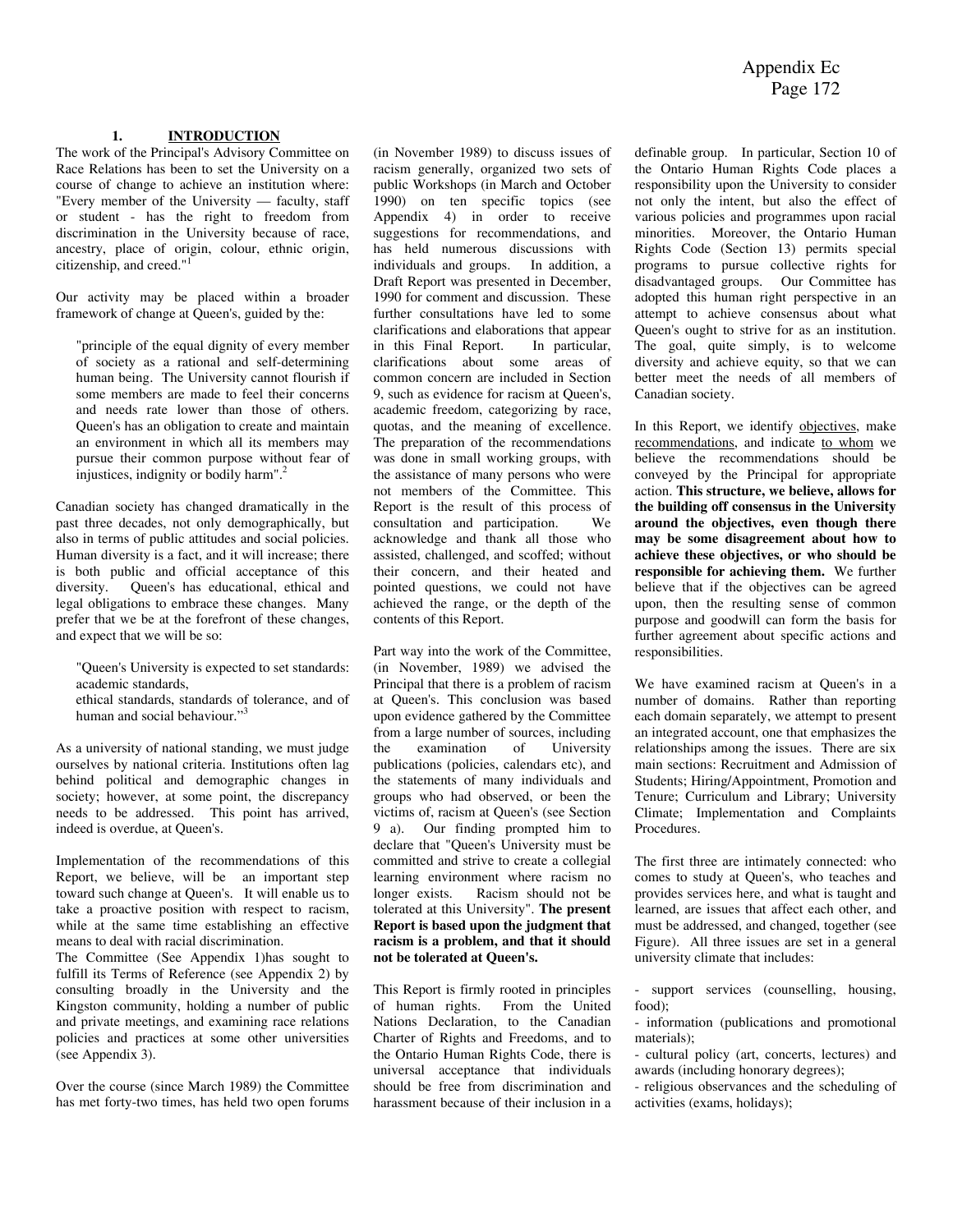- graduate supervision and research ethics;

- orientation;

- relationships with the broader Kingston community.

The final two sections deal with procedures for handling complaints and with implementation. The latter proposes a way in which Queen's can undertake, and monitor, the changes which are

necessary to establish an anti-racist university, where every person can feel welcome, valued and iustly treated.



#### 2. DEFINITIONS

#### A. RACISM AND RACE

By racism we mean the negative valuing and discriminatory treatment of individuals and groups on the basis of their race. Beyond this definition, we wish to identify some aspects of racism that are meant in this Report:

(i) The term race is intended to focus on visible minorities and First Nations peoples. In keeping with the Ontario Human Rights Commission usage<sup>4</sup>, the term race is also used to include all racerelated grounds: race, ancestry, place of origin, colour, ethnic origin, citizenship and creed.

(ii) Racism can be manifested in both personal attacks and insults, and in the structure of social institutions. This is the well-known distinction between personal racism (insults, harassment and discrimination directed at individuals), and institutional or systemic racism (the

conventional practices or structures of institutions whose effects are to exclude, or discriminate against individuals or groups). Thus, racism can be present in apparently neutral arrangements, as well as in hostile acts.

(iii) Racism may be intentional or unintentional. It can be the result of activity or arrangements that set out to discriminate or harm, or it can result from ignorance or inadvertence. The presence of racism can be detected by its effects, in addition to its intent.

(iv) Racism is more than prejudice: it involves differential power to act on such prejudice, leading to discrimination, inequality and exclusion. In this Report, we are particularly concerned with racism as it affects those in a minority position. However, discrimination directed towards any individual or group is unacceptable.

(v) Racial minority group is the term used to refer to visible minorities and First Nations peoples unless otherwise expanded to include other groups mentioned in (i) above.

#### B ANTI-RACIST PERSPECTIVE

This Report adopts an anti-racist stance. Not only does it not accept the promotion of racism at Queen's, it does not accept it

as a legitimate point of view within the range of academic discourse (see Section 9 b). This Report advocates an explicit anti-racist position as the only ethically and educationally acceptable position for a just and humane institution. A university that is merely non-racist may be seen as tolerating racism as an acceptable point of view; this we reject.

#### C. HUMAN DIVERSITY

While this Report focuses on the racial aspect of human diversity, we recognize that Canadian society has other dimensions to its diversity: gender, culture, disability, sexual orientation and economic disadvantage. After lengthy discussion, the Committee agreed that the racial issues would be blurred if all disadvantaged groups were addressed in one document. For example, sexism, racism and classism are inextricably linked, but the mandate of the Committee was to address racism. However, attention must be paid, and objectives set by the University, to change the double and sometimes triple disadvantage that some members of society face.

#### 3 RECRUITMENT AND ADMISSION OF STUDENTS

Education is a basic human right which should be accessible to all segments of society. In reality it is not. Post secondary education is available, but it is not accessible to specific groups within our society for a multitude of reasons which include race and class inequality. In a society which values and rewards individual achievement, racism acts as an impediment to individual and group accomplishment for racial minority students. The consequences of past and present discrimination to these students are enormous and incalculable.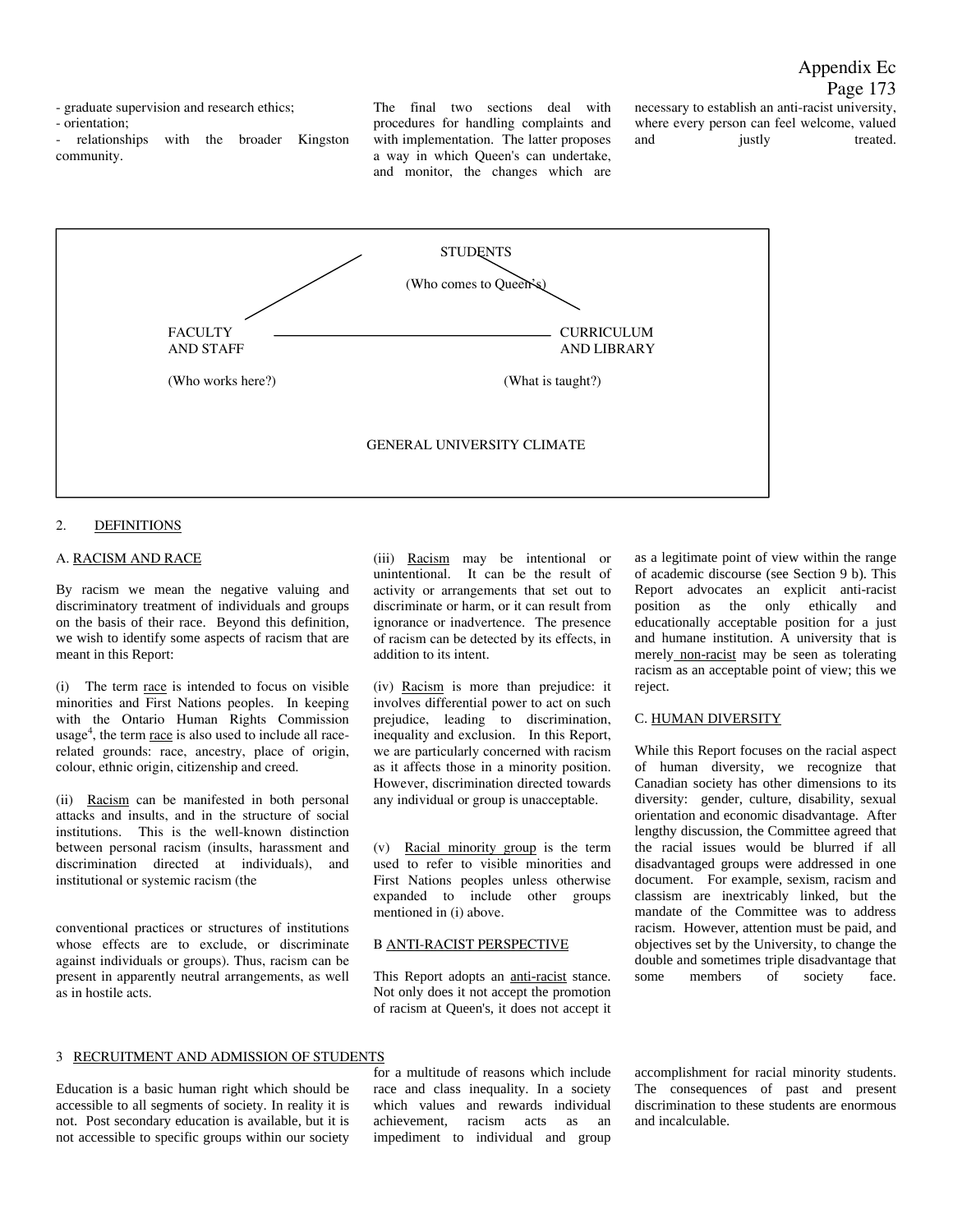Racial minority students are under-represented in the university population generally, and in particular, at Queen's. This under-representation is a direct result of the systemic racism which pervades all levels of the education process. In particular, streaming and assessment practices from the earliest years through to the end of secondary school, divert members of racial minority groups from the university track. University structures and procedures in areas such as recruiting and admissions maintain and reinforce barriers that racial and ethnic minority students face as they assert their right to a post secondary education.

Systemic racial discrimination within the education system is experienced from the point of entry for racial minority students, and continues unabated until their point of departure. For many students, the day to day struggle against historic and systemic racial discrimination culminates in an inadequate secondary education, and limited or restricted access to post secondary education.

Queen's University should, within its recruitment and admissions policies and procedures, find a method that incorporates recognition of this systemic racial discrimination. Further, it should recognize that this discrimination has and will continue to affect life opportunities,

including access to post secondary institutions, for racial minority students. Policies and practices must be developed and implemented which are actively anti-racist and non-discriminatory.

#### A. *General recommendation for recruitment and admissions*

1. Queen's University should make a concrete commitment to anti-racism and equality in recruitment and admissions. This commitment should include recognition and admission of past inequality, and should articulate the need to continue looking for ways to improve the accessibility to Queen's for racial minorities. (Responsibility: Principal)

#### B. *Recruitment of students*

#### **Recruitment of Students: Objectives**

1. To ensure that recruitment policies and practices are actively non-discriminatory.

#### **2. To recognize that the traditional recruitment process is discriminatory in its effect.**

3. To develop and implement recruitment policies and practices which will make Queen's attractive and accessible to racial minority groups.

Recruitment of Students: Recommendations

1. The entire recruitment process should be examined; the goal is the elimination of racial and ethnic bias, and the implementation of a positive and affirmative recruitment policy for racial minorities. (Responsibility: Registrar)

2. The selection of high schools from which Queen's recruits candidates should be analyzed for any bias, and the list should be expanded to include high schools with large populations of racial minority students. (Responsibility: Registrar; AMS)

3. Queen's recruitment activities should extend into First Nations, visible and ethnic minority communities; and in so doing Queen's should acknowledge and articulate the existence of past and present inequalities in the recruitment and admissions process. Recruiters should address and directly convey the commitment of Queen's to anti-racist, non-discriminatory policies and practices. (Responsibility: Registrar)

4. Individuals who represent Queen's in recruitment should include racial minorities. (Responsibility: Registrar)

5. A review of the recruitment practices of other Canadian universities for racial minority students should be undertaken by Queen's in order to see what can be learned and what should be avoided. (Responsibility: Registrar)

6. All promotional materials should portray a diversified Queen's. (Responsibility: Registrar; Public Relations)

7. An active recruitment policy focusing on historically under-represented and disadvantaged racial minorities should be developed. This policy needs to specifically define disadvantaged and under-represented groups. (Responsibility: Registrar)

8. One "liaison officer" should have the following two responsibilities:

a) foster and maintain ongoing contact with racial minority groups

b) to integrate these objectives within the existing recruitment liaison positions. (Responsibility: Registrar) C. ADMISSIONS

#### **Admissions: Objectives**

1. To ensure that the presence of systemic racism is acknowledged, and recognized as a factor to be considered in the admissions process.

2. To ensure that the selection process for admissions is free of racial bias and discriminatory practices.

3. To admit more racial minority students in the undergraduate/graduate/professional faculties, to a level that at least reflects their percentage in the Canadian population.

4. To increase accessibility to Queen's for racial minority students who may not meet traditional admissions criteria.

#### **Admissions: Recommendations**

1. Queen's should undertake to obtain data on diversity, based upon self-identification (see Section 9 c) in the Queen's student population for recruitment and admission purposes. These data should distinguish between international, permanent residents, and Canadian students. Racial minority students should sit on the committee which develops and reviews the questionnaire. (Responsibility: University Registrar, Graduate Registrar)

2. Specific goals (see Section 9 d) need to be set which will at least make the number of racial minority students admitted to Queen's reflective of their percentage in the overall Canadian population. (Responsibility: Registrars)

3. A substantial proportion of the existing bursary money should be designated for racial minority students. A new bursary fund should be developed to assist racial minority students. The availability of this money should be publicized in high schools, universities, appropriate communities and their media. (Responsibility: Registrars)

4. An admissions equity program needs to be developed and implemented. This **program should include a tie breaker\* process which factors in the additional barriers that racial minority students must have overcome in order to achieve academic excellence. Racial minority applicants should be viewed as special, and/or advantaged, rather than disadvantaged with respect to admissions requirements (Responsibility: Registrars)** 

> \*A tie breaker process may be defined as the following: When a racial minority student and a white student appear equal on paper, it should be remembered when deciding which applicant to accept, that the racial minority student has had to overcome systemic racism within the education system and is therefore likely to be the stronger applicant.

5. Racial minorities should be represented at every stage of the admissions process. This includes, but is not restricted to, positions on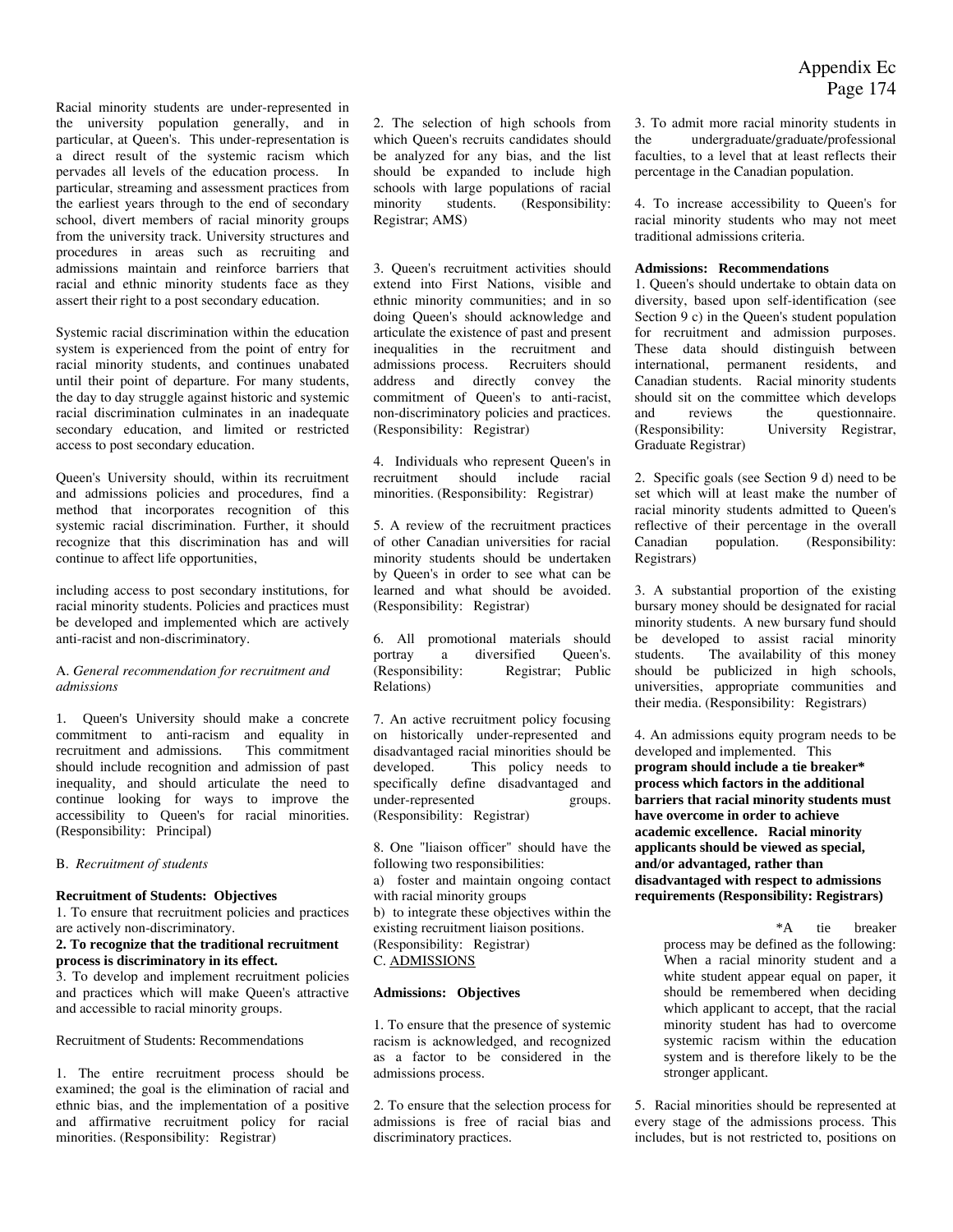Appendix Ec Page 175

admissions selection committees. (Responsibility: Registrars, Departmental Graduate Admissions Committees)

6. Faculties should implement ongoing yearly reviews of their admissions policies and criteria with respect to race and ethnic diversity. (Responsibility: Deans)

7. A commitment should be made by each Faculty to establish yearly goals for racial minority admissions. (Responsibility: Deans)

8. A professional development training program should be developed and implemented for

#### 4. HIRING. APPOINTMENTS. PROMOTION. TENURE

The University needs to better represent the character of the Canadian workforce population, for two reasons: it is essential on educational and ethical grounds, and it is required to do so as part of the Federal Contractors Program.

**In June 1987, as part of an agreement to bid on Federal Government Contracts of over \$200,000, Queen's University committed to implementing an employment equity program. Part of that commitment was to do a census to see how representative women, aboriginal people, visible minorities and persons with a disability are in the Queen's Workforce. The Employment Equity Census of January 29, 1990 (Queen's Gazette -October 22, 1990) showed that racial minority employees were under-represented on the Queen's campus. The second part of that commitment is to set numerical goals (see section 9 d) and timetables as well as institute special measures, as allowed under section 13 of the Ontario Human Rights Code, in order to correct the imbalance of qualified racial minority faculty and staff.** 

#### A. HIRING/APPOINTMENTS

#### **Hiring/Appointments: Objectives**

1. Hire/appoint more racial minority group members (visible minorities and First Nations peoples) in all of the major occupational groups  $(Abella)$  Codes)<sup>5</sup> since Queen's is below the provincial percentage for racial minorities, in the workplace, in all 12 occupational categories (Queen's Employment Equity Census 1989 and Statistics Canada Census 1986), The general objective is that the job distribution at least reflect the racial and ethnic diversity of the Canadian working population.

2. Appoint more racial minority persons into tenure track positions.

3. Hire/appoint more racial minority persons into higher positions or levels of responsibility admissions committees in order that they can learn new ways of evaluating scholarship without bias.

bias.

Deans)

Program.

(Responsibility: Registrars)

10.A one-year preparatory program should be developed for students who wish to enter university and who have the potential, but who lack the required academic preparation and skills which would enable them to enter and succeed. Queen's should examine the existing programs currently in place at the University of Toronto and Dalhousie University before setting up its own program, (see Appendix 3) (Responsibility: Principal,

(Responsibility: Personnel; Registrar)

9. A comprehensive review should be undertaken of the process of application for

admission in order to eliminate any inherent bias. This should include an assessment

of the criteria necessary for admission to Queen's. Policies which determine the acceptability of non-Canadian qualifications and degrees should be reviewed for

throughout the University (Academic & Non-academic) so as to provide additional perspectives at the decisionmaking levels but also appropriate role

5. Focus advertisements to indicate the commitment to hiring/appointing members of racial minority groups:

4. Ensure a fair distribution of racial minorities in committee appointments in order to attain diversity.

#### **Hiring/Appointments: Recommendations**

models in the system.

1. Hire/appoint qualified racial minority group members in their areas of expertise, so that they reflect, but are not limited to their percentage in the Ontario workforce. (Responsibility: Selection Committees)

2. Appoint qualified faculty from racial minority groups with the appropriate interest and expertise to teach courses on racial and cultural studies. Where this is not possible, then appoint qualified faculty with a demonstrated commitment to anti-racist education to teach these courses.

(Responsibility: Selection Committees)

3. Develop specially funded programs (or extend QMS) to recruit suitably qualified candidates from racial minority groups (this is not to be seen as a substitute for the regular appointment process). (Responsibility: Principal)

4. Redefine, best qualified and excellence (see Section 9e), so as to acknowledge<br>relevant life experiences. experiences, academic/training equivalences (e.g. foreign credentials), service on committees, counselling, contribution to racial minority publications, community service etc.

(Responsibility: Council on Employment Equity)

a) Contents of advertisements should reflect a strong desire to attract candidates from racial minority groups, and that Queen's is signatory to the Federal Contractors

b) In addition to standard professional journals, jobs should be advertised in publications specifically directed to members of racial minority groups (e.g. Share. and Contrast).

c) Request Chairs of university departments in Canada to suggest the names of possible candidates from racial minority groups.

d) Develop a proactive recruitment strategy which involves racial minority communities to attract qualified candidates to fill available positions<br>(Responsibility: Personnel, Deans, Department Heads)

6. Ensure that a complete statistical review (see Section 9 c) is done on all hiring and appointments. Part of this applicant tracking review would include total number of applicants, numbers interviewed, numbers hired, and at what level. The number of candidates from racial minority groups must be clearly indicated at all stages of the hiring/appointments process. This is currently done for men and women and would be expanded through a self-identification applicant tracking process approved by Ontario Human Rights legislation (Section 13).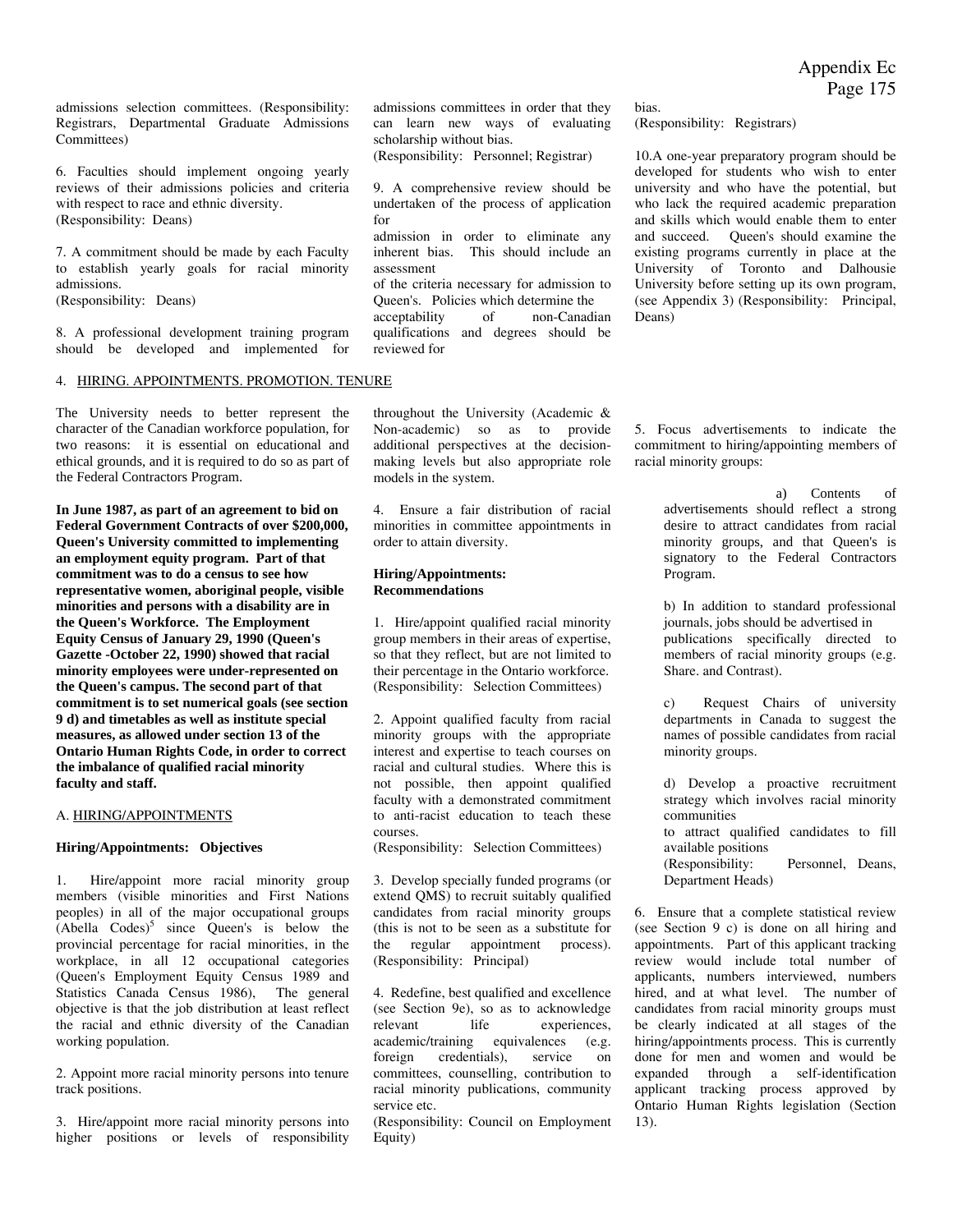(Responsibility: Employment Equity Coordinators)

7. Develop a search committee information package to assist in conducting creative, affirmative searches from the time of identifying departmental needs through to the final choice among candidates. This package would contain facts on human rights issues including racism and relevant legislation. (Responsibility: Personnel)

8. All selection committees should be prepared to justify their selection(s) and, where applicable, to account for the non-selection of candidates from racial minority groups.

(Responsibility: Personnel, Principal, Deans, Employment Equity)

9. Ensure that the University adheres to Federal Employment and Immigration Department policy of hiring Canadian citizens and permanent residents over foreign applicants. This allows qualified Canadians with a racial minority ancestry to be hired/appointed first. (Responsibility: Principal)

10. Ensure that the top rated, suitably qualified candidate from a racial minority group is seriously entered into the competition. Such a candidate who has self-identified through the University's applicant tracking program, should be invited for an interview.<br>(Responsibility:

Directors, Deans, Department Heads)

11. Ensure that distance is not a factor in bringing qualified candidates for interview. (Note: This takes into account the fact that, given the relative dearth of local candidates from racial minority groups, it may be necessary to recruit them from farther afield.)

(Responsibility: Directors, Deans, Department Heads)

12. Given that racial minority women have been identified as doubly disadvantaged, ensure in all recruitment interviews, issues of parental leave, child care, tenure expectations, available support systems and the quality of life in the surrounding community are addressed. Also allow for the possibility of flexible appointments, e.g. shared appointments, delayed appointments, etc. (Responsibility: Directors, Deans, Department

Heads

13. Provide incentives (such as additional full-time positions), to departments that succeed in hiring/appointing outstanding candidates from racial minority groups. (Responsibility: Principal)

14. In order to ensure that representation of racial minority groups does not fall below current levels, any vacancies arising from retirement or resignation of such persons should be designated for replacement in the University and where possible in

the department being vacated, by a qualified visible minority or First Nation person.

(Responsibility: Principal)

15. Encourage faculties and departments to define what constitutes "success" or "quality" in the world outside academe, and recruit from among these experienced practitioners.

(Responsibility: Deans, Department Heads)

16.A demonstrated commitment to hiring/appointment of racial minority faculty and staff should be tied into management performance reviews and merit pay increases. (Responsibility: Principal, Vice Principals, Directors, Deans, Department

Heads, Managers)

17. Encourage the participation of, and appoint members of, racial minority groups to the Board of Trustees, Senate, Advisory Committees, in fundraising campaigns, etc. (Responsibility: Principal, Vice-Principals)

18. Develop programs which bring in senior faculty from other universities from racial minority groups for short-term exchanges. (Responsibility: Deans, Department Heads)

19. Review existing hiring and promotion practices in order to identify systemic barriers to employment at Queen's. This is a requirement of the Federal Contractors Program. (Responsibility: Faculty Advisor on Employment Equity. Employment Equity Coordinator,

Personnel)

20. Most international students are racial minorities; should they **need** to earn money they can only do so by finding work at the University. University employers should give first consideration to qualified candidates from this group when filling casual and temporary positions at all levels. The AMS Work Bursary program could be the vehicle for dealing with this area, as this mechanism is already in place. (Responsibility: Personnel, Department Heads, Individual Supervisors, AMS)

#### B. TENURE AND PROMOTION

**Tenure and Promotion: Objectives** 

1. Increase the number of racial minority group members (visible minorities and First Nations peoples) who are tenured.

2. Increase the number of racial minority persons who are assistant, associate and full professors.

3. Increase the number of racial minority persons who are in upper and middle management, and are managers/supervisors in the professional, semi-professional, supervisory and foremen/women categories.

#### **Tenure and Promotion: Recommendations**

1. Promote more racial minority group members into tenured positions so that they reflect but are not limited to their percentage in the Ontario workforce.

(Responsibility: Tenure Committees)

2. Promote more racial minority group members into **higher** faculty ranks/staff occupational categories so that they reflect but are not limited to their percentage in the Ontario workforce.

(Responsibility: Promotion and Selection Committees)

3. Ensure that appeal procedures, especially for appeal of promotion and tenure decisions and salary increments are free of racial bias. (Responsibility: Senate)

4. Since numbers of racial minorities are low among faculty, and pressures to become involved in committee work are high, an effort should be made to balance teaching, research and committee responsibilities to enable new racial minority faculty to establish themselves.

(Responsibility: Deans, Department Heads)

5. Encourage faculty to seek out scholars from racial minority croups for collaborative teaching and research, etc. (Responsibility: Faculty)

6. Seek ways to recognize the additional responsibilities (such as counselling and mentoring) that are an inevitable part of the life of racial minority faculty members. (Responsibility: QUFA, QUSA, AWTAQ, Unions, Department Heads, Tenure &

7. Recognize the legitimacy of a variety of publication outlets, including those which cater to racial minority interests.

Promotion Committees)

(Responsibility: Tenure and Promotion Committees)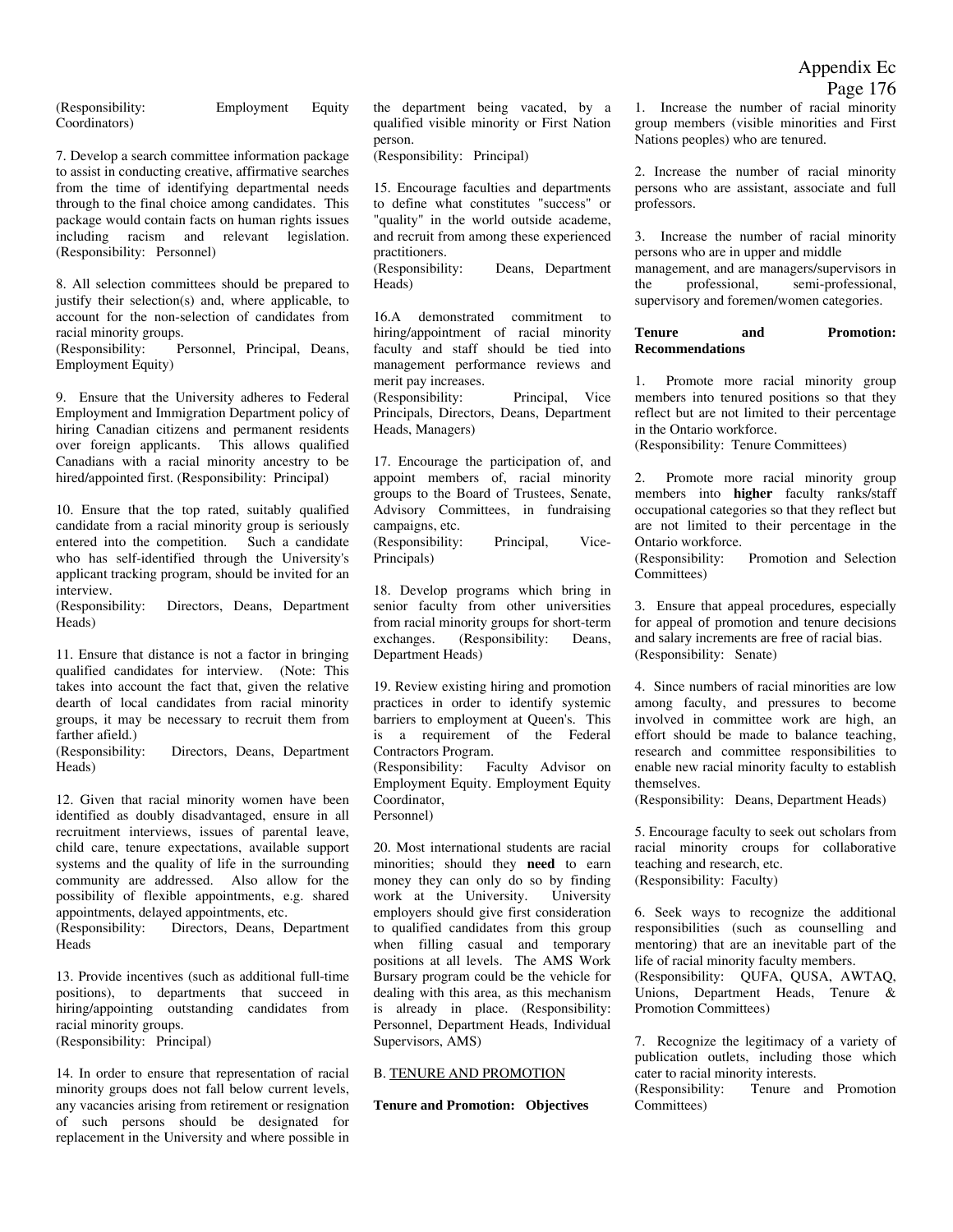Appendix Ec

Page 177

8. Ensure, that as far as possible, at least one racial minority member should sit on Tenure and Promotion decision and Policy Committees. (Responsibility: Department Heads, Senate)

#### 5. CURRICULUM & LIBRARY

What is taught at a university should meet the needs of the students, and be within the competence of the faculty. While no University can teach everything, from all points of view, our judgment is that Queen's has remained too narrow and exclusive, and could do more to meet the needs of diverse students in the Canadian, and international populations. The Eurocentric character of the Queen's curriculum is not in keeping with the multicultural character of the Canadian population, or with our international obligations.

#### A. CURRICULUM

#### **Curriculum: Objective**

Establish a more balanced curriculum by addressing and correcting the lack of interdisciplinary studies, lack of curriculum dealing with non-European cultures, and the inadequate use of indigenous materials. In all respects, the concept of Canadian content in curricula should reflect the Canadian mosaic. The resistance to changes in curriculum by students and faculty must also be addressed in order to establish a curriculum that reflects a multicultural and multiracial Canadian society, and prepares our graduates to work in a diverse population.

#### Curriculum: Recommendations

1. The University should develop a policy that will promote anti-racist education. Priority should be given to finding new resources or reallocating existing resources. This may involve the consolidation of existing programs (e.g. African Studies, Latin American Studies). (Responsibility: Principal, Senate)

2. Each department/faculty should be required to assess existing curriculum with regard to racism, identify problem areas and state a strategy for change.

(Responsibility: Principal, Deans, Department Heads)

3. To ensure that a wider range of racial and cultural issues will be covered, the process of curriculum development should be reviewed, with input from racial minority students and knowledgeable persons in the community. (Responsibility: Faculty Boards, Deans, Department Heads)

4. All course descriptions should be reviewed for accuracy. Where course content does not reflect its description, the course should be renamed to reflect what it really is (e.g. History of Political Thought should be renamed History of Western Political

9. Inform new racial minority faculty and staff fully about all aspects of review for

tenure and promotion. (Responsibility: Deans, Department Heads)

Thought to be consistent with the course description; otherwise revise course content).

(Responsibility: Deans, Faculty Boards, Department Heads)

5. In reviewing curricula, science should not be exempted from ethics with respect to anti-racist focus

(i.e. perpetuation of myth that science is value-free)

(Responsibility: Deans, Department Heads, Faculty Boards)

6. Reformulate what are considered to be core courses by:

a) restructuring core courses so that they address other than Eurocentric issues.

b) making anti-racist courses mandatory in certain curricula in order to prepare graduates to work in a multiracial society.(e.g. Education, Social Sciences, Law, Health and other professions.)

c) using inclusive language and taking care not to deny the reality of people of colour. All courses should be presented in an anti-racist, non-discriminatory manner. (Responsibility: Deans, Department Heads, Faculty)

7. The language requirement in some graduate programs should be examined for relevance, particularly with regard to students who already have proficiency in non-European languages. (Responsibility: School of Graduate

Studies and Research, Department Heads)

8. Where course material is racist, professors should acknowledge this to their classes and be prepared to treat the material in a manner that will benefit the entire class.

(Responsibility: Deans, Department Heads, Faculty)

9. In order to provide instruction in a wider range of courses, faculty should be hired who can deal effectively with courses with a focus other than the Eurocentric ones.

(Responsibility: Principal, Deans, Department Heads)

10. Consideration should be given to introducing certain special interdisciplinary fields of concentration such as Black Studies, Native Studies.6 The establishment of a Department of Anthropology should be considered. (Responsibility: Board of Trustees, Principal,

Deans)

11. Curricula in professional schools should provide appropriate training with respect to racism and human diversity in all its dimensions.

(Responsibility: Deans. Heads of Departments, Faculty Boards)

12. A review of methods of teacher evaluation should be done to examine the extent to which anti-racist education is being delivered. Questions regarding the instructor's attitude on racism, and course content, should be included in the evaluation.

(Responsibility: Deans, Department Heads)

13. Ensure that all courses are evaluated by students so that undesirable biases can be identified. (Responsibility: Departmental Student Councils, or equivalent groups)

#### B. LIBRARY

The library will obviously have a central role in moving Queen's towards a more hospitable environment for racial minorities. There is no point in moving to anti-racist, multicultural curricula if the material to support this approach is not available in the library. (Responsibility: Principal, Senate)

#### Library: Objective:

Change the process of acquisitions, and cataloguing where necessary in order to provide more balanced reference material. A less Eurocentric approach should be adopted. Appropriate steps should be taken in planning the library for the 21st Century so as to ensure that the current situation is not perpetuated.

#### **Library: Recommendations**

1. Student input to library acquisitions should be actively encouraged. For example, announcements should be placed in the Queen's Journal and other student publications to elicit suggestions for new acquisitions.<br>(Responsibility: Library, Univer Library, University Publications)

2. Thematic bibliographies on racial issues should be developed to supplement Q-Line. (Responsibility: Library)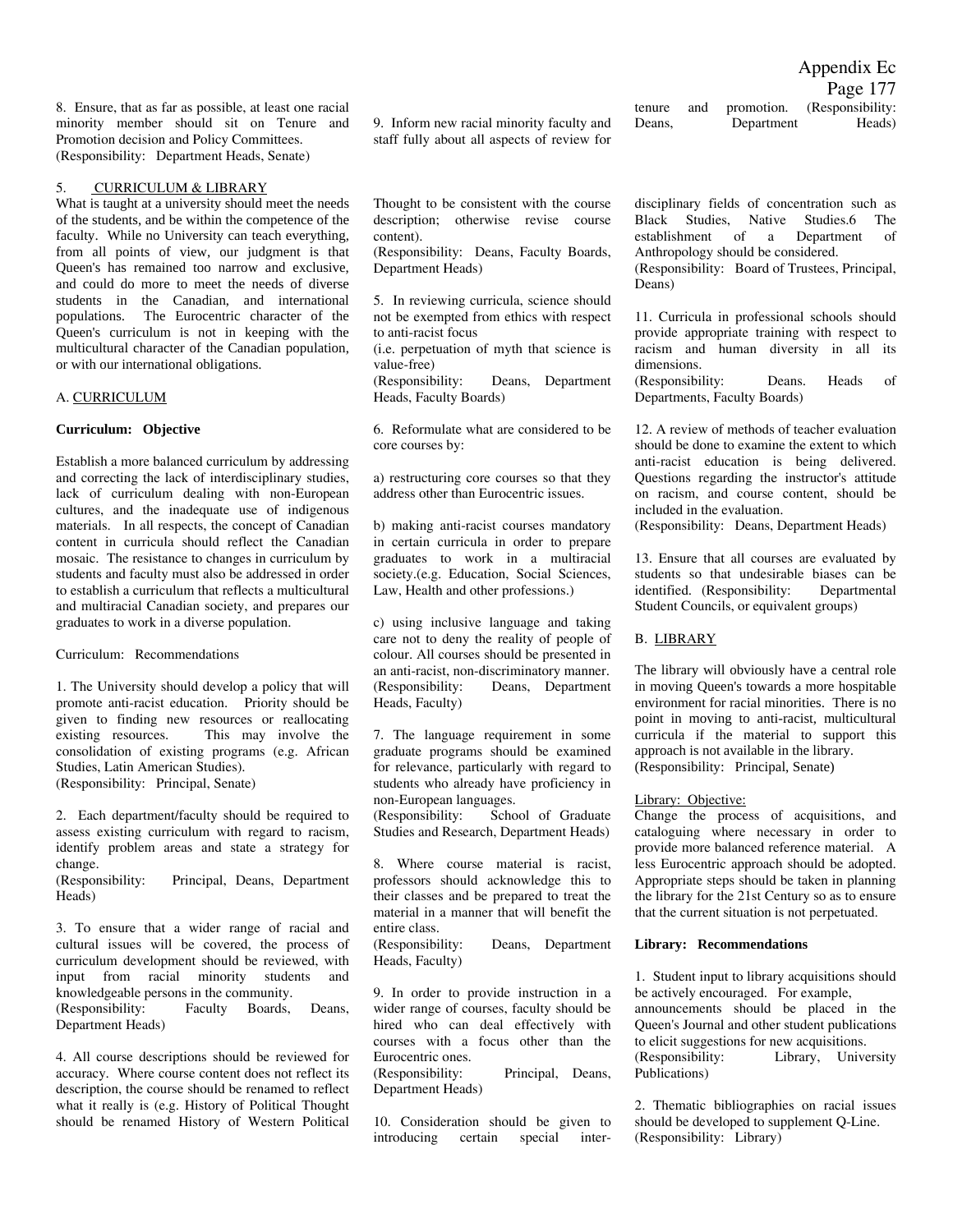4. Use the "Planning for the 'Library of the 21st Century'" as an opportunity for critical action on

#### 6. UNIVERSITY CLIMATE

This section draws together a number of domains of concern, all of which establish the climate for teaching, learning and living at Queen's.

#### A. GENERAL CLIMATE

#### **Climate: Objective**

To correct the under-representation of racial minorities and their views at all levels of the University community, in order to make the climate more welcoming. To provide a learning and living environment and support services that will ensure that racial minority students, staff and faculty will feel welcome and valued, and will remain at Queen's.

#### **Climate: Recommendations**

1. Make a clear statement of commitment to the value and importance of human diversity among all those associated with the university.

(Responsibility: Principal, Board of Trustees, AMS)

2. Make a clear statement of commitment to attract applicants (students, faculty, staff) from racial minority groups.

(Responsibility: Principal, Board of Trustees, AMS)

3. Encourage the formation and maintenance of peer support groups in order to encourage racial minorities to stay once they have been hired/appointed.

(Responsibility: QUFA, QUSA, AWTAQ, Unions)

4. Support services for racial minority students needs to be developed. Information on racial minority organizations on campus should be sent out with orientation packages. Funds should be made available to these organizations in order that they can produce this material.

(Responsibility: Vice-Principal Operations, and University Relations)

5. Establish an "open" process for the formation of all University committees to be

comprised of faculty, staff and students. All members should have equal voting rights. (Responsibility:

Department Heads)

acquisitions, organization of the access to holdings, special collections, staff recruitment and training, library environment, all in support of an antiracist university.

(Responsibility: Planning Committee)

6. Provide education and training on antiracism and cross-cultural sensitivity for all committees, with a special emphasis on committee chairs.

#### **(Responsibility: Personnel)**

7. All administrators should be accountable for their demonstrated contribution to the University's commitment to employment equity.<br>(Responsibility: Principal, Principal, Vice-Principals, Deans, Director, Department Heads, Managers)

8. Eliminate the possibility of racial bias in marking, for example by using student numbers on examinations, or by other appropriate means. (Responsibility: Registrar, Faculty, Senate)

#### B. SUPPORT SERVICES

#### **Objective**

To provide services that are suitable and available to ail students, staff and faculty.

#### a) Policy: Recommendations

1. A University policy should be written which affirms the role of services to traditionally disadvantaged groups within the context of the academic mission of the University.

(Responsibility: Vice-Principal, Human Services, Vice-Principal, Operations)

2. The policy should have the five following 'prongs' which will lead to changes in structures, behaviour and practices:

a) it should condemn discrimination against all persons and groups, including racial minorities.

b) it should celebrate, and give positive expression to, the impact which human diversity makes on the University;

5. The library campaign and the Queen's Challenge should work towards the creation of an endowed special collection for library materials of an anti-racist, anti-ethnocentric nature, as required to address the recommendations for changes in the curricula. (Responsibility: Queen's Challenge Campaign, Library)

c) it should make services available, accessible and sensitive to all individuals and groups;

d) it should provide for monitoring of services, with sanctions for violations. It should state that every-one should be held accountable for upholding this policy;

e) it should evolve from a full discussion in the Queen's community about the appropriate balance between a punitive and educational approach to transgressions of human rights;

f) in developing the policy, anti-racist and racial minority organizations should be consulted. (Responsibility: Vice-Principal, Human Services, Vice-Principal, Operations)

b) Personnel Services: Recommendations

These recommendations speak to Personnel Services as a support service in non-academic hiring.

1. Selection Committees for non-academic staff and the selection process should include racial minority groups in order to increase sensitivity.

(Responsibility: (Personnel, individual employers)

2. Openness and sensitivity to diversity should be incorporated into job description requirements, with qualifications based solely on bona fide requirements of the job, with relevant non-Canadian training, experience and credentials treated equitably. (Responsibility: Personnel, individual

employers)

3. Accelerated timetables for change and goals should be set for the implementation of employment equity targets in hiring nonacademic staff (for example, three years rather than five or ten). (Responsibility: Council on Employment Equity)

c) Service Structure and Delivery: Recommendations

### Appendix Ec Page 178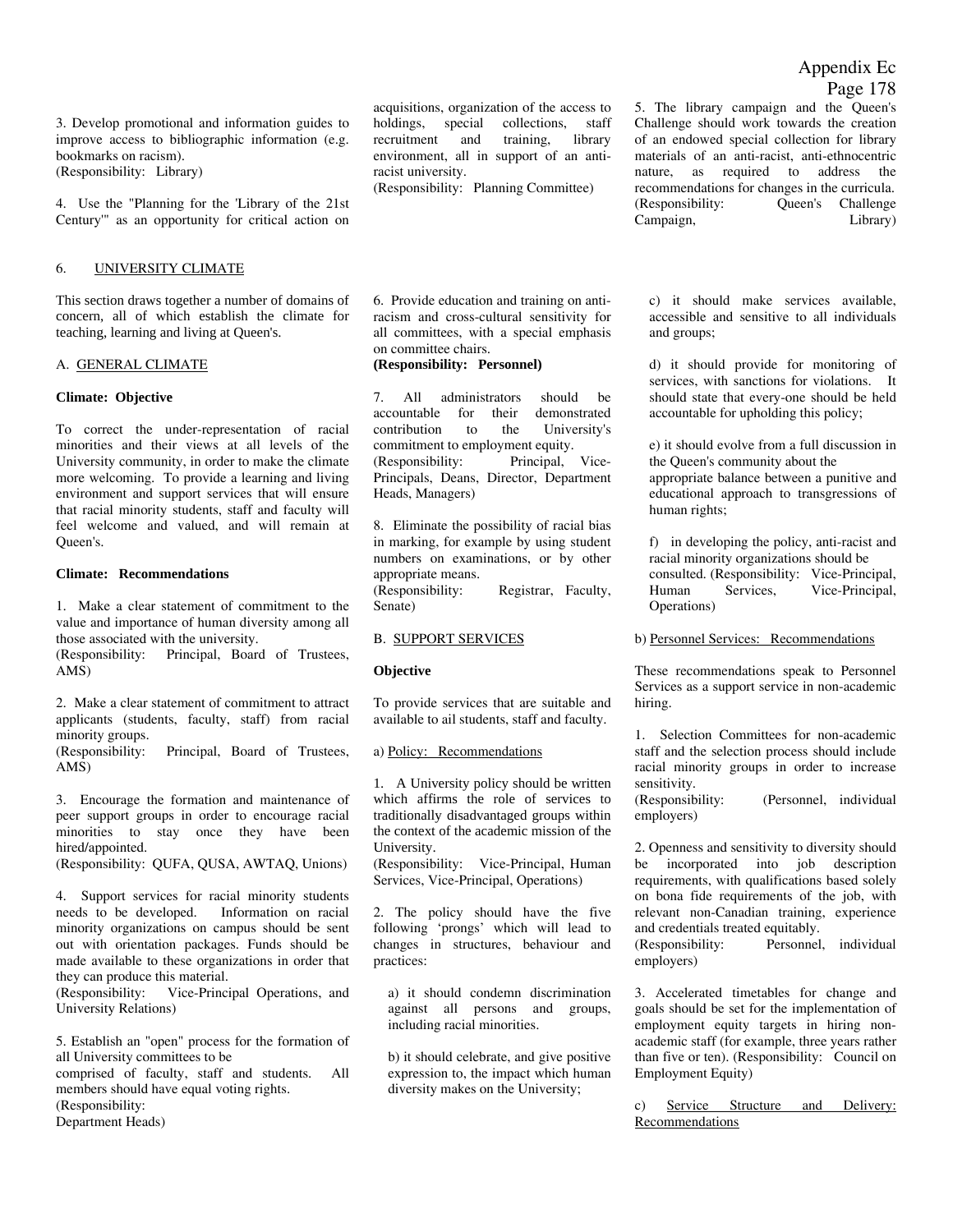1. Provision should be made for ongoing racism awareness and cross-cultural sensitivity training for all personnel and volunteers engaged in support services. (Responsibility: Personnel)

2. Support Services should have an internal and external system of ongoing critical review and monitoring. These programs should be developed with the participation of racial minorities. (Responsibility: All Support Services Directors)

3. Support Services should examine the cultural appropriateness and inclusiveness of their services and programs in order to eliminate racism and ethnocentrism. (Responsibility: All Support Services Directors)

a) consideration should be given to providing more cultural diversity in food services under present and future contracts.

> (Responsibility: Residences and Food Operations Manager)

b) consideration should be given to the provision of alternative housing for those who wish to live in residence without the food plan, and require kitchen facilities to meet cultural dietary needs. This could be achieved by transforming some of the Queen's off-campus housing into residences for students with such dietary needs.

(Responsibility: Director of Residences)

c) Apartments and Housing should establish and monitor criteria for the listing service, and investigate complaints about landlords who discriminate against racial minorities.

(Responsibility: Director of Apartments and Housing)

#### C. INFORMATION. PUBLICATIONS AND PROMOTIONAL MATERIALS

The University presents itself to others in part by way of its publications. The Committee has reviewed external publicity in the form of posters, high school liaison, pamphlets and internal publications (University, student, staff and faculty).

We have noted that in the images of Queen's life, racial minorities rarely appear in photographs, and where they do appear, they were depicted in a stereotypical manner. These pictures suggested that:

a) all members of racial minority groups are international students and that their social life revolves around the International Centre.

b) members of racial minority groups cannot be involved in integrated social activities at Queen's.

c) members of racial minority groups spend most of their free time engaging in their own social and cultural events, and that this is a sufficient outlet for their individual self-expression.

#### **Objective**

To develop Queen's publications so that they reflect the values and activities of all people at the University.

#### a) General Recommendations

1. Develop a communications policy that provides standards, guidance, and advice on portraying diversity in Canada, and at Queen's.

(Responsibility: Race Relations Council)

2. Develop a list of dates of all major religious and similar holidays, and include these in various University publications and calendars. (Responsibility: Public Relations)

b) Queen's Journal. Gazette and Alumni Review: Recommendations

1. Ensure that members of racial minority groups are presented in pictures in a variety of different situations.

2. Include members of racial minority groups in all facets of the publications.

3. Any advertising copy that depicts members of a racial minority group should be shown to a member of that group to ensure that the image portrayed is not stereotypical or offensive.

4. Seek out stories and cover events that involve or would interest members of racial minority groups on campus and in Kingston by soliciting clubs for events and suggestions.

5. Messages such as "Merry Christmas" or "Happy Easter" sometimes appear in Queen's publications. This courtesy should be extended to the holidays of other racial minority groups.

6. The above recommendations apply as well to other University newspapers and newsletters, including Golden Words, Surface, QUSA Courier and QUFA QUFACTS.

(Responsibility for all: Editors of publications)

| c) | Tricolour      | Yearbook: |
|----|----------------|-----------|
|    | Recommendation |           |

1. Since the Yearbook is an important Queen's souvenir, it is imperative that these pages show the human diversity of Queen's campus.

(Responsibility: AMS, Tricolour Editor)

d) What's Next: Recommendations

1. In the section on phone numbers, all important numbers (e.g. International Centre) should be included.

2. The list of clubs should be comprehensive and up-to-date, including clubs operated from the International Centre.

3. Under the Community Services section, ensure that the Kingston Community racial minority advocacy groups are included.

4. Ensure that holidays, other than Christian ones appear in the Calendar.

5. Ensure that the restaurant guide includes all types of restaurants (eg. Chinese, Indian). (Responsibility for all: AMS, What's Next Editor)

#### e) Who's Where: Recommendations

1. Ensure that pictures include members of racial minority groups.

2. Ensure that the list of clubs is inclusive.

3. Outline the grievance procedure for cases of racial discrimination on campus, as is done for sexual harassment, and include the role of the Race Relations Officer.

4. Include a comprehensive listing of all religious institutions, not merely churches. (Responsibility: AMS, Who's Where Editor)

f) High School Liaison: Recommendation

1. Publications distributed by High School Liaison should be inclusive, and welcoming to people of all backgrounds. Many students (e.g. black students in Toronto) apparently do not come to Queen's because of its perceived racist image and unaccommodating climate. (Responsibility: Registrar)

#### **Public Communications: Recommendation**

1. The Public Relations Department, Studio Q (Queen's television program broadcast weekly on Cablenet 13) and CFRC should portray the human diversity that is present at the University. (Responsibility: Heads of respective operations)

#### D. CULTURAL POLICIES AND AWARDS

#### Objective:

To ensure that the range of cultural events held at, and awards given by Queen's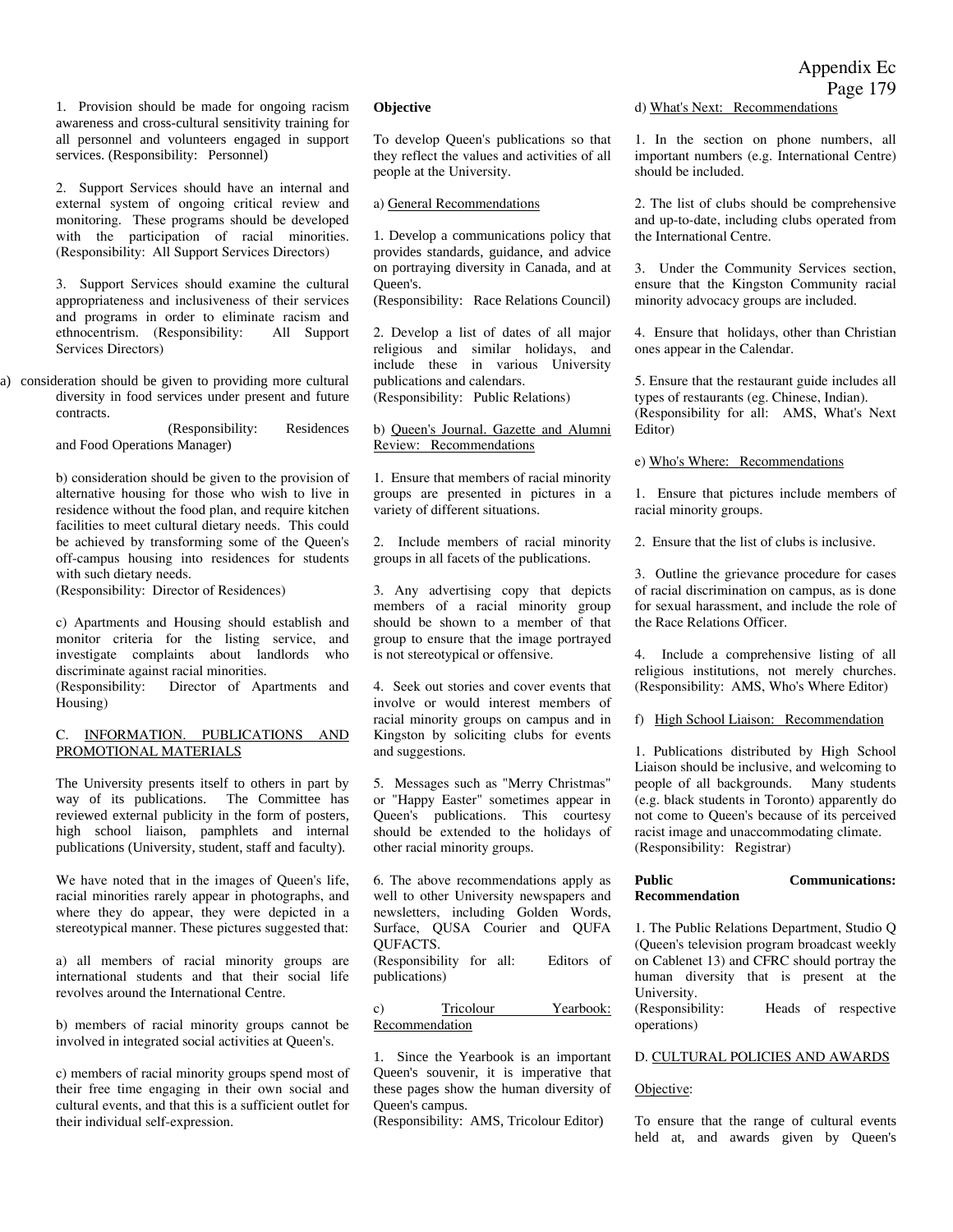University reflects the diverse character of Canadian and of world cultures.

#### Recommendations:

1. Adopt a policy of diversification and representativeness at the University with respect to its cultural activities, including the Art Centre, concerts, theatre, and public lectures. (Responsibility: Art Centre, Performing Arts

Office, all Lectureship committees)

2 Develop a nomination process for Honorary Degrees, so that nominations of individuals from diverse groups are generated. (Responsibility: Registrar)

#### E. ORIENTATION

#### Objectives:

An important objective of Orientation Week is to welcome all incoming students to the Queen's community (Jackson Report, 1990). To meet this objective the activities and the spirit of orientation must be inclusive. This general objective has been clearly defined by the Senate Committee on Student Affairs. In its I987 report it declared that the purpose of orientation is to help students make a smooth transition into their new environment in all of its aspects. The report outlines four broad areas:

a) emphasizing the community of Queen's, with its intellectual, cultural and social resources;

b) providing optional events and support that will meet the variety of needs and interests of a diverse group of individuals;

c) fostering an awareness of the community of Kingston, with an emphasis on participating in that community and building responsible citizenship; and

d) generating enthusiasm and a sense of pride and responsibility in becoming a member of the Queen's family.

#### Recommendations:

The responsibility for the following recommendations rests with the AMS, and the Orientation Activities Review Board.

Orientation Week can become a more welcoming environment for all members of the Queen's community and better meet the objectives outlined by the Senate Committee on Student Affairs if the following recommendations are implemented:

1. A member of an anti-racist group should sit on the Orientation Activities Review Board. This person should not be the AMS Education Commissioner, since this person may not have sufficient expertise about racism.

2. Orientation leaders must be aware of, and responsive to, the climate of intolerance and insensitivity that is often generated in Orientation. The selection of Orientation leaders must specifically address this issue. In order to achieve this goal, anti-racist groups must be active participants in the selection process. Furthermore, mandatory anti-racist education seminars need to be implemented for Orientation leaders.

3. Ethnic campus clubs, and anti-racist committees should be actively solicited for advice. Orientation organizers should also seek advice on racism from former organizers, orientation committees at other universities and any other interested individual or party.

4. All incoming students should be made aware of the existence of the Race Relations Officer. These advisors should hold regular office hours during Orientation Week.

5. Activities must be planned with a sensitivity towards racial minority groups. The practice of kneeling down and calling the Gaels "god" is offensive to many religions. The offensive and subordinating activities such as Tindall Field must be abolished. The new events should be designed to promote individuality and equality.

6. Orientation activities must be diverse. A wide variety of events should take place in order to appeal to a diverse student body.

7. The central role of alcohol during Orientation Week causes many Muslim and other students to decline participation in all orientation activities. Reducing the role of alcohol during this week would help create a more welcoming atmosphere to an academic institution.

8. Ethnic campus clubs should be accessible during Orientation Week. A list of all the clubs and a contact person should be available in all orientation handbooks and at the orientation information centre (Nerve Centre).

9. An event, similar to clubs night, should take place to promote various campus and Kingston facilities to meet the needs of racial minorities.

10. Campus groups should plan orientation events geared towards the interests of the particular racial minority group that they serve.

11. The Give me a Break program should remain separate from the Chaplain's Office, and should be structured to be more welcoming to students from all religious and racial minority backgrounds.

12. The focus of Orientation must be redirected from stressing the historical traditions of elitism, to emphasizing the wide range of educational opportunities that exist in a university community. The speeches during Opening and Closing Ceremonies should be changed to meet this goal.

#### F. RELIGIOUS OBSERVANCES AND SCHEDULING

Almost 150 years after its founding, Queen's<br>remains a largely Christian-centered remains a largely<br>institution. Members Members of non-Christian religious groups endure a significant measure of marginalization and discrimination. The pattern that emerges is one of systematic ethnocentrism.<sup>7</sup> Consequently, many members of the Queen's community are forced to choose between their jobs or courses, and religious observances. The result is unwanted assimilation. Rather than continuing this exclusion, Queen's should foster a multi-faith environment which sends a clear message of welcome to people of all religions.

#### Recommendations:

1. The function of the Chaplain's Office should be reviewed.8 An alternative to the present arrangement would be to expand it to become a religious services group representing all religions of the Queen's community. All members of the group should have the same status within the group and within the University. Such a group would be a sounding board for members of the Queen's community needing counselling, support, and advocacy on a variety of issues relating to religious needs and University practice.

(Responsibility: Principal)

2. All departments of the administration, staff, faculty, and student government should be provided with a list of the significant religious holy days of all faiths. The scheduling of any and all University activities should be done with these dates in mind. (Responsibility: Public Relations

Department)

3. The current process for resolving scheduling conflicts during final examination periods should be expanded to cover all examinations including mid-terms, and should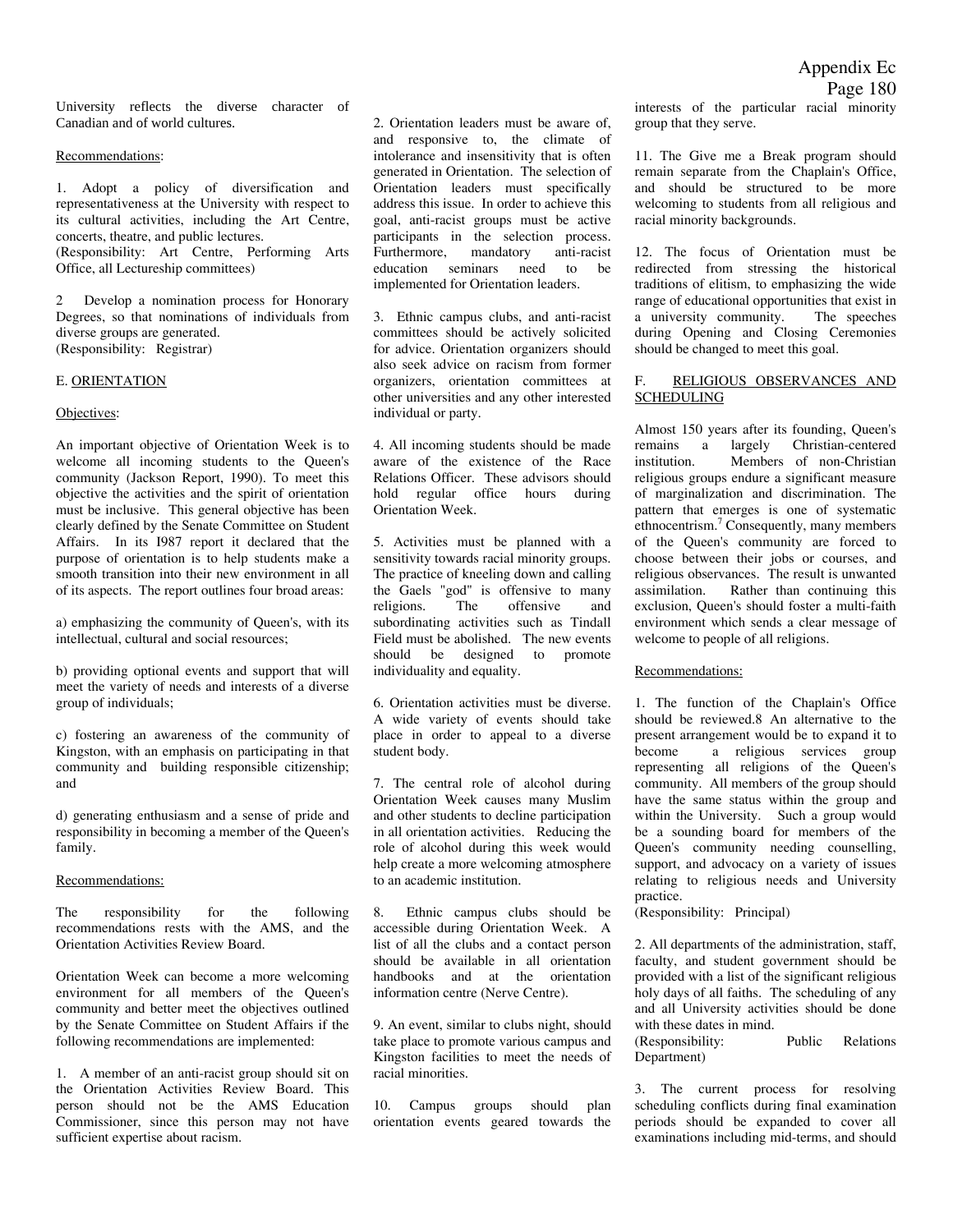be widely publicized among faculty and students. Professors should emphasize that students having a scheduling conflict may use the established process, and that there will be no penalty for so doing. (Responsibility: Registrar, Senate, Faculty)

4. There should be a simple, well-publicized "optout" procedure for students not wishing to support campus events and operations serving alcohol, since this is against the practice of numerous religious groups.

(Responsibility: AMS)

5. There should\* be a comprehensive review of residence and support service practices which ignore the religious practices of any faith. (Responsibility: Residence, Support Services Directors)

6. In order to ensure that sensitivity to religious concerns is a part of the agenda of the administration's response to racism and ethnocentrism, all offices, committees, advisors, (etc) relating to this area should include ethnic relations as well as race relations. It should be understood that the Race Relations Officers are in fact advisors on Race and Ethnic Relations in keeping with the definitions used in this Report. (Responsibility: Principal)

#### G. GRADUATE SUPERVISION AND RESEARCH ETHICS

University Research is usually carried out by individuals working in close cooperation with others (either a supervisor or other team members). The intimate nature of this enterprise can sometimes give rise to conflictual interpersonal relationships, and at this point prejudices can intrude. And because of the private nature of the interactions, evidence about such conflicts is usually only available from the parties directly concerned.

Many research students at Queen's are international students who may arrive without benefit of an intercultural orientation program and their supervisors may not have had much intercultural experience. Such students' academic record may also be under-evaluated; they may lack sufficient information about the country, the University and the particular program; and they may be suffering from the financial burden of differential fees. These factors and stresses may contribute to a breakdown in the working relationship.

#### 7. IMPLEMENTATION

#### **Objectives**

1. To ensure that the recommendations contained in this Report are implemented, and that the changes are monitored.

a) Graduate Supervision: Objective

To improve the working relationships between supervisors and research students when they have different racial backgrounds.

b) Graduate Supervision: Recommendations

1. Place information about Queen's that is relevant to racial minority students in a single specific section in the Graduate School Calendar.

(Responsibility: Dean of Graduate Studies)

2. Study the rationale for maintaining the differential fee structure for international students beyond two years of Masters, and three years of Doctoral studies.<br>(Responsibility: Dean of Gr. Dean of Graduate Studies)

3. Seek ways to strengthen information resources, and establish inter-university collaboration in order to have a basis for evaluating academic records of international student applications.

(Responsibility: Dean of Graduate Studies)

4. Encourage faculty to seek out graduate students from racial minority groups. (Responsibility: Faculty)

5. Develop anti-racist and cross-cultural sensitivity training for faculty involved with supervising racial minority students. (Responsibility: Dean of Graduate Studies)

#### c) Research Ethics: Objective

#### **To ensure that research with human subjects is free of racism or racial bias.**

#### d) Research Ethics: Recommendation

1. Examine the current research ethics review procedures to ensure that all ethics committees include racism and racial bias as a basis on which to judge the ethicality of a

research proposal.

2. To address the Committee's fourth term of reference: "To recommend long-term institutional means of giving advice to the University on race relations issues, and if appropriate, to recommend terms of reference".

(Responsibility: ARC Committee and Research Ethics)

2. Affirm that there be no restrictions on the choice of research topics, but there is a need to judge the approach to topics for racism and racial bias.

(Responsibility: Principal, Dean of Graduate Studies)

#### H. RELATIONSHIPS WITH KINGSTON **COMMUNITY**

Queen's is an integral part of the larger Kingston community. It is a contributor to the diversity of the Kingston population, and enriches its cultural life.

#### **Objective**

To ensure that, as Queen's strives to become more diverse, there are open and positive relationships with the Kingston community.

#### **Recommendations**

1. The University Race Relations Council should seek to have formal meetings, at least annually, with the Kingston Mayor's Committee on Race and Ethnic Relations, and with the Kingston Police Race Relations Advisory Committee.

(Responsibility: Race Relations Council)

2. The University Race Relations Council should maintain close liaison with the Superintendents in charge of Race Relations in the area County Boards of Education with respect to curriculum and recruitment matters. (Responsibility: Race Relations Council)

3. The University Race Relations Council should maintain close liaison with government organizations dealing with race relations (e.g. Human Rights Commission, Race Relations Directorate).

(Responsibility: Race Relations Council)

4. The University Race Relations Council should develop communications with nongovernmental organizations (e.g. Kingston District Immigrant Services, various racial and ethnic organizations). (Responsibility: Race Relations Council)

#### **Considerations**

On the basis of the materials collected, and the various opinions expressed, we propose six principles that should guide the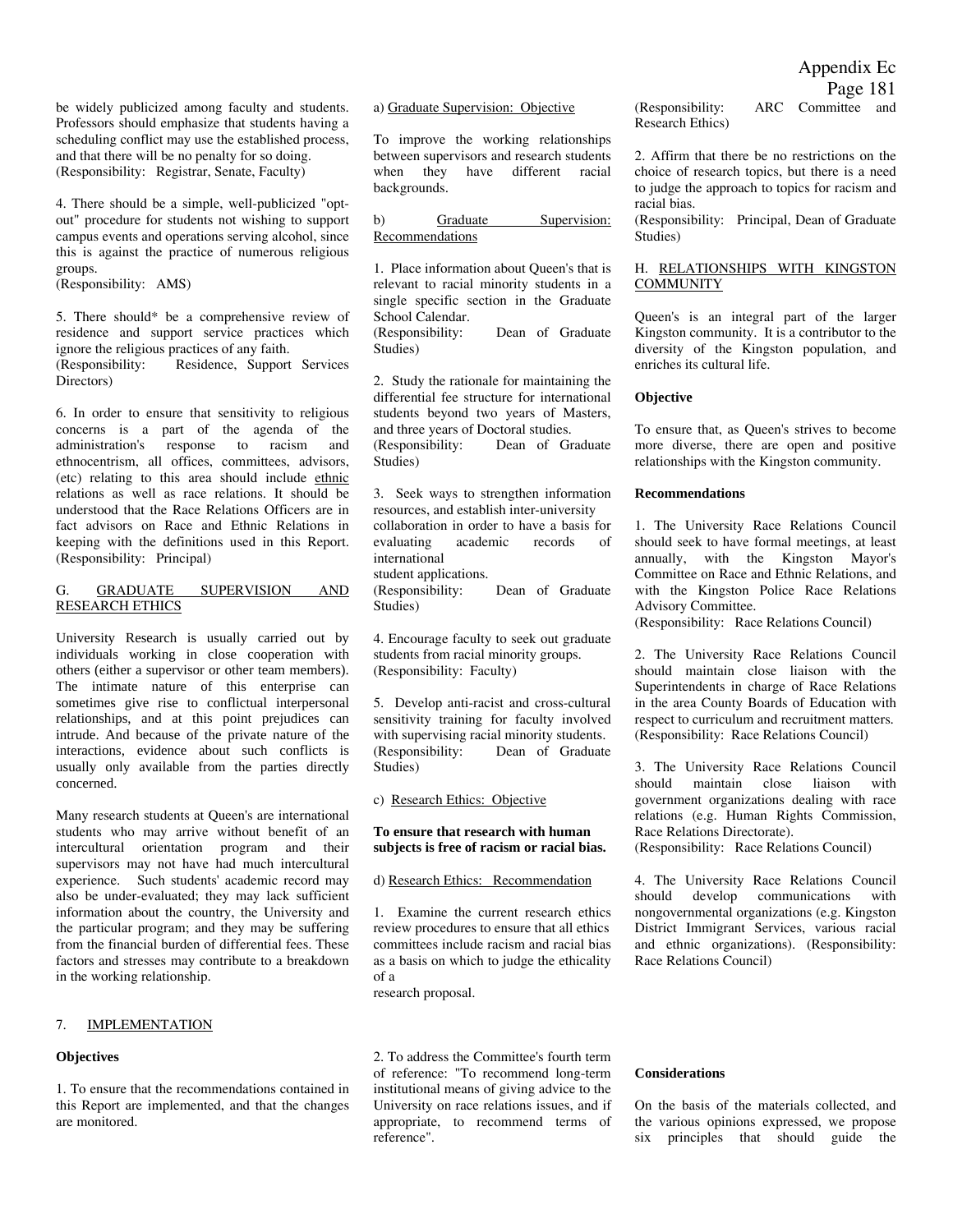### Appendix Ec Page 182

implementation of the recommendations in this Report.

The procedures to be established should:

1. Facilitate the democratic involvement and commitment of all affected constituencies (faculty, staff and students) in developing the measures which will lead to an anti-racist environment. The perspectives of racial minorities should be seriously considered in shaping such measures.

2. Be kept as a distinct element, and not be merged with other issues (such as general grievance or gender) into a general procedure. This is essential for two reasons. The first is because racism is not well-understood; there may be a need for changes which would be more difficult to achieve within a complex structure. The second is because issues of racism may become lost in a large context.

3. Be able to carry out two distinct functions. One is proactive, concerned with implementation, and monitoring of the recommendations, and with education about racism for the Queen's community. The second is reactive, concerned with complaints and grievances that arise from racial harassment or discrimination. Although distinct, these two functions could be housed together in a single operation.

4. Permit the person acting proactively to be supportive of those seeking to make, and those who have already made, a complaint.

5. Be empowered by, but not under the direct control of, the University administration. Such an arm's length arrangement is necessary in order to be effective in the implementation of change.

6. Be supported by a high-level commitment to change, an allocation of resources, and a requirement that units within the University abide by this commitment. Within the context of this commitment, the pace and character of the change should continue to be influenced by those most affected by racism.

#### Recommendations:

1. It is recommended that individuals identified with specific responsibilities in this Report use appropriate mechanisms such as departmental student councils and departmental committees on curriculum, promotion, to develop implementation plans. Due consideration should be given to ensuring the democratic involvement of all levels of the organizational unit concerned. Assistance in the development of such plans should be sought from the Race Relations Centre (see Recommendation 5 below).

(Responsibility: Principal)

2. A realistic timetable should be established to ensure timely development of implementation plans, preferably before the end of 1991. Such plans should be passed on to the Race Relations Council (see recommendation 3) for comment and recommendations for change, before implementation. (Responsibility: Deans, Department Heads, Directors)

3. The University should establish a Race Relations Council. The Council should adopt an advocacy stance for the interests of racial minorities at the University. Its terms of reference should be:

a) To establish a Race Relations Centre, (see below), and to appoint a Director of this Centre.

b) To appoint a Race Relations Officer (see below)

c) To develop written guidelines for use by Department Heads and Directors in developing their implementation plans.

d) To assist in the development of policy and procedures for dealing with racism at this University, and to monitor their implementation.

e) To receive annual reports from the Director of the Race Relations Centre and Race Relations Officer.

f) To advise the Principal on all matters related to racism on campus.

g) To develop an annual report which includes information on the implementation of the this Report. This Annual Report should be released to the University community.

h) To communicate and liaise with counterparts in other academic institutions. (Responsibility: Principal)

4. The appointment of members to the Race Relations Council should be guided by the following principles:

a) Those appointed should have a demonstrated record of commitment to an anti-racist stance.

b) Those appointed should be acceptable to the majority of the University population, and especially to racial minorities.

c) Appointments should be made with regard to achieving a balance among the various constituencies (faculty, staff,

undergraduate students, graduate students and the Kingston community). In order to achieve the confidence necessary to carry out their work, consideration should be given to gender balance, and the majority of Council should be members of racial minority groups. There shall be three ex officio members: The Director, the Officer and the Employment Equity Coordinator.

d) Appointments to the Council should be made according to the arm's length principle. Initially, members of Council should be selected by a nominating committee made up of the two current Race Relations Advisors, and one representative each from QUFA, QUSA, AMS and GSS. (Responsibility: Principal)

5. The Race Relations Council should establish an office, to be designated as the Race Relations Centre, with a Director. Appropriate resources and staff should be provided by the University.

The Centre should be easily accessible, have a welcoming environment and be located in one of the student activity areas such as the John Deutsch University Centre. In order to develop this environment, the Centre should be able to organize and promote cultural and public educational activities on anti-racism. The resource implications of establishing the Race Relations Centre should be reviewed with respect to other units performing overlapping functions, such as the International Centre and the Employment Equity Office.

The Director should adopt a position of advocacy with respect to racial minority interests.

The Director's responsibilities should include:

a) Assisting the Race Relations Council in monitoring the functions of, and proposing changes to, the University system in such matters as admissions, hiring, promotion, tenure, and compensation.

b) Assisting the Department Heads and Directors in developing their implementation plans and procedures.

c) Developing proposals for educational activities for students, faculty, and staff in order to promote a policy of anti-racism in its environment.

d) Providing support for complainants.

e) Providing support to the Race Relations Officer (see below).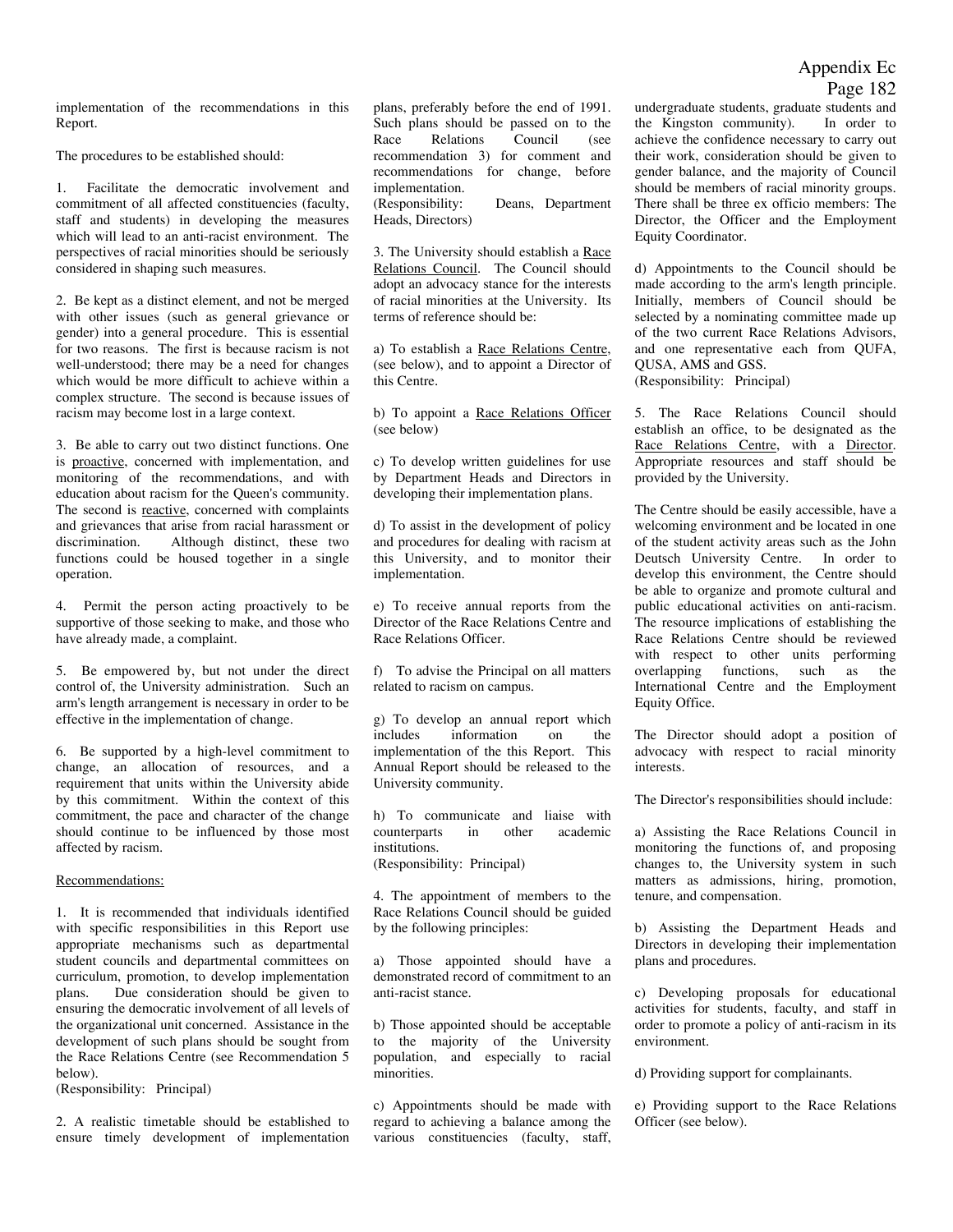f) Liaising with other relevant University services, in particular the Employment Equity Office, International Centre, support services and the student government.

g) The appointment of the Director and other staff of the Race Relations Centre should be made according to principles 4 a) and b) above.

h) The development of an annual report to be presented to the Race Relations Council. (Responsibility: Race Relations Council)

6. It is recommended that a Race Relations Officer be appointed by the University.

a) The appointment of the Race Relations Officer should be made according to principles 4 a) and b) above.

(Responsibility: Race Relations Council)

b) The Race Relations Officer should be responsible for investigating and mediating the complaints dealing with racism following the principles established in the section on Complaints Procedures.

#### 8. PROCEDURES TO DEAL WITH COMPLAINTS

#### **Objective**

To provide well-defined accessible and effective procedures to deal with complaints of racial discrimination in the University system.

Against the backdrop of a society which often condones and promotes racist views and actions, Queen's University should break these patterns of discrimination. It should empower racial minorities by creating a positive environment and by responding to individual and systemic incidents of racism in a forceful and principled manner.

Some examples of racism are:

a) interpersonal behaviour such as name calling, derogatory remarks, gestures, and physical attacks

b) racial bias in academic decisions, such as grades, marks, scheduling of academic activities and decisions related to curricular offerings

c) racial bias in administrative decisions, tenure, promotion, appointments, leave, salary increases etc.

The University has several constituencies, and situations may arise among individuals of one constituency or group or between individuals from different groups. The main constituencies are: students, faculty, support staff, library staff, and administrative staff. There are also those who work on campus but who are not directly employed by

c) The Race Relations Officer should present an annual report to the Race Relations Council.

7. Relationships among the Race Relations Council, the Director of the Race Relations Centre, and the Race Relations Officer should be as follows:

a) The Council will serve as an advocate for racial minorities at the University. It will also provide overall advice and guidance to the Director with respect to policies and programs, and monitor progress in the implementation of the recommendations in this Report, and of any new policies and programs.

b) The Director will be responsible to the Council in carrying out these policies and programs. The Director's role is mainly proactive, as identified in the opening principles. The Director shall be an ex officio member of the Council.

c) The Officer will be responsible to the Council in carrying out duties under the complaints and grievance procedures. The Officer's role is mainly reactive, as identified in the opening principles. The Officer shall be an ex officio member of the Council.

It is recognized that not all recommendations in this Report can be implemented immediately or simultaneously. We have not attempted to indicate either a timetable or a list of priorities. However, we are advising that the University establish the Race Relations Council within six months of receipt of this Report. Its first task should be to develop a Race Relations Policy, and within this policy, to set timetables and priorities. As soon as possible, the Director of the Race Relations Centre and the Race Relations Officer should be appointed to assist in the work of the Council, and to begin the proactive and reactive functions we have identified.

the University, such as employees in support services (e.g. the bookstore and food services).

The Committee has carefully examined the existing grievance procedures and believes that they do not provide a mechanism for reporting and dealing with issues related to racial discrimination. The two Race Relations Advisors have been appointed under the existing grievance procedures. This has to be considered only an interim measure because their terms of reference and the procedures for dealing with complaints, are undefined.

#### **Recommendations**

1. The Race Relations Council, after appropriate consultations, should develop formal procedures to be used by the Race Relations Officer for dealing with complaints that would be applicable to all of the constituencies on campus. In developing this framework, consideration should be given to policies developed by other organizations including the University of Western Ontario's Race Relations Policy (see Appendix 5). Consideration should also be given to the Ontario Human Rights Commission Policy on Racial Slurs, Jokes and Harassment, to such principles as natural justice and to other relevant legislation,

such as the Ontario Human Rights Code and Canadian Charter of Rights and Freedoms. (Responsibility: Race Relations Council)

2. Racism should be added to the Queen's University Student Code of Conduct as constituting an offence within the University community. In addition, codes of conduct which include racism should be developed for faculty and staff and published in appropriate University documents such as "Regulations Governing Appointment, Renewal of Appointment Tenure and Termination for Academic Staff", and "Personnel Policy and Procedures Manual for Support Staff". (Responsibility: Senate, Personnel)

3. In order for the complaints procedure to be effective, they should be seen to be accessible and supportive of the complainant. This can be ensured by:

a) providing for identified complaints which the complainant is willing to pursue in a formal manner.

b) providing for the recording of complaints which the complainant is not willing to pursue formally. This will allow the Race Relations Officer to monitor patterns of complaints at the University, and to assist in the development of anti-racist education programs.

### Appendix Ec Page 183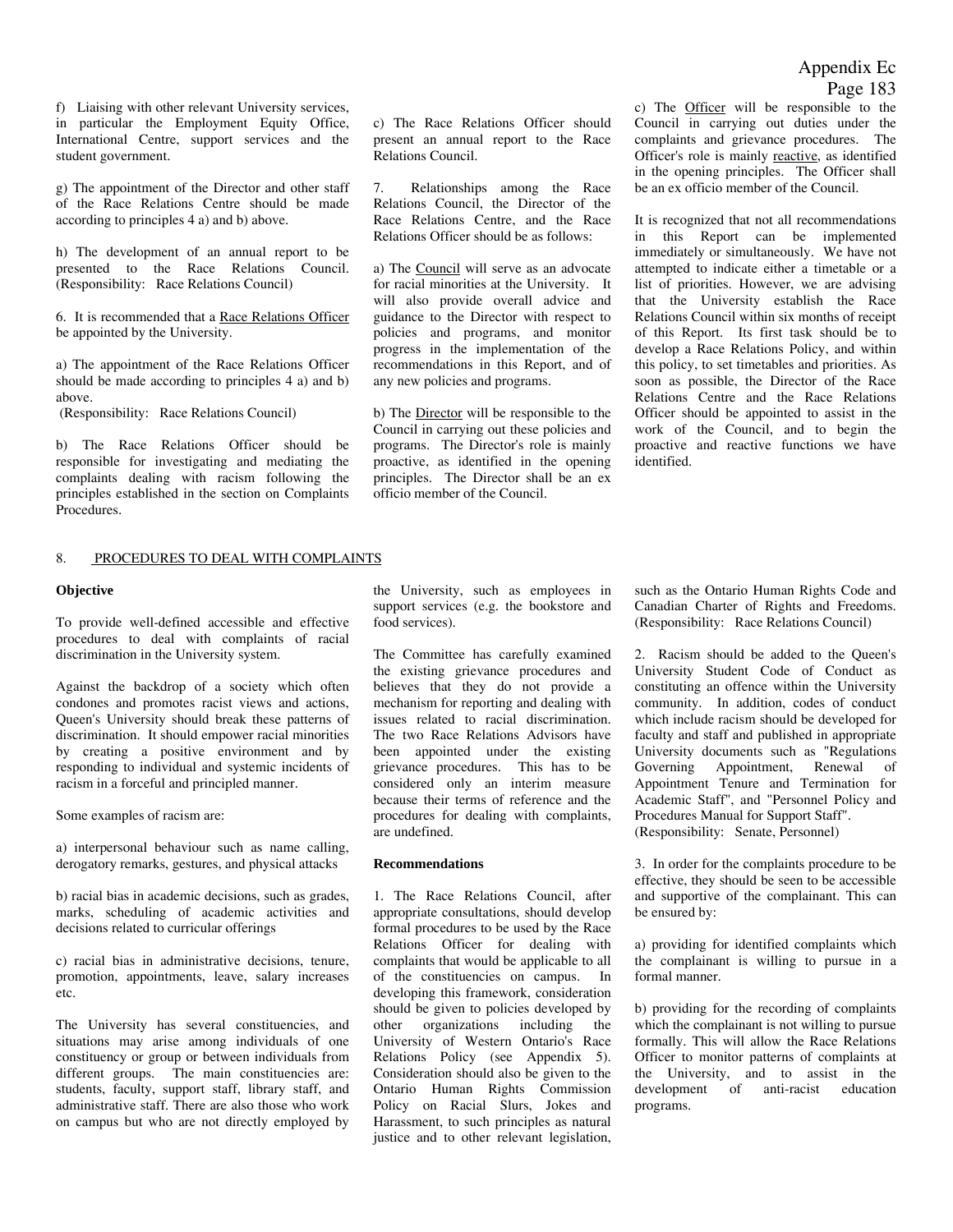c) developing support mechanisms for complainants through the Director of the Race Relations Centre.

d) including in the complaints procedures a method to deal with respondents who take reprisals against complainants. (Similar protections provided for complainants in Section 7 of the Ontario Human Rights Code).

(Responsibility: Race Relations Council)

#### 9. AREAS OF COMMON CONCERN

Following the release of the Draft Report (in December, 1990), numerous comments and questions were received by the Committee. These have been considered during the process of revision. Some comments have been incorporated directly into the appropriate sections of this Report. Other comments, those that were mentioned frequently, are identified in this section, and brief comments on them are provided.

#### a) Evidence Concerning Personal and Systemic Racism at Queen's

The Committee seriously considered conducting a survey to provide a firm, quantitative basis of facts and recorded attitudes and opinions. The value of such a survey, even when executed professionally, at high cost, would have been marginal, mainly because there is no national or other baseline data set to compare with the Queen's data. Moreover, we were advised repeatedly by individuals who were victims of racism that it was offensive to them to have to demonstrate or prove their experiences. Surveys conducted at other universities (e.g. York, Western, Windsor) point to a significant degree of racism. We have no reason to believe that Queen's would be any different.

That certain racial minority croups are badly underrepresented at Queen's does not need to be proven beyond the obvious, and that a certain number of racist incidents do occur does not have to be quantified to establish that a problem exists. **Our processes of investigation have dearly identified problems of both individual and systemic racism**. Since none of our recommendations depend on the measure of racism at Queen's, we

#### FOOTNOTES

<sup>1</sup> From statement by Principal D. Smith. November 23, 1989; bases are extracted from the Ontario Human Rights Code.

<sup>2</sup> From paper by Principal D. Smith, "Values at Queen's", 1990.

<sup>3</sup> From address to convocation by Rosemary Brown, October 27, 1990

4. In developing settlements under the proposed complaints procedures, due consideration should be given to three basic principles:

a) empowering complainants and addressing their concerns

b) developing time limits for processing such complaints which provide enough time for ' proper investigation and attempts to conciliate, while at the same time ensuring that the needs of the complainant are met in a timely fashion.

c) addressing the University's obligation to develop and maintain a racism-free environment (Responsibility: Race Relations Council)

decided against a survey or any other form of quantification.

#### b) Academic Freedom

The Committee fully accepts the University's Statement on academic Freedom (adopted by Senate on April 24, 1969). This statement affirms that academic freedom is indispensable to the purpose of a university and that faculty members should have the freedom to study, to teach and to record knowledge according to their best professional judgment. The statement also asserts that "The right to academic freedom carries with it the duty to use that freedom in a responsible way, with due regard to the rights of others within the University and the community at large". The Committee believes that racism is not protected by academic freedom, since it infringes on the rights of others.

#### c) Categorizing by "Race"

It has been claimed by some that many of the recommendations in this Report require that all persons be classified by "race", so that "race" will become the most important characteristic of people at Queen's, rather than reducing its importance. However, self-identification only is proposed, using whatever categories one feels comfortable with. Moreover, such self-identification has been a feature of Canadian demographic

 $4$ From Ontario Human Rights Commission "Policy Statement on Racial Slurs and Harassment,

5 Abella Codes is a term, coined by the 1984 Royal Commission on Equality in Employment (Judge Rosalie Abella Commissioner), to refer to the twelve major occupational categories by which employment equity data is reported.

statistics for over a century, and we are proposing nothing new.

#### d) Quotas and Affirmative Action

These two terms are not used in the Report, but many critical comments have implied that they are. Moreover, the Report does not recommend actions that could be construed in this way. Rather than "quotas", we refer to "goals", which are not strict numbers but valued objectives. Rather than "affirmative action" we propose employment and admission "equity", by which we mean an attempt to match certain reasonable criteria in the population. The closest we come to such ideas is in the proposal of a "tie breaker", but even here "advantage" is given only when candidates are "equal".

#### e) Excellence

Many assume that admissions or appointments that seek equity will automatically reduce quality. This belief rests on a deeper assumption that those from groups that are not now appropriately represented in Queen's are of lower quality.

Moreover, excellence is a quality that pertains to institutions, not just to individuals. In a multicultural and multiracial society, it is plausible to argue that a culturally and racially diverse institution is superior to a homogeneous one.

<sup>6</sup>The Committee welcomes the recently announced programme in Native Education, developed jointly by Queen's University and Trent University

<sup>7</sup>Examples of this form of ethnocentrism include setting a Muslim graduate student's thesis defence during the fast month of Ramadan; holding ASUS elections on Kol Nidre, the holiest night of the Jewish calendar; the non-availability of food which meets certain dietary restrictions; Christmas dinners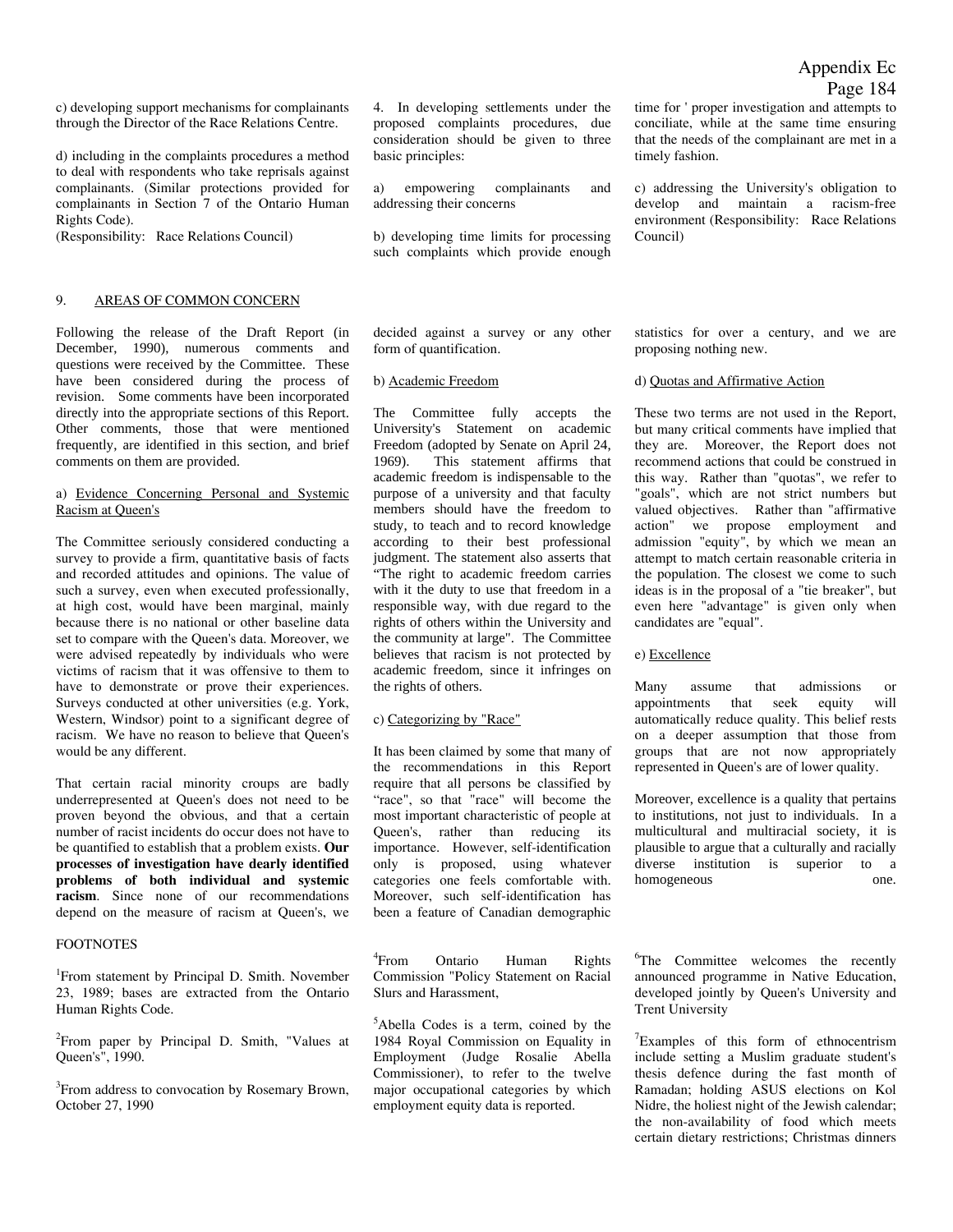in residence, to the exclusion of other festivals; the saying of a Christian grace and the serving of alcohol at High Tables; having the first day of classes in I988 on Rosh Hashanah, the Jewish New

### **APPENDICES**

1. Membership of the Principal's Advisory Committee on Race Relations.

2. Terms of Reference of the Principal's Advisory Committee on Race Relations.

3. Activities concerning race relations at selected Canadian Universities.

4. Workshop Topics

5. Race Relations Policy of the University of Western Ontario.

APPENDIX 1 Membership\* of the Principal's Advisory Committee on Race Relations Carol Alien (from January, 1990) Susan Anderson (until May, 1990) Barry Batchelor Elspeth Baugh John Berry (Chair) Sue Bolton Nina Chahal Rebecca Goldfarb (from January, 1990) Robert Green (from January, 1990) Dolf Harmsen Pamela Ip (until May, 1990) Sandra Jass (and others, for Student Committee Against Racism; from January, 1990 until May, 1990) Madan Joneja Joyce Pelletier (until January, 1990) Vie Sahai (until May, 1990) David Sangha Albert Williams (until June, 1990) Winsom (until June, 1990)

\*All members were appointed on March 1989 and continue until the present, unless otherwise noted

#### APPENDIX 2 Terms of Reference of the Principal's Advisory Committee on Race Relations

1. To survey the steps taken at other Canadian universities to understand the situation of minority groups in the university and to promote good race relations; and from this survey to identify policies and suggestions which might be applicable to Queen's.

2. To consult broadly within the University and the Kingston community and to recommend educative and other measures which will tend to promote harmonious race relations in the University.

3. To review the support services available in the University to Canadian and international students

Year; and the marginalization of other religious leaders due to the central role of the Chaplain's Office.

who are members of visible minority groups and to make recommendations.

4. To recommend long-term institutional means of giving advice to the University on race relations issues and, if appropriate, to recommend terms of reference.

5. In fulfilling these terms of reference, the committee will be guided by the following: the committee may make recommendations about grievance and discipline procedures at Queen's that are relevant to race relations; the committee may consider individual cases and advise individuals about how to pursue their complaints, but the committee will not adjudicate individual complaints.

APPENDIX 3 Activities Concerning Race Relations at Selected Canadian Universities

A number of Canadian Universities have examined race relations at their institutions, and have developed policies and programmes:

1. York University (1988). A York committee produced a report that made four major recommendations:

a) The re-articulation of a human rights policy for the York University community.

b) Establishing a Centre for Race and Ethnic Relations at York University.

c) All hiring, recruitment, and promotion policies for faculty, staff, library, and service personnel be reviewed for possible sources of systemic discrimination against members of racial and ethnic minorities.

d) More effective outreach programs designed to foster relations between it and the large numbers of ethnocultural and advocacy groups which have been formed so that the University can better serve the needs of the changing population of the city.

(Source: York University Report on Race and Ethnic Relations)

<sup>8</sup>The Committee welcomes the recent formation of an Interfaith Council by the Chaplain's Office.

York subsequently set up an Office of Race and Ethnic Relations, with a part-time Director and a full-time secretary. All functions were carried out from this Office (counselling, handling complaints, human rights promotion, public education, community relations, and advising the York Curriculum Committee and Employment Equity Office)

(Source: Interview with Professor David Trotman, first Director of the Office of Race and Ethnic Relations)

2. Dalhousie University (1989) Dalhousie produced a report focussing on access for Black and Micmac students, and recommended special outreach and transitional programmes. One example is that in 1989 the Dalhousie Law School established the Law Program for Indigenous Blacks and Micmacs (I.M.B. programme). The goal of the program is to increase the representation of Indigenous Nova Scotian Blacks and Micmacs in the legal profession by making Dalhousie Law School more accessible to applicants from these two communities. The I.M.B. program represents an acknowledgement by Dalhousie Law School and the legal profession in Nova Scotia that the under representation of these communities in the legal profession is based on historic inequality. The program is one step toward overcoming this inequality. It strives to recruit more students from the Black and Micmac communities and provide them with financial and academic support during law school.

(Source: Dalhousie University Report on access for Indigenous Blacks and Micmacs)

3. University of Western Ontario (1989). A Western Committee produced a report with five main recommendations:

a) That a race relations policy and procedures be developed and implemented.

b) That the University appoint, on an ongoing basis, a Race Relations Committee drawn from the University and the community.

c) That the University appoint a suitably qualified individual as a Race Relations Officer.